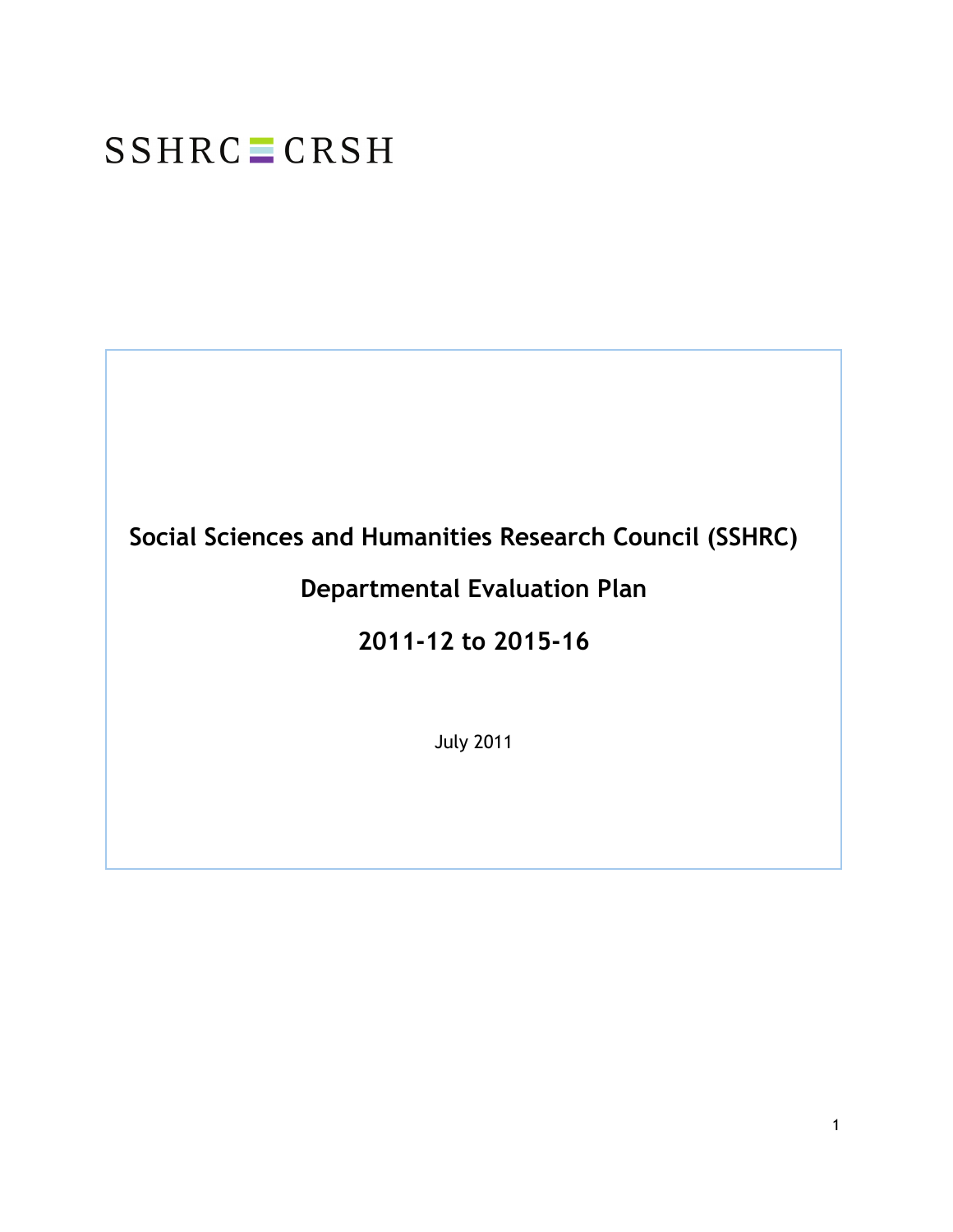#### **Table of Contents**

| $\mathbf{I}$ . |                                                                                                 |  |
|----------------|-------------------------------------------------------------------------------------------------|--|
|                |                                                                                                 |  |
|                |                                                                                                 |  |
|                |                                                                                                 |  |
|                |                                                                                                 |  |
| II.            |                                                                                                 |  |
|                |                                                                                                 |  |
|                |                                                                                                 |  |
|                |                                                                                                 |  |
|                |                                                                                                 |  |
|                |                                                                                                 |  |
|                |                                                                                                 |  |
|                |                                                                                                 |  |
|                |                                                                                                 |  |
|                |                                                                                                 |  |
|                |                                                                                                 |  |
|                |                                                                                                 |  |
|                |                                                                                                 |  |
|                |                                                                                                 |  |
|                |                                                                                                 |  |
|                |                                                                                                 |  |
| V.             |                                                                                                 |  |
|                |                                                                                                 |  |
|                |                                                                                                 |  |
|                |                                                                                                 |  |
|                | Appendix E - Risk Assessment and Framework for Prioritization and Calibration of Evaluations 49 |  |
|                | Appendix F - Strategic Outcomes and Program Activity Architecture for 2011-12 63                |  |
|                | Appendix G - Strategic Outcomes and Program Activity Architecture for 2012-13  64               |  |
|                | Appendix H - Terms of Reference for the Departmental Evaluation Committee  65                   |  |
|                |                                                                                                 |  |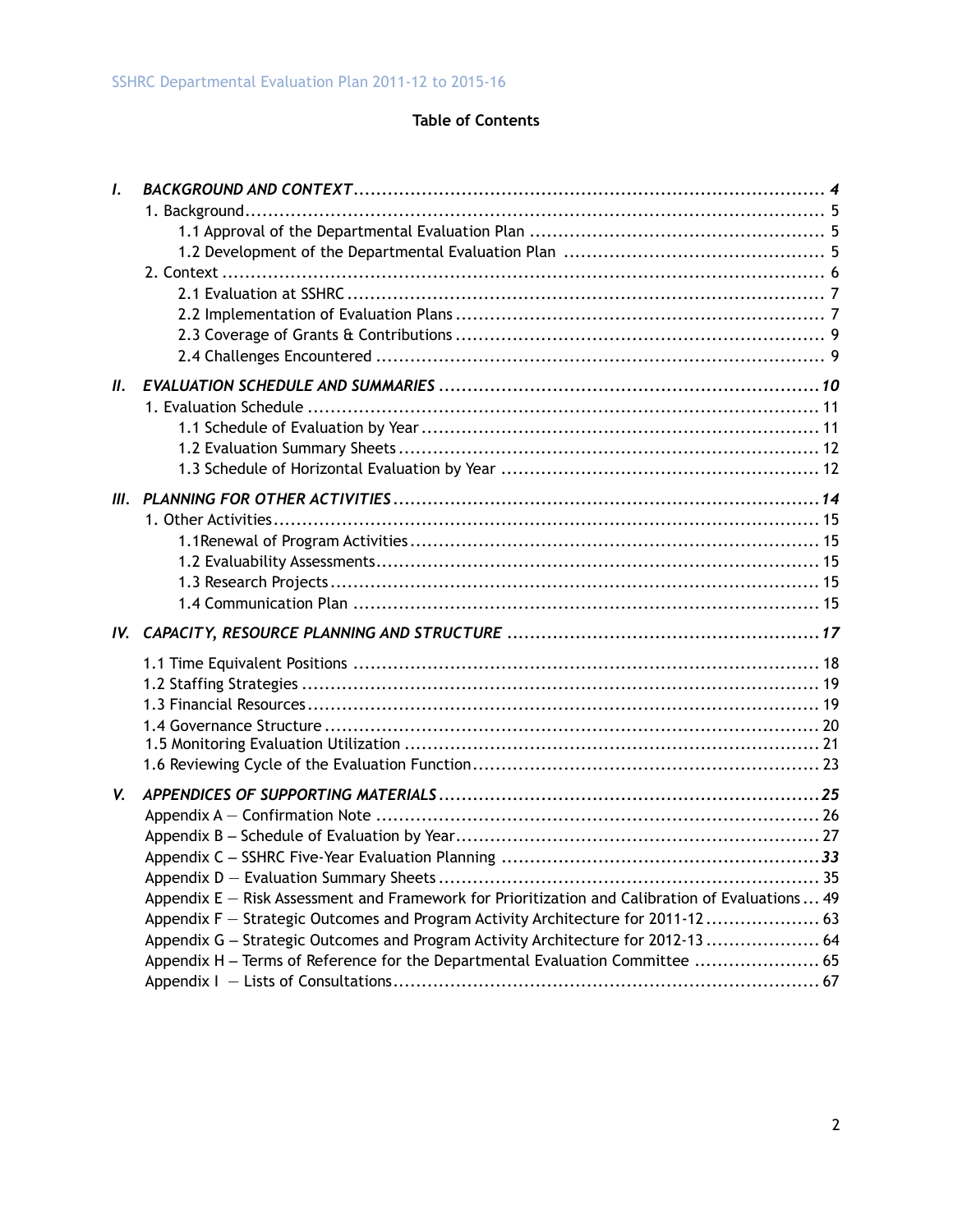# **Key Highlights**

- Evaluation plan provides for 100 per cent coverage of grants and schoarships expenditures over five years.
- Evaluation plan bridges two program activities architectures (PAA).
- SSHRC's 7.25 FTEs and \$ 0.9 million O&M evaluation costs (total annual salary, professional services and operations and maintance) is in line with expenditures of other small Federal agencies with fewer than 500 FTE and less than \$300 million direct program spending.
- Total estimated SSHRC evaluation expenditures over next five years, including salary and nonsalary, represent approximately \$2.3 million; covering total grants and scholarships spending over the same period of approximately \$3.2 billion.
- The SSHRC portion of non-salary tri-agency evaluation costs over next five years represents 26 per cent (\$550,000), covering approximately \$2.4 billion (50 per cent) of tri-agency grants and scholarships spendings.
- SSHRC evaluation expenditures represent less than one per cent (.17 ) of grant spending and compares favorably to the average for comparable small agencies ( .13 per cent).
- Majority of program risk is situated in the low to medium range.

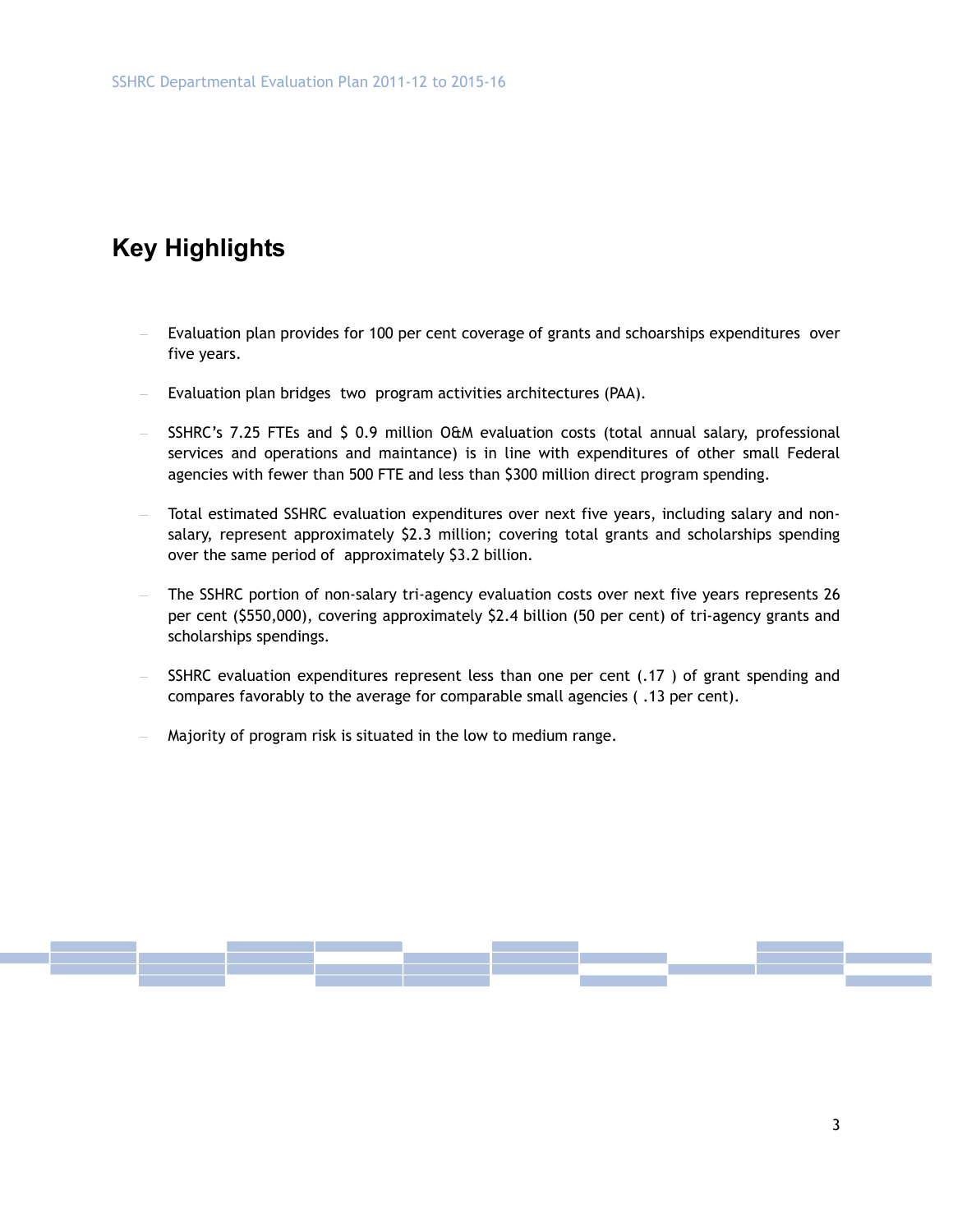SSHRC Departmental Evaluation Plan 2011-12 to 2015-16

# **I. BACKGROUND AND CONTEXT**

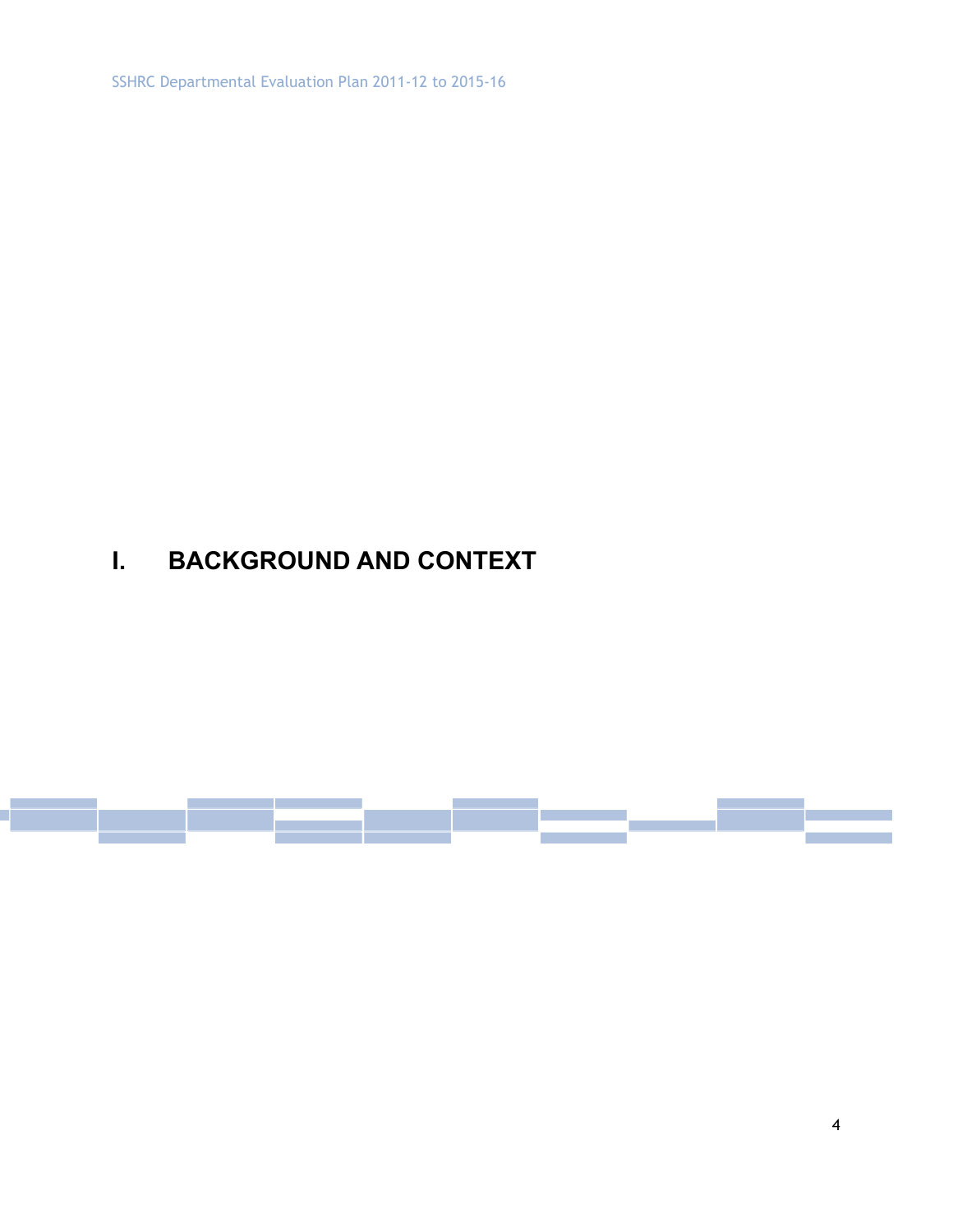### *1. Background*

The purpose of this evaluation plan is to ensure that credible, timely and neutral information on the ongoing relevance and performance of all SSHRC direct program spending is available to the president of SSHRC and is used to support evidence-based decision-making on policy, expenditure management and program improvement. As such, the goal of this evaluation plan is to:

- provide schedules of SSHRC and tri-agency horizontal evaluations projects to be conducted over the next five years;
- describe the approaches used to identify, prioritize and calibrate SSHRC evaluation projects;
- identify program risks for a risk-based approach to prioritizing evaluation projects; and
- describe resource requirements within the evaluation unit to deliver scheduled evaluations.

This Departmental Evaluation Plan (DEP) covers the period 2011-12 to 2015-16. As SSHRC is currently developing a new Program Activity Architecture (PAA) to be implemented in 2012-13, this evaluation plan incorporates reference to the new PAA structure for all evaluation projects starting in 2012-13. Next iterations of the evaluation plan will confirm the final PAA structure. The fiscal year 2011-12 refers to the approved PAA structure and is not intended to change.

#### **1.1 Approval of the Departmental Evaluation Plan**

The Policy on Evaluation requires that the president ensures the development of a five-year rolling evaluation plan and confirms that this plan:

- aligns with and supports SSHRC's Management, Resources and Results Structure (MRRS);
- supports the requirement of the Expenditure Management System, including strategic reviews;
- includes all ongoing programs of grants as required by section 42.1 of the *Financial Administration Act*; and
- meets the requirements outlined in section 6.1.7 and 6.1.8 of the *Policy on Evaluation 2009*.

As required by the Policy on Evaluation (section 6.1.7), this evaluation plan has been reviewed by SSHRC's Performance and Evaluation Committee (PEC) and approved by SSHRC's president.

The Confirmation Note is included in Appendix A of this document.

#### **1.2 Development of the Departmental Evaluation Plan**

#### *Approach*

This evaluation plan has been developed using the following approach:

- scoping the evaluation universe using the Program Activity Architecture and MRRS;
- identifying the risk areas including materiality, program readiness, complexity of the program, and political sensitivity to prioritize evaluation projects (findings from SSHRC risk-based assessment exercise conducted in 2010-11 and audit priority are also included);
- consulting with program managers at SSHRC;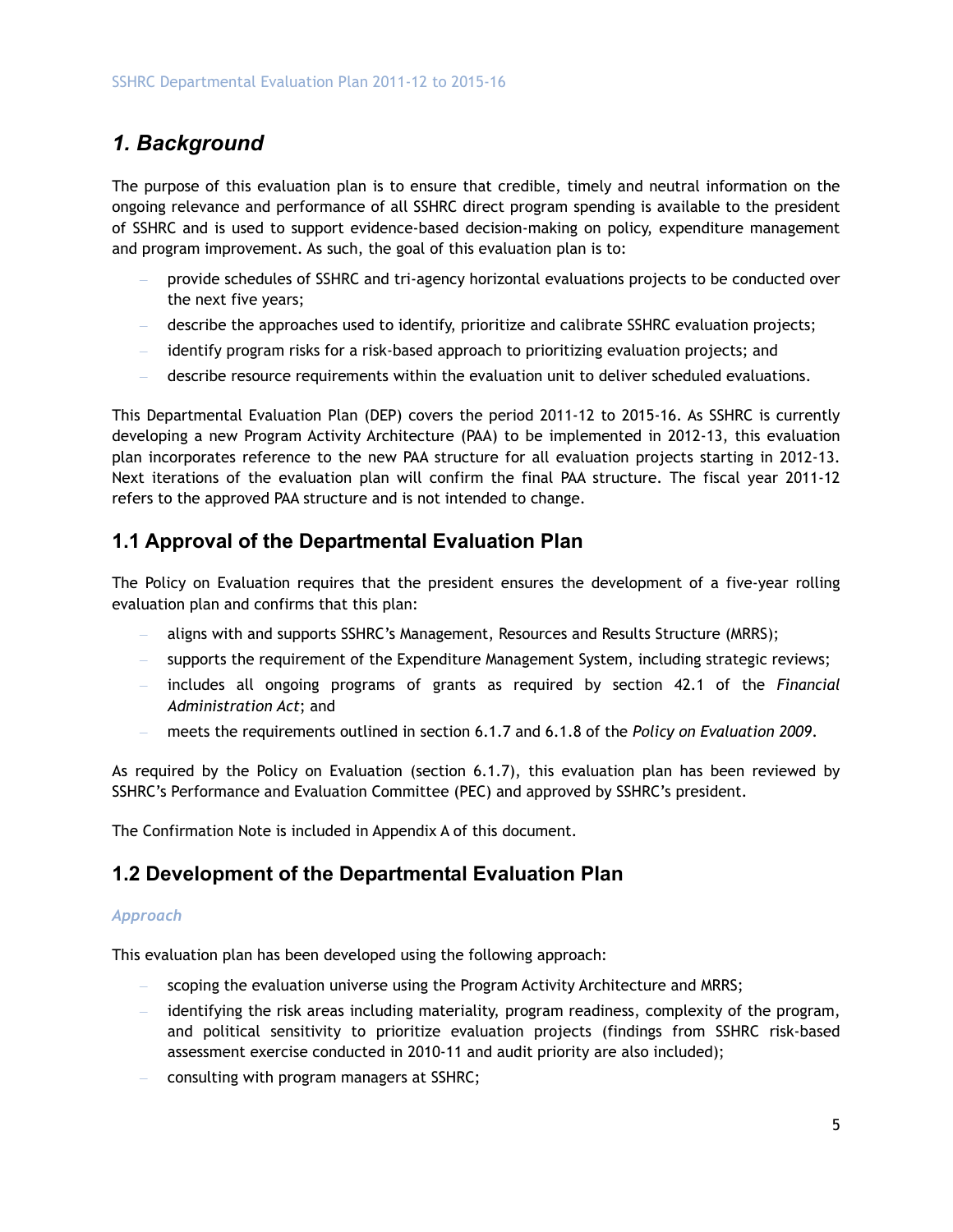#### SSHRC Departmental Evaluation Plan 2011-12 to 2015-16

– consulting with heads of evaluation at the Natural Sciences and Engineering Research Council (NSERC) and the Canadian Institutes of Health Research (CIHR) on the scheduling of tri-agency horizontal evaluation projects.

#### *Defined Evaluation Timelines*

SSHRC's identified program universe of direct program spending is based on both its 2011-12 and 2012- 13 PAA and MRRS, with activities identified up to the sub-activity level. This program universe includes activities that require Treasury Board submissions specifying program lifecycles and evaluation timelines. Tri-agency horizontal evaluation projects, in collaboration with NSERC and CIHR, have predetermined evaluation schedules based on specific terms and conditions. Other activities at the subactivity level do not have a defined lifecycle or evaluation timeline aside from overall Treasury Board policy requirements to evaluate all program spending within a five-year period.

The sub-activity level constitutes the basic unit of evaluation for all SSHRC programs. In some cases, an evaluation project may be comprised of a single sub-activity in the PAA or a cluster evaluation of subsub-activities grouped at the sub-activity level.

Other considerations in defining evaluation timelines are as follows:

- some evaluations at the beginning of the period have been scheduled to maximize the opportunity to inform program redesign given SSHRC's PAA renewal process; and
- clustering funding opportunities with connected objectives maximizes efficiencies of the evaluation function and increases coverage.

#### *2. Context*

SSHRC is a federal granting agency that promotes and supports post-secondary based research and training in the humanities and social sciences. Through its policies and programs, SSHRC enables the highest levels of research excellence in Canada and facilitates knowledge sharing and collaboration across research disciplines, universities and all sectors of society. Key priorities are set out in *Framing our Direction 2010-12 with an emphasis on developing talent, building knowledge and understanding, mobilizing knowledge and strenghtening SSHRC's business practices.*

SSHRC is subject to the Treasury Board's Policy on Transfer Payments. It is also subject to the federal government's accountability requirements—as set out in Treasury Board's Policy on Internal Audit and Treasury Board's Evaluation Policy-as well as its expectations for the implementation of Results-based Performance Frameworks to monitor and report on the performance of programs.

In addition to policy development, program improvement, knowledge sharing, and reporting requirements, SSHRC keeps stakeholders and Canadians informed about the research results and outcomes of its funding opportunities and, more generally, about the results of federal investments in research. As such, SSHRC is required to submit an annual performance report to Parliament.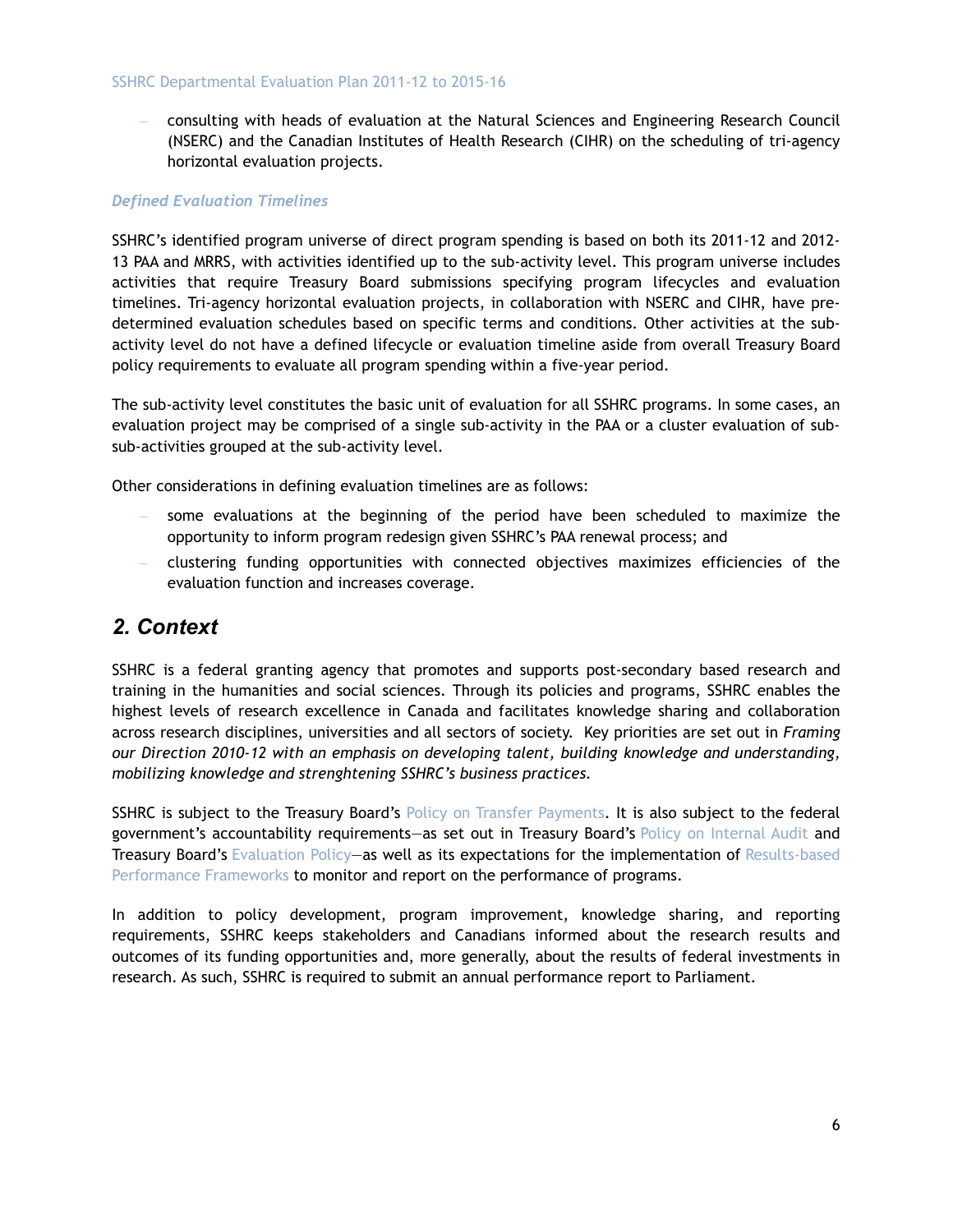#### **2.1 Evaluation at SSHRC**

#### *SSHRC Departmental Evaluation Committee*

SSHRC's departmental evaluation committee, the Performance and Evaluation Committee (PEC), has been established to meet the requirement of the Policy on Evaluation (April 2009). As part of a learning organization, SSHRC's PEC ensures the integration of evidence-based decision-making and continuous improvement to the management structure and practices through guidance and oversight of the organization's performance and evaluation function. From this perspective, PEC encourages not only evaluation capacity building, but also promotes a culture of evaluation within SSHRC that is focused on results-based management, accountability and learning. In doing so, PEC endorses the use of evaluation findings in corporate priority-setting, planning and decision-making.

PEC provides advice and counsel to the president in the discharge of his or her evaluation and corporate performance responsibilities including those of a tri-agency nature. As well, PEC advocates the timely dissemination of performance and evaluation results to various stakeholders (Council, minister, the academic and non-academic community) through the inclusion of evaluation findings in speeches, presentations and other communication initiatives. By doing so, it enables SSHRC to demonstrate how innovative social sciences and humanities scholarship and research is having real value and making a difference in the lives of people, communities and society as a whole.PEC is chaired by the president. Membership comprises executive vice-president; vice-president, research; vice-president, research capacity; and vice-president, Common Administrative Services Directorate. The committee meets at least four times a year, and governance is supported by roles and operational parameters outlined in mandate and SSHRC's Evaluation Policy (2007). SSHRC is also governed by a council that reports to Parliament through the minister of Industry. SSHRC's president reports to Council in his/her capacity as chair of PEC providing: an annual report for oversight of SSHRC's performance and evaluation functions; and evidence and information that evaluation and performance data are informing management in setting strategic direction, establishing priorities, and considered in the efficient and effective use of resources. As well, the President also reports in his/her capacity as chair of PEC to Programs and Quality Committee, a standing committee of Council, providing a range of reports that includes: five-year evaluation plans; summaries of SSHRC evaluations; summaries of SSHRC management responses to evaluation recommendations; summaries of special performance studies commissioned by SSHRC; and the minutes of PEC's meetings.

#### **2.2 Implementation of Evaluation Plans**

Any significant amendments to the 2010-11 evaluation schedule submitted to the Treasury Board Secretariat (TBS) are provided in Table 1 below, with a rationale provided for each change. The table also indicates changes in PAA starting in 2012-13.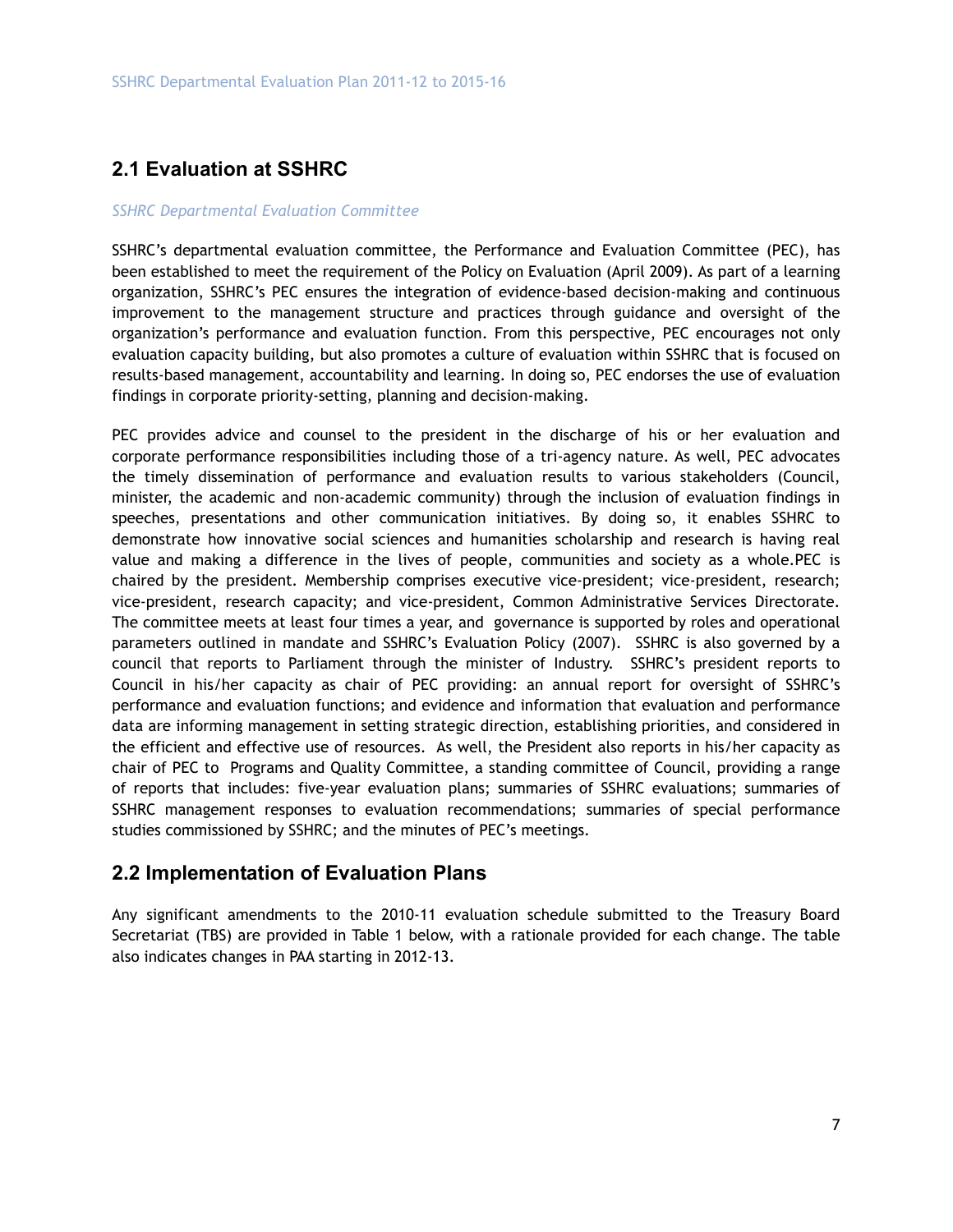#### SSHRC Departmental Evaluation Plan 2011-12 to 2015-16

| <b>Proposed Evaluation</b>                               | <b>PAA</b> | PAA     | Change                                                            | Rationale                                                                                                                                             |
|----------------------------------------------------------|------------|---------|-------------------------------------------------------------------|-------------------------------------------------------------------------------------------------------------------------------------------------------|
|                                                          | 2010/11    | 2012/13 |                                                                   |                                                                                                                                                       |
| Major Collaborative<br>Research Initiatives              | 2.1.2      | 1.2.1   | <b>Evaluation cancelled</b>                                       | Funding opportunity<br>phasing out. New funding<br>opportunity implemented<br>in 2011-12. New evaluation<br>scheduled in 2015-16.                     |
| Community-University<br><b>Research Alliances</b>        | 2.3.2      | 1.2.1   | <b>Evaluation cancelled</b>                                       | Funding opportunity<br>phasing out. New funding<br>opportunity implemented<br>in 2011-12. New evaluation<br>scheduled in 2015-16.                     |
| Other Strategic Research<br>Developments                 | 2.3.5      | 1.2.1   | <b>Evaluation cancelled</b>                                       | Funding opportunity<br>phasing out. New funding<br>opportunity implemented<br>in 2011-12. New evaluation<br>scheduled in 2015-16.                     |
| Research Publishing                                      | 3.1.1      | 1.3.1   | Evaluation delayed to<br>2012-13                                  | Evaluability assessment will<br>be performed in 2011-12<br>prior to a cluster<br>summative evaluation at<br>the program activity level<br>in 2012-13. |
| Knowledge Translation                                    | 3.1.2      | 1.3.1   | Evaluation delayed to<br>2012-13                                  | Evaluability assessment will<br>be performed in 2011-12<br>prior to a cluster<br>summative evaluation at<br>the program activity level<br>in 2012-13  |
| <b>Research Events</b>                                   | 3.2.1      | 1.3.1   | Evaluation delayed to<br>2012-13                                  | Evaluability assessment will<br>be performed in 2011-12<br>prior to a cluster<br>summative evaluation at<br>the program activity level<br>in 2012-13  |
| Strategic Knowledge<br><b>Clusters</b>                   | 3.2.3      | 1.3.1   | Evaluation delayed to<br>2012-13                                  | Evaluability assessment will<br>be performed in 2011-12<br>prior to a cluster<br>summative evaluation at<br>the program activity level<br>in 2012-13  |
| Business-Led Networks of<br><b>Centres of Excellence</b> | 3.2.2      | 1.3.3   | Review of relevance<br>and effectiveness<br>scheduled for 2010-11 | New tri-agency horizontal<br>evaluation not specified on<br>SSHRC 2009-10 schedule                                                                    |

#### **Table 1. Significant Changes between 2010-11 and 2011-12 Evaluation Plans**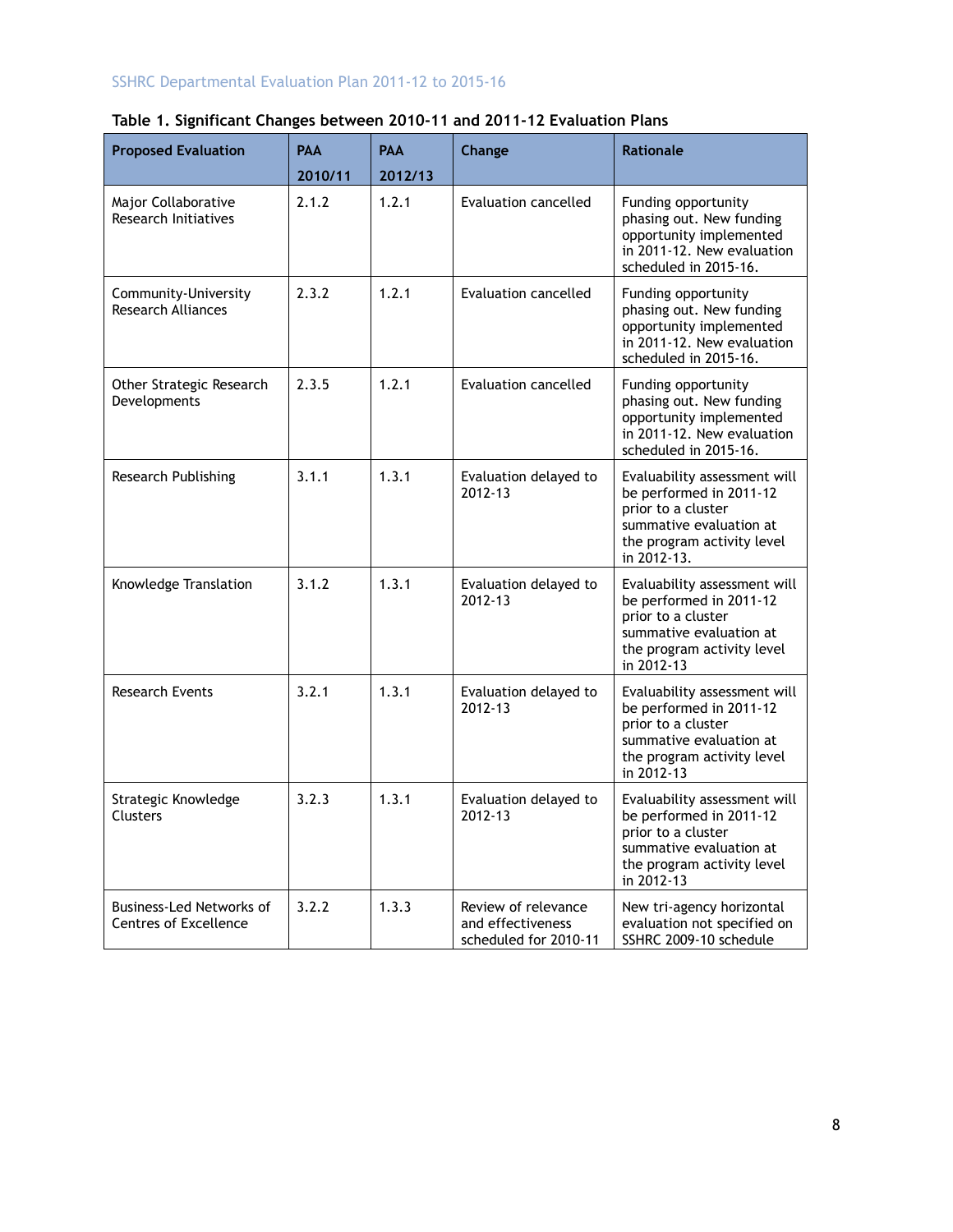#### **2.3 Coverage of Grants & Contributions**

Evaluation coverage by 2016-17 will be 100 per cent of total direct program spendings (DPS), including grants expenditures. The total DPS amounts are estimated by adding 4 per cent to the total amounts of grants and scholarships for each program activity. This operation accounts for the slight overcoverage observed (103 per cent). Figure 1 below displays the detailed information by fiscal year for the next five years.

In fiscal year 2014-15, SSHRC will cover more than half of its DPS, in which the Indirect Costs Program accounts for approximately 53 per cent.



**Figure 1. Percentage of Grants and Scholarships, and Direct Program Spendings Coverage for the Next Five Years** 

#### **2.4 Challenges Encountered**

Tri-agency horizontal evaluation projects present important challenges for the participating agencies. These projects are complex and politically sensitive, requiring a high degree of planning. These projects take approximately eighteen months from the planning phase to the conduct of the study and approval of the final evaluation report, and generally involve important resources for the leading agency. In addition, each participating agency provides about 0.2 Full-Time Equivalent (FTE) positions for the duration of interagency projects.

Tri-agency horizontal evaluations represent a large part of SSHRC's evaluation plan. Half of evaluation projects scheduled in 2011-12 are tri-agency. SSHRC has recently completed the horizontal evaluation of the Canada Research Chairs program and will be leading a major evaluation project every year starting in 2012-13.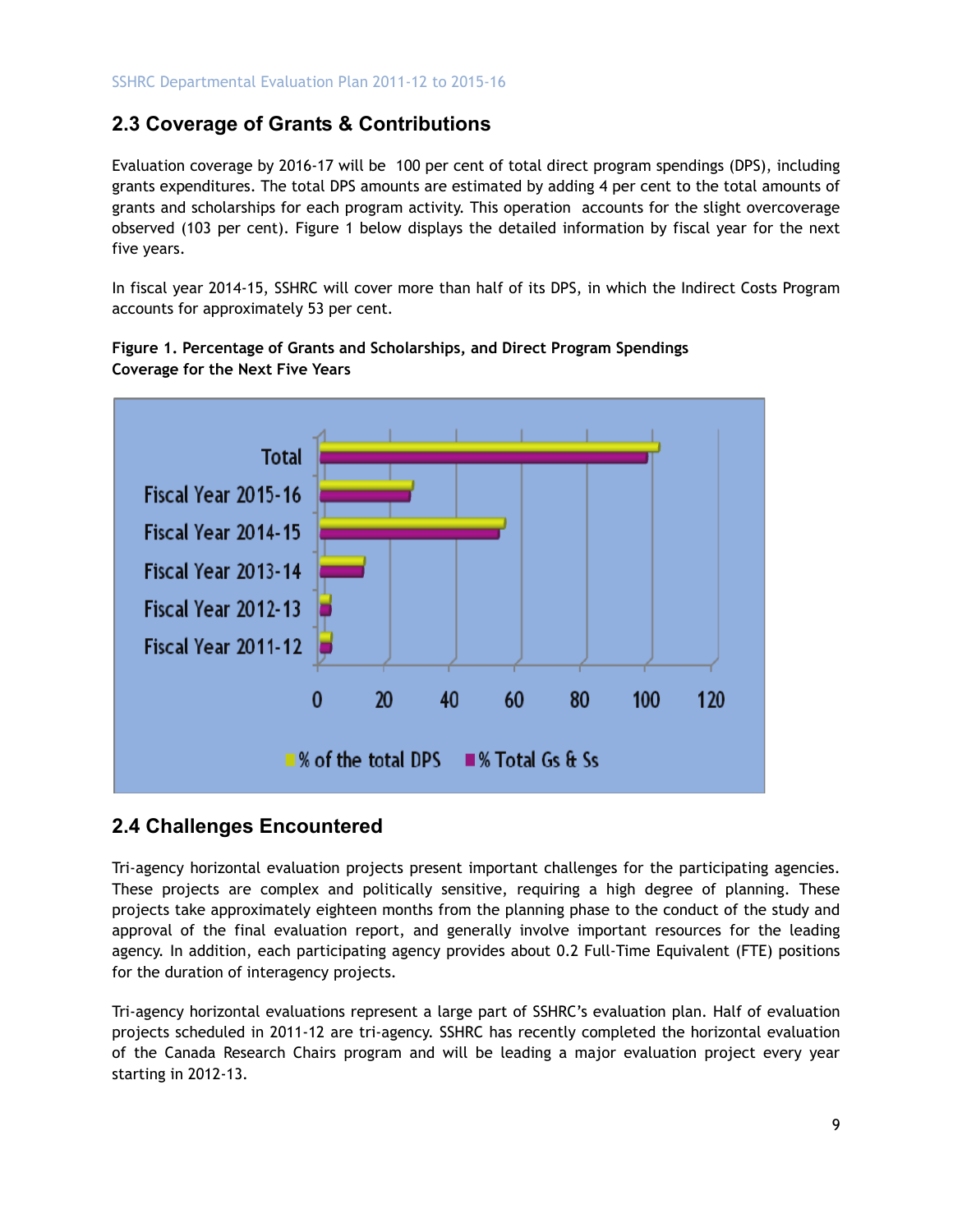SSHRC Departmental Evaluation Plan 2011-12 to 2015-16

# **II. EVALUATION SCHEDULE AND SUMMARIES**

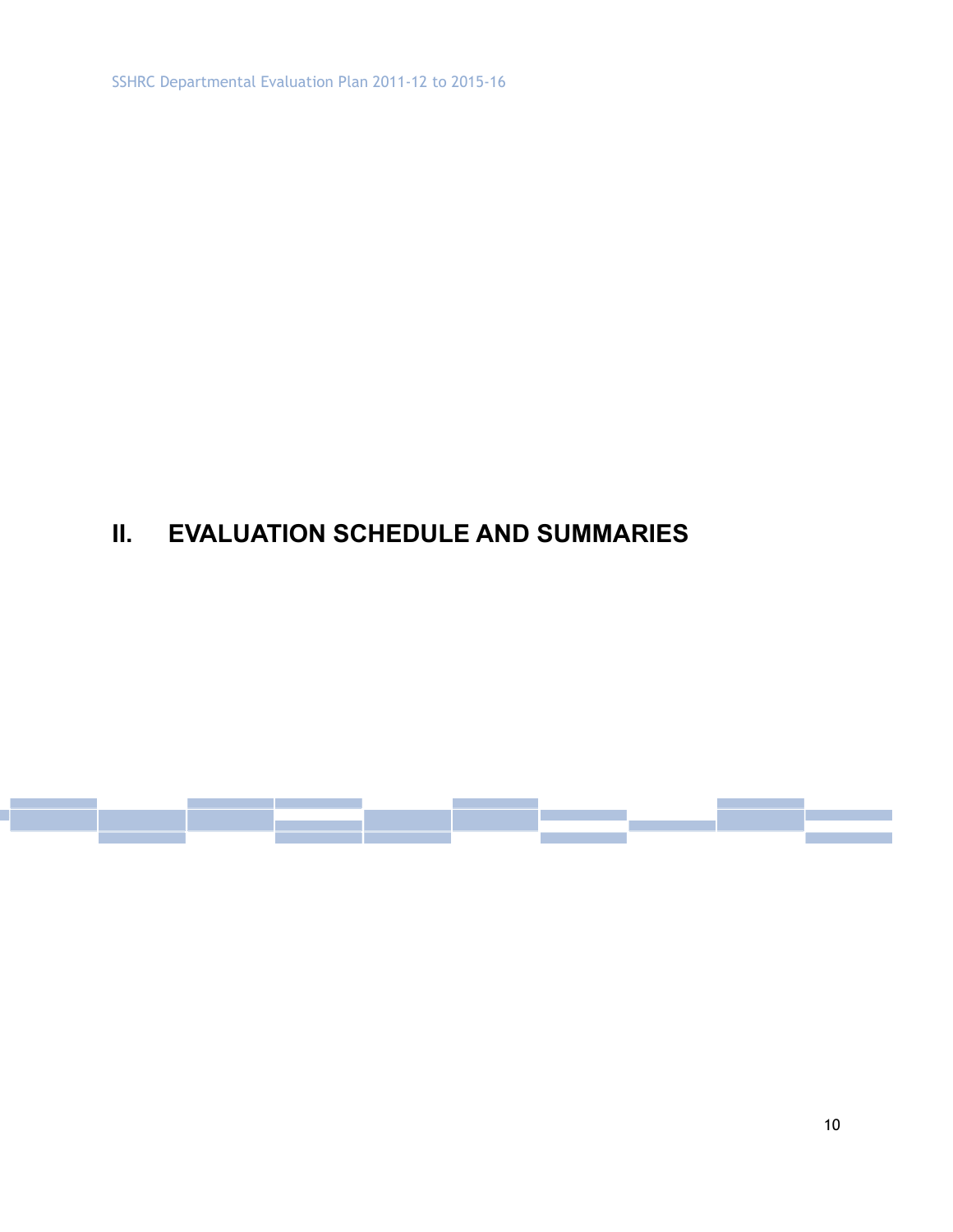### *1. Evaluation Schedule*

The following schedule, illustrated in Table 2 below, outlines the timing of evaluation projects for the fiscal year 2011-12. Resource planning assumptions to deliver the 2011-12 schedule are based on 1.2 senior evaluator FTEs, including 0.3 evaluation manager FTE, and 0.6 data analyst FTE.

It is estimated that evaluation projects require between three to six months for planning, and between nine to twelve months for the conduct of the study. These are estimates based on the conduct of similar projects in the past and the current resources available to the evaluation unit.

Grey cells relate to the planning of evaluations (light grey) and the conduct of the study (dark grey) at the end of which an evaluation report is issued (presented as X).

|                                                                           |             |                                       |                | $2011 - 12$    |   |   |
|---------------------------------------------------------------------------|-------------|---------------------------------------|----------------|----------------|---|---|
|                                                                           |             | Lead                                  | quarter        |                |   |   |
| Link to PAA<br><b>Current Program Activity</b><br>(if tri-<br>$2011 - 12$ |             | <b>Agency</b><br>agency<br>evaluation |                |                |   |   |
| 1.0 People                                                                |             | project)                              | 1 <sup>1</sup> | 2 <sup>2</sup> | 3 | 4 |
|                                                                           |             |                                       |                |                |   |   |
| Vanier Canada Graduate Scholarships                                       | 1.1.2       | <b>CIHR</b>                           |                |                |   |   |
| Postdoctoral Fellowships                                                  | 1.1.4       |                                       |                |                | X |   |
| Prizes and Special Fellowships                                            | 1.1.5       |                                       |                |                | X |   |
| 3.0 Knowledge Mobilization                                                |             |                                       |                |                |   |   |
| Evaluability Assessment of Knowledge<br>Mobilization cluster              | 3.1 and 3.2 |                                       |                |                |   |   |
| Business-led NCE, Review of Relevance<br>and Effectiveness                | 3.2.2       | <b>NSERC</b>                          |                |                | X |   |
| Centres of Excellence for<br>Commercialization and Research               | 3.2.2       | <b>NSERC</b>                          |                |                | х |   |

 **Table 2. Timing of Evaluation Projects for Fiscal Year 2011-12** 

#### **1.1 Schedule of Evaluation by Year**

Appendix B presents a detailed schedule of the five-year evaluation plan by year. Starting in 2012-13, the schedule is based on a new Program Activity Architecture (PAA). This new PAA has yet to be approved by the TBS and implemented.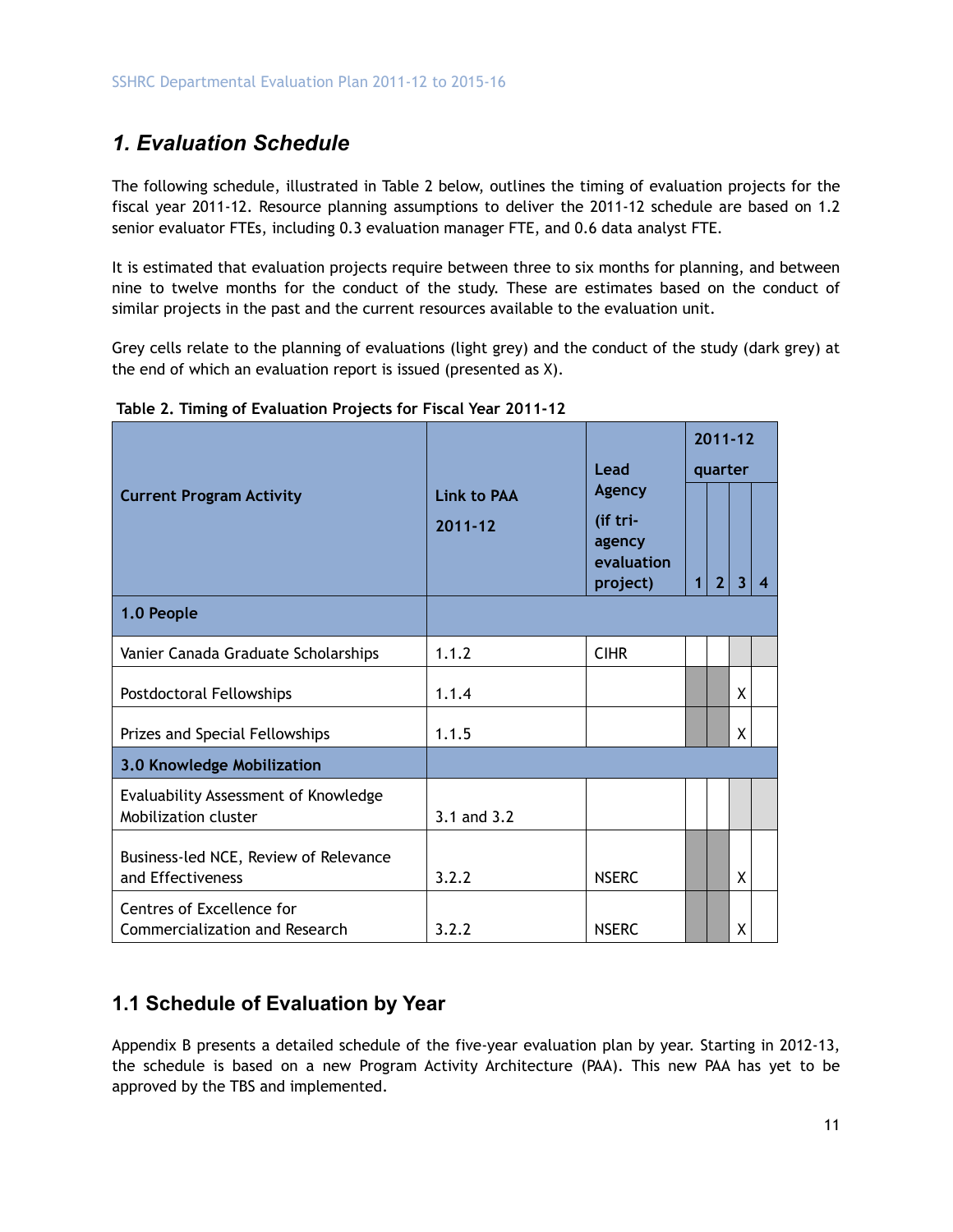#### **1.2 Evaluation Summary Sheets**

Appendix C presents details on three evaluations planned for the first year covered by the evaluation plan. These evaluation summary sheets provide a short synopsis of the planned evaluation including the context of the program to be evaluated, the evaluation questions and methods, and the estimated budget. These summary sheets have been discussed with program managers.

New iterations of the evaluation plan will provide detailed evaluation planning for the first two years covered by the document.

#### **1.3 Schedule of Horizontal Evaluation by Year**

In addition to the information above, Table 3 below provides a breakdown of scheduled tri-agency horizontal evaluation projects. This schedule identifies the lead agency and all other participating agencies.

| <b>Title of Proposed Evaluation</b>                                | Link to<br><b>PAA</b> | <b>Planned</b><br>Approval<br><b>Date</b> | Lead<br>Agency | <b>Other</b><br><b>Agencies</b><br><b>Involved</b> |
|--------------------------------------------------------------------|-----------------------|-------------------------------------------|----------------|----------------------------------------------------|
|                                                                    | $2011 - 12*$          |                                           |                |                                                    |
| Business-led NCE, Review of Relevance and<br><b>Effectiveness</b>  | $3.2.2*$              | September<br>2011                         | <b>NSERC</b>   | CIHR,<br><b>SSHRC</b>                              |
| Centre of Excellence for Commercialization<br>and Research (CECR)  | $3.2.2*$              | December<br>2011                          | <b>NSERC</b>   | CIHR,<br><b>SSHRC</b>                              |
|                                                                    | 2012-13**             |                                           |                |                                                    |
| Canada Excellence Research Chairs (CERC)                           | $1.1.1**$             | January<br>2013                           | <b>SSHRC</b>   | CIHR,<br>NSERC, CFI                                |
| Vanier Canada Graduate Scholarships                                | $1.1.3**$             | December<br>2012                          | <b>CIHR</b>    | NSERC,<br><b>SSHRC</b>                             |
| College and Community Innovation Program                           | $1.3.3**$             | <b>March 2013</b>                         | <b>NSERC</b>   | CIHR,<br><b>SSHRC</b>                              |
|                                                                    | 2013-14**             |                                           |                |                                                    |
| Canada Graduate Scholarships (CGS)                                 | $1.1.2**$             | December<br>2013                          | <b>CIHR</b>    | NSERC,<br><b>SSHRC</b>                             |
| Summative Evaluation of Networks of<br>Centres of Excellence (NCE) | $1.3.3**$             | <b>March 2014</b>                         | <b>NSERC</b>   | CIHR,<br><b>SSHRC</b>                              |
| Summative Evaluation of Business-led NCE                           | $1.3.3**$             | March 2014                                | <b>NSERC</b>   | CIHR,<br><b>SSHRC</b>                              |

#### **Table 3. Schedule of Tri-Agency Horizontal Evaluations**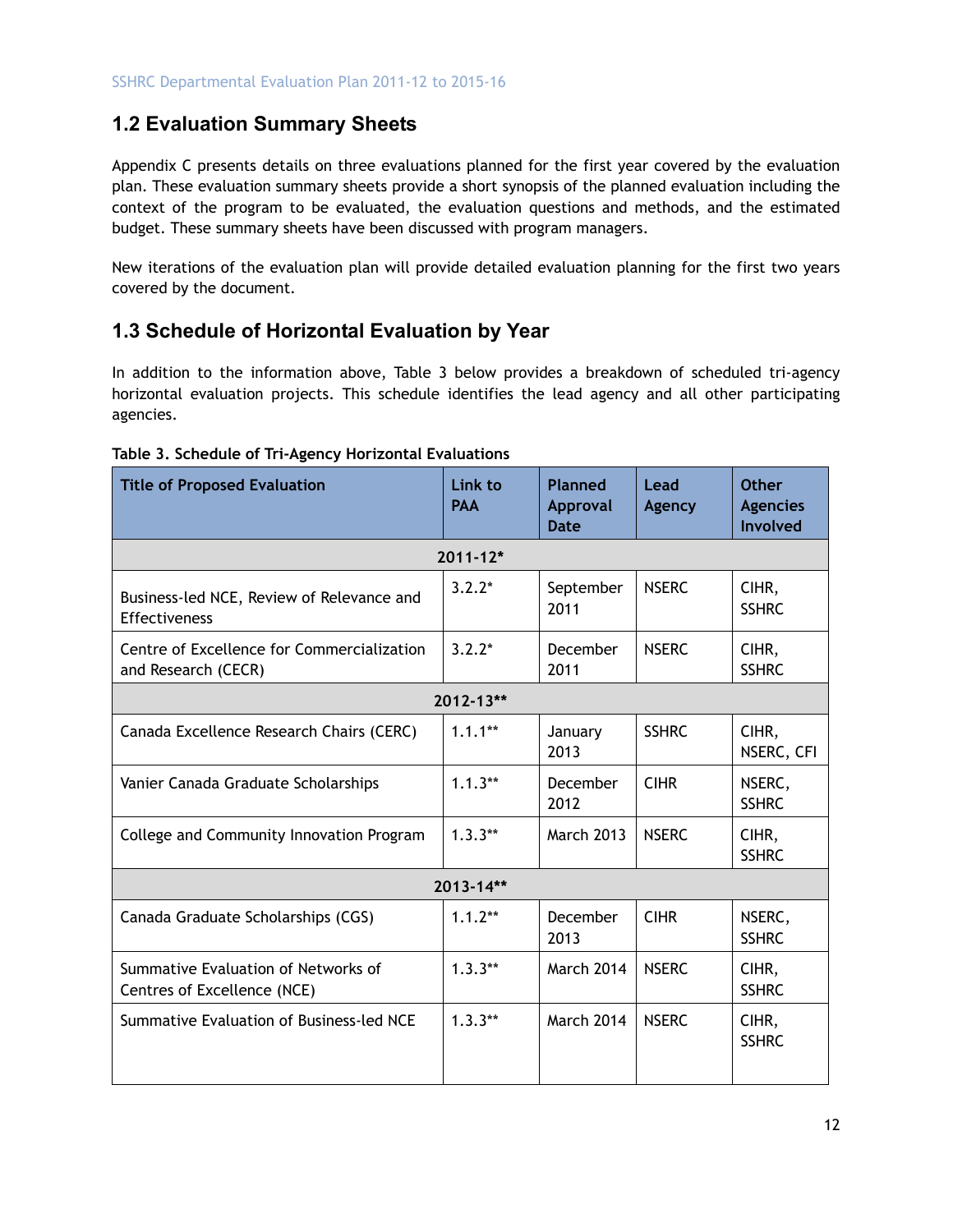#### SSHRC Departmental Evaluation Plan 2011-12 to 2015-16

| <b>Title of Proposed Evaluation</b> | Link to<br><b>PAA</b> | <b>Planned</b><br><b>Approval</b><br><b>Date</b> | Lead<br>Agency | <b>Other</b><br><b>Agencies</b><br><b>Involved</b> |
|-------------------------------------|-----------------------|--------------------------------------------------|----------------|----------------------------------------------------|
|                                     | $2014 - 15**$         |                                                  |                |                                                    |
| Indirect Costs Program (ICP)        | $2.1**$               | <b>March 2014</b>                                | <b>SSHRC</b>   | CIHR,<br><b>NSERC</b>                              |
|                                     | 2015-16**             |                                                  |                |                                                    |
| Canada Research Chairs (CRC)        | $1.1.1**$             | <b>March 2016</b>                                | <b>SSHRC</b>   | CIHR,<br>NSERC, CFI                                |

\*Current PAA

\*\*New PAA to be implemented in 2012-13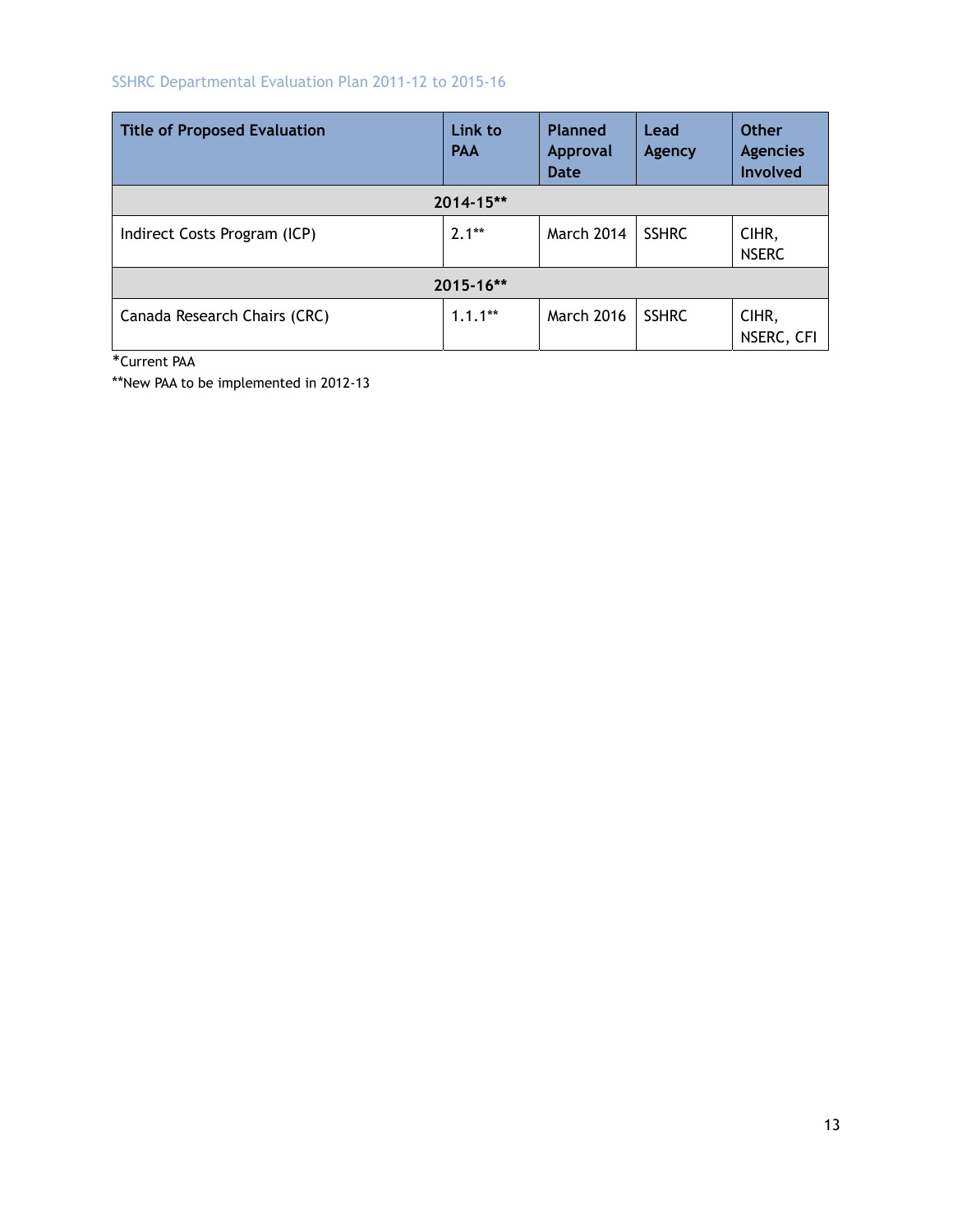# **III. PLANNING FOR OTHER ACTIVITIES**

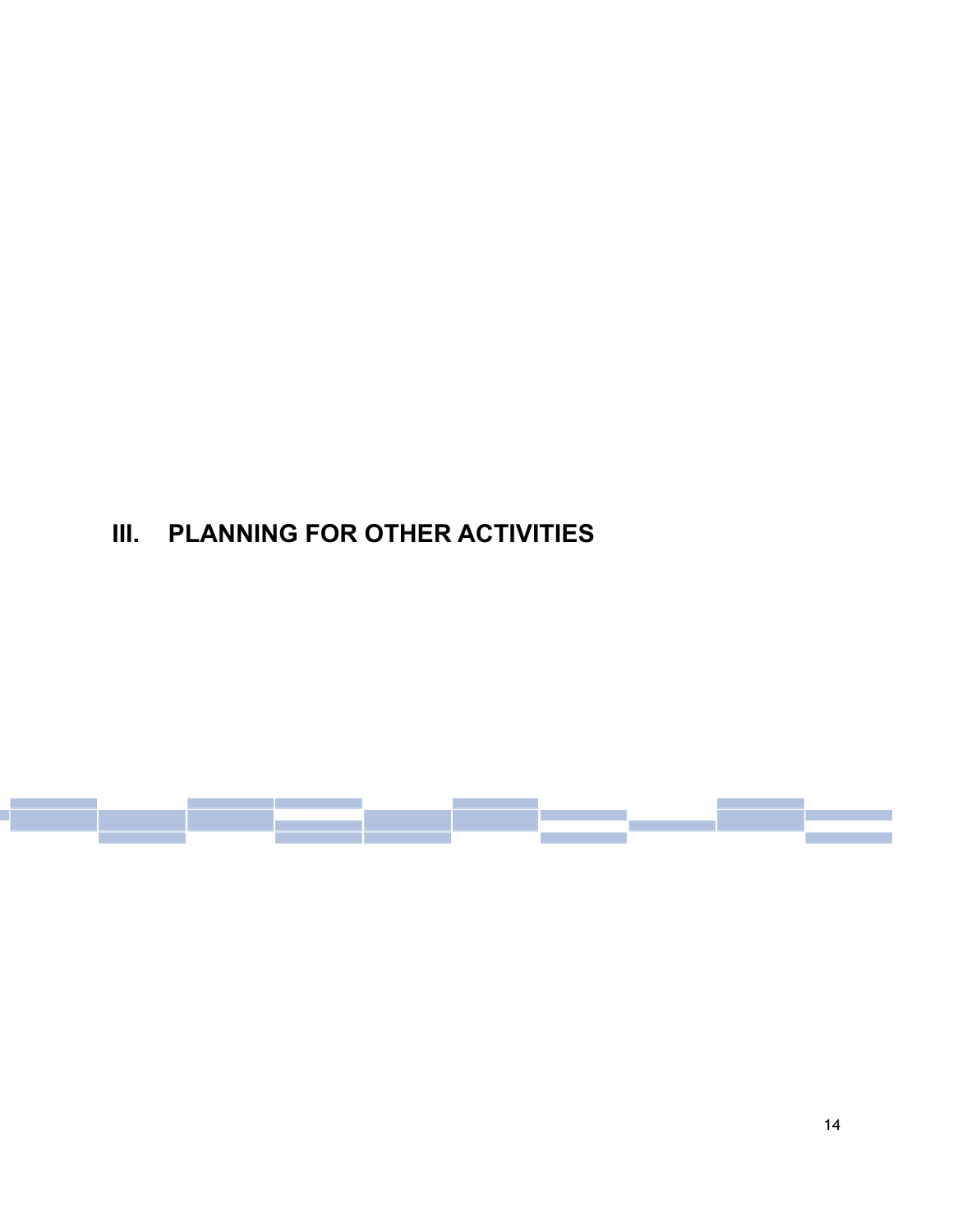### *1. Other Activities*

The Corporate Performance and Evaluation division collaborates and participates in several corporate projects as part of its regular activities in relation to the evaluation function.

#### **1.1 Renewal of Program Activities**

As part of its program architecture renewal, SSHRC is reviewing its suite of programs, its peer review processes and its mechanisms of program delivery to improve their ability to adapt to the evolving context for research, and to further contribute to Canada's people, knowledge and entrepreneurial advantages. Plans for meeting these priorities include the renewal of its suite of funding opportunities, the development of a logic model and a performance measurement framework for renewed grants an scholarships program activities—Talent, Insight and Connection—and strategic outcome.

SSHRC completed its new Management, Resources and Results Structure (MRRS) in Spring 2011. This includes changes to the Program Activity Architecture (PAA), presented in Appendix G, and the Performance Measurement Framework (PMF). The TBS is expected to approve these changes in 2011- 12. The new MRRS will be effective in 2012-13.

#### **1.2 Evaluability Assessments**

Evaluability assessments are not a regular step in the planning of an evaluation study. However, in some cases, evaluation studies that are particularly complex or cannot build on past experience benefit from a thorough evaluability assessment. The evaluation division has planned such an assessment in preparation for a cluster evaluation of three program activities. This evaluability assessment is described in Appendix D Evaluation Summary Sheet for Knowledge Mobilization—Summative Cluster Evaluation.

#### **1.3 Research Projects**

In the last three years, the evaluation division has commissioned a series of special studies on the impact of research in social sciences and humanities on the Canadian society and economy. Results of some of these studies are available at http://www.sshrc-crsh.gc.ca/aboutau\_sujet/publications/consultation-eng.aspx.

#### **1.4 Communication Plan**

The evaluation division has also undertaken some activities to ensure the diffusion of evaluation products internally and externally.

A repository of all available performance and evaluation products has been made accessible to all staff to provide reference documents for data and information. Through this repository, evaluation reports and their supporting technical reports provide supplementary information for internal studies, communications and Treasury Board submissions.

All evaluation reports and their accompanying management responses are made available to the public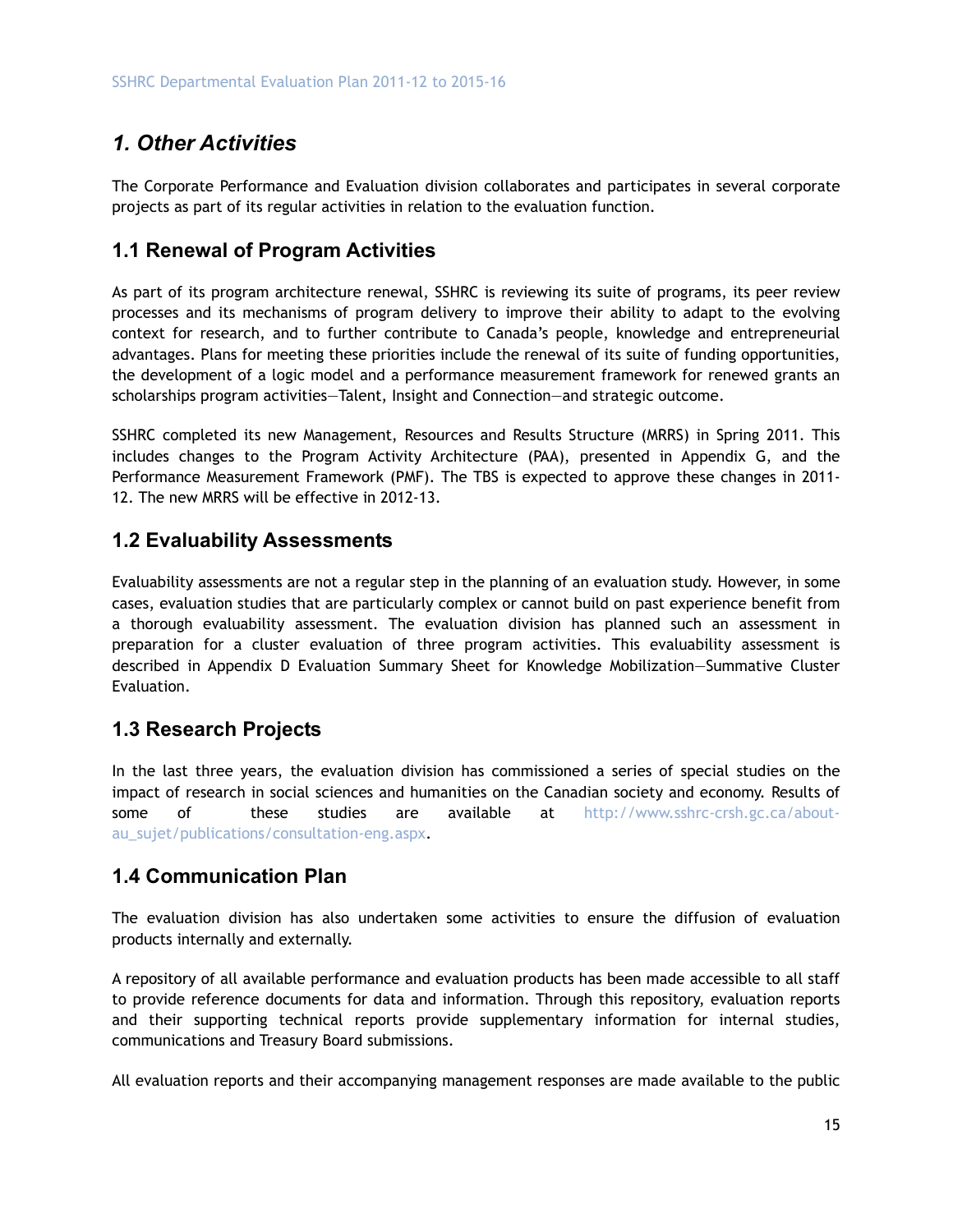within the required three months after approval by the Department Evaluation Committee.

In order to improve organizational learning and share knowledge with the social sciences and humanities research community, increased communications and diffusion of evaluation products is also encouraged but not fully realized. The challenge here is to maximize the benefits of evaluation function to support not only accountability requiements, but to achieve learning and engagement benefits. Consideration is being given to a more active communication through SSHRC Bulletin, for example, to help increase community use and engagement, as well as a means of extending appreciation to evaluation participants for their valuable input into the evaluation studies.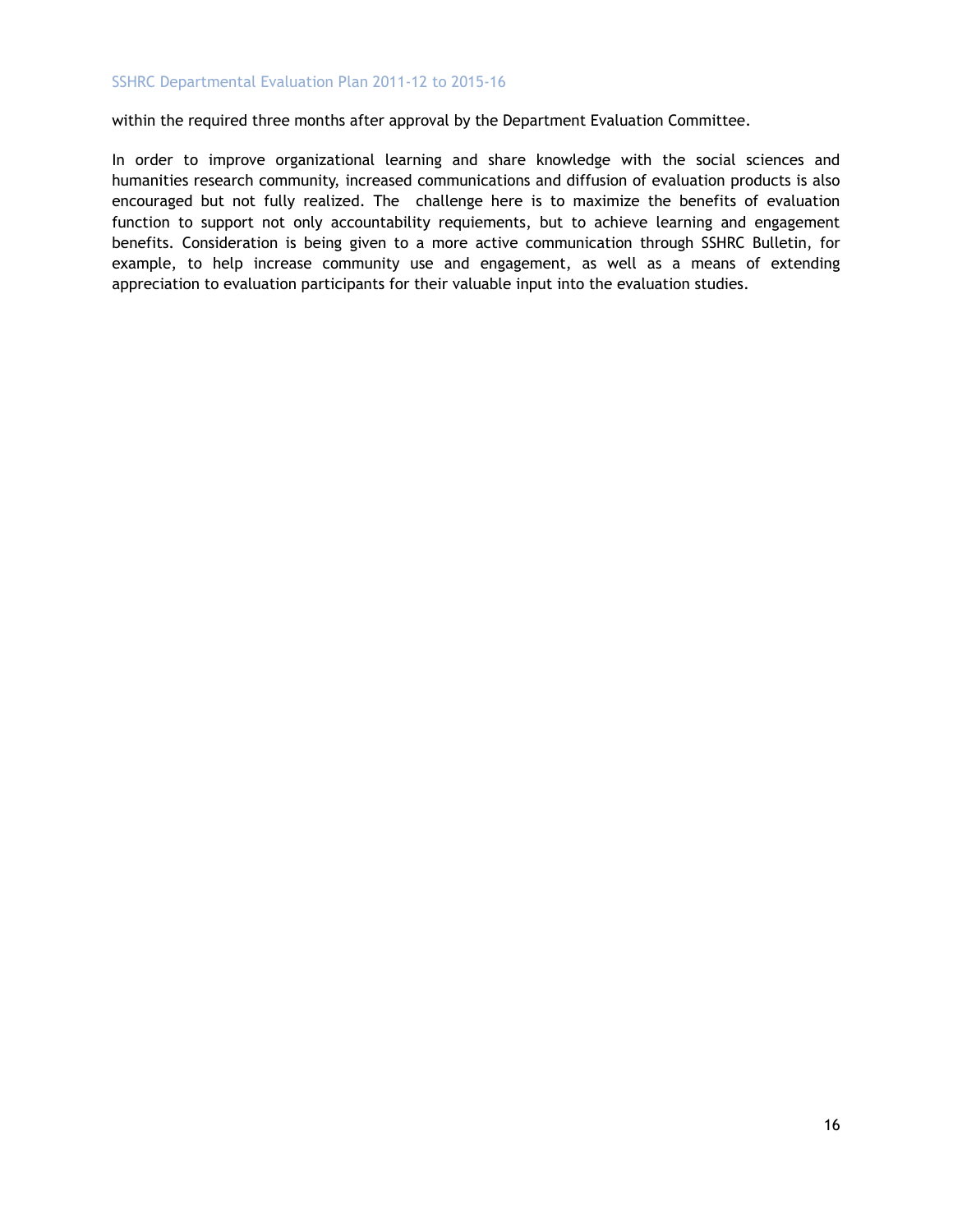SSHRC Departmental Evaluation Plan 2011-12 to 2015-16

# **IV. Capacity, Resource Planning and Structure**

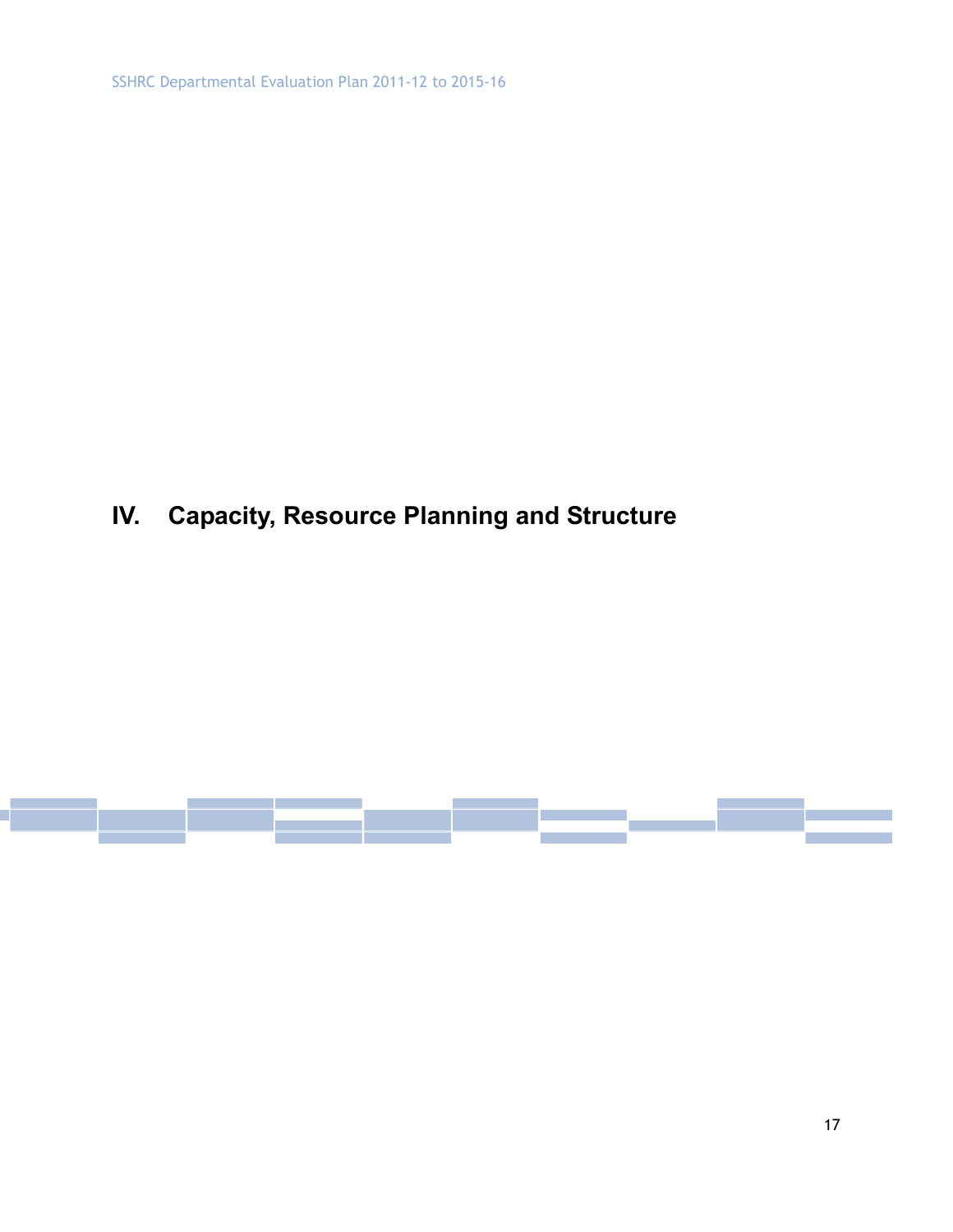#### **1.1 Time Equivalent Positions**

Full Time Equivalent (FTE) positions under the direction of the head of evaluation is provided in Table 4 below. In addition, the director also manages 2.75 FTE (not shown below), dedicated to corporate performance (e.g. program support, measurement and analysis, departmental performance reporting, special reviews and studies). The factor of equivalence used to estimate full time evaluation positions in 2011-12 was 30 per cent. A factor of equivalence of 75 per cent was used for the following four years. This allocation of resource reflects a temporary shift toward performance measurement function in 2011-12. In accordance to the renewal of SSHRC's program activities, the organization had to review its program logic models and performance measurement framework. With new data elements to be gathered, a redesign of all corporate data collection tools was necessary. For this reason, senior management authorized the performance and evaluation division to devote up to 70 per cent of its resources toward the development of an online web-based reporting system named *Talent, Insight, Connection Research Achievement System*. The system is a tool consisting of different modules for the various funding opportunities to be completed throughout the lifecycle of a grant/fellowship. Implementation of the new achievement reporting system is planned for beginning of 2012-13.

The division of performance and evaluation has no vacant position in 2011-12. The only vacant position in the previous year has been successfully filled in the first quarter of 2011-12. No retirements are expected in the short-term.

| Type of resource                                                                        | <b>Current FY</b> | $2012 - 13$                 | $2013 - 14$ | 2014-15      | 2015-16     |
|-----------------------------------------------------------------------------------------|-------------------|-----------------------------|-------------|--------------|-------------|
|                                                                                         | $2011 - 12$       | (projected)                 | (projected) | (projected)  | (projected) |
| A-Base FTEs                                                                             | 3.2               | 7.25                        | 7.25        | 7.25         | 7.25        |
| Non A-Base FTEs                                                                         | 0                 | $\mathbf{0}$                | $\Omega$    | $\mathbf{0}$ | 0           |
| <b>Total FTEs</b>                                                                       | 3.2               | 7.25                        | 7.25        | 7.25         | 7.25        |
|                                                                                         |                   | A-Base Funds (\$ thousands) |             |              |             |
| <b>Salaries</b>                                                                         | \$247.4           | \$522.0                     | \$522.0     | \$522.0      | \$522.0     |
| Professional services                                                                   | \$221.0           | \$300.0                     | \$75.0      | \$375.0      | \$150.0     |
| O&M (excluding Professional<br>services)                                                | \$20.0            | \$20.0                      | \$20.0      | \$20.0       | \$20.0      |
| Sub total                                                                               | \$488.4           | \$842.0                     | \$617.0     | \$917.0      | \$692.0     |
| Other departmental resources<br>for evaluation managed by<br><b>Evaluation Unit</b>     | \$0               | \$0                         | \$0         | \$0          | \$0         |
| Sub total                                                                               | \$0               | \$0                         | \$0         | \$0          | \$0         |
| Other departmental resources<br>for evaluation not managed by<br><b>Evaluation Unit</b> | \$0               | \$0                         | \$0         | \$0          | \$0         |

#### **Table 4. Capacity and Resource Planning (\$ thousands)**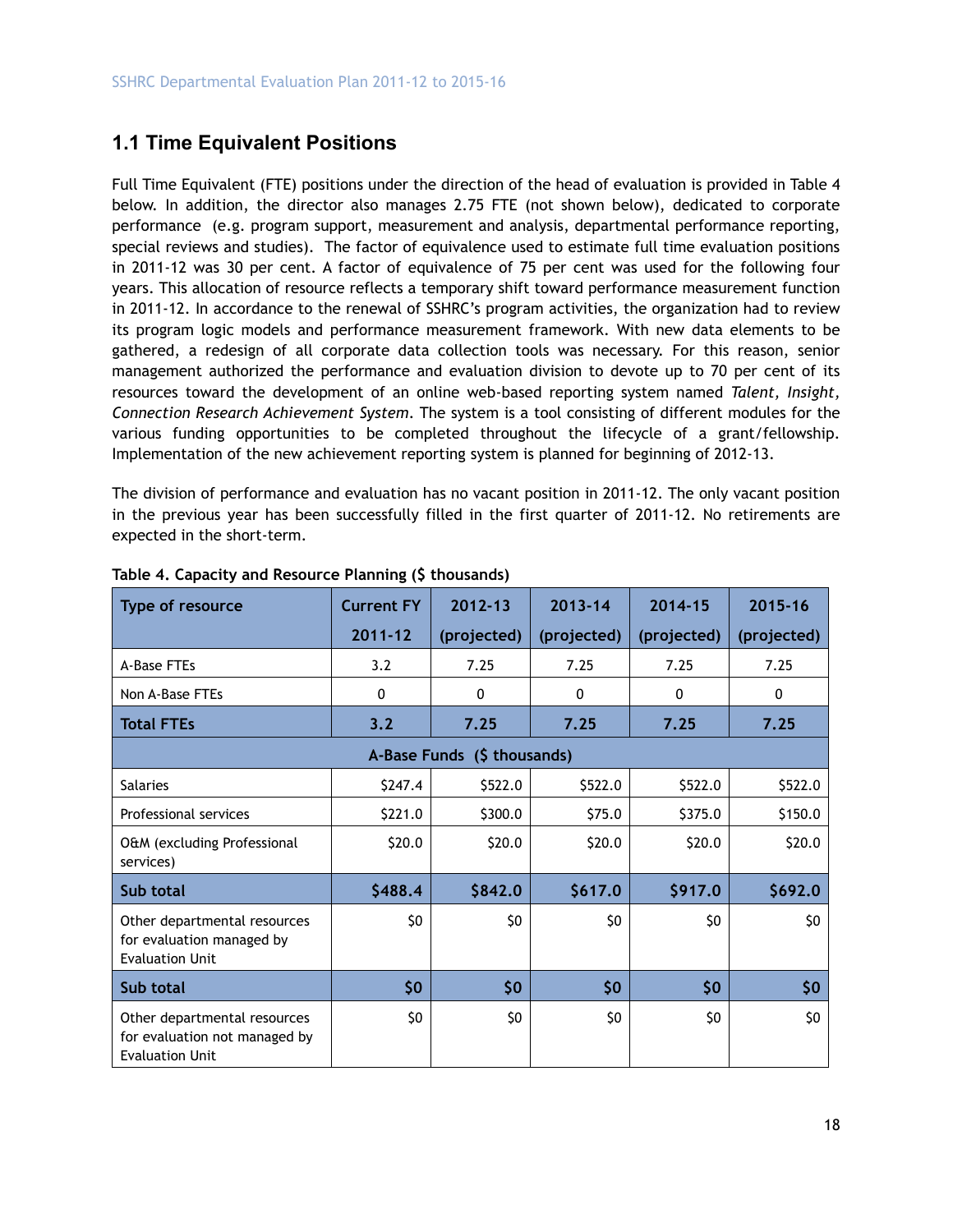#### SSHRC Departmental Evaluation Plan 2011-12 to 2015-16

| Sub total    |         |         |         |         |         |
|--------------|---------|---------|---------|---------|---------|
| <b>Total</b> | \$488.4 | \$842.0 | \$617.0 | \$917.0 | \$692.0 |

FTE=Full Time Equivalents

Note: FTE for fiscal year 2011-12 based on 30 per cent time allocation to evaluation function. FTE for fiscal year 2012-13 and beyond based on 75 per cent time allocation to evaluation function.

#### **1.2 Staffing Strategies**

For all of its staffing needs, the performance and evaluation division first considers hiring highly qualified senior evaluators on an indeterminate basis. For specific short-term projects, a capacitybuilding staffing strategy is employed, with the division considering the hiring of qualified junior evaluators. Succession planning and capacity skill development is an effective way to provide interesting opportunities to recruit and retain promising young evaluators.

#### **1.3 Financial Resources**

Table 4 above describes the A-Base funds allocated to evaluation function for the next five years while Figure 2 below illustrates the allocation of non-salary funds by main functions. The evaluation function has increased over time from 45.0 per cent to 71.6 per cent. The decrease of evaluation function in 2011-12 to the benefit of performance measure is the result of a temporary reallocation of resources due to temporary emphasis on the measure for corporate performance as indicated above.



**Figure 2. Percent Allocation of Non-Salary by Function for the Last Five Years**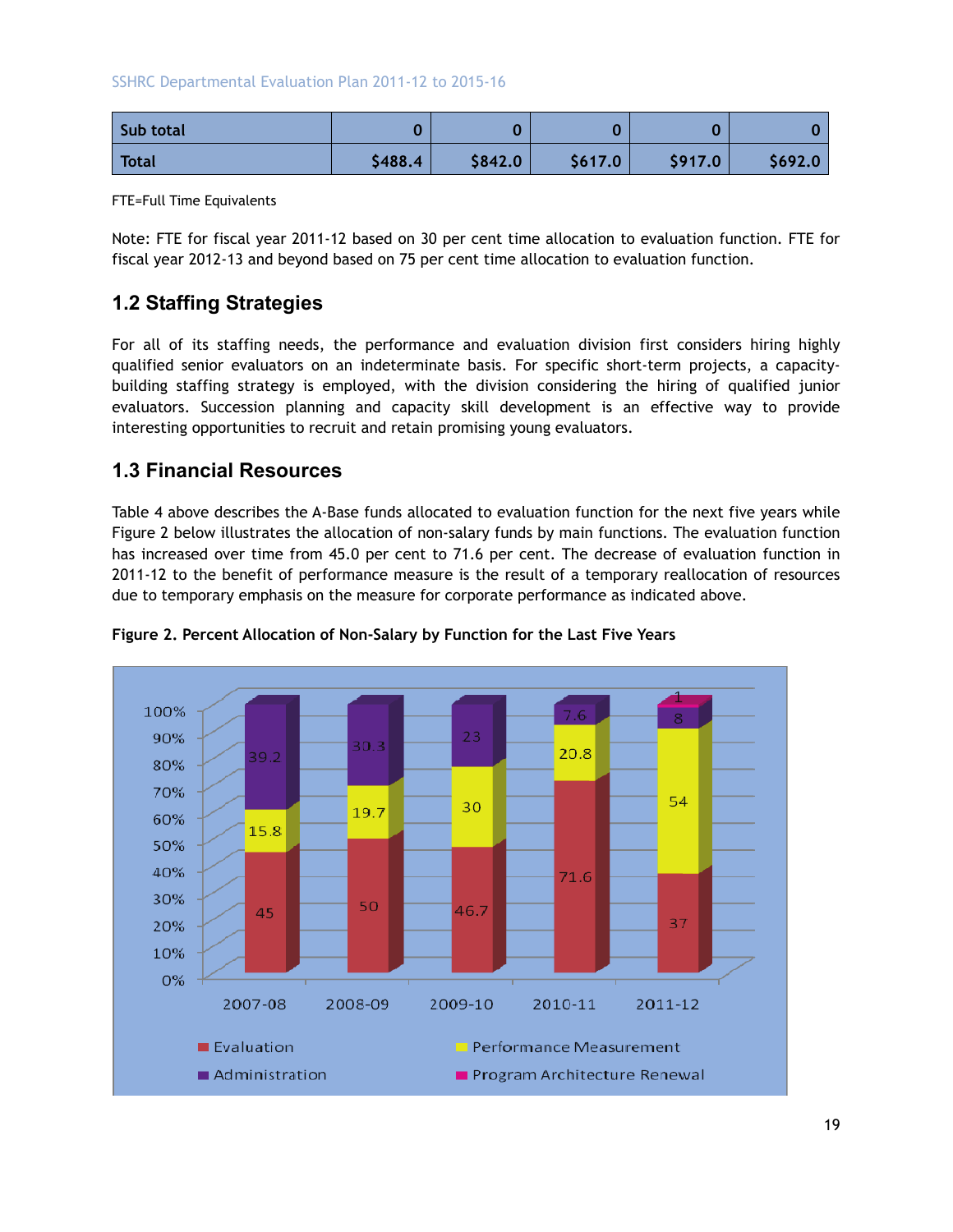#### **1.4 Governance Structure**

#### **The Corporate Performance and Evaluation Division**

The Corporate Performance and Evaluation (CPE) Division's overarching goals are connected to the three drivers identified in *Framing our Direction 2010-12 with an emphasis on developing talent, building knowledge and understanding, mobilizing knowledge and strenghtening SSHRC's business practices*. As such, the division plays an integral role in helping SSHRC move forward on three of its key ambitions:

#### *Quality*

CPE will help ensure managers at SSHRC receive credible, timely and neutral information on the quality of the programs they administer with particular attention to performance, return on investment, and value for money and impact. This information will help senior executives better align their policies, the programs they offer and the way those programs are delivered.

#### *Connections*

CPE will foster stronger connections between SSHRC, the research community and the larger community through a greater involvement in performance measurement, program evaluation and impact analysis, and by sharing (directly or in concert with our colleagues and partners) the results with Parliament and with all Canadians.

#### *Impact*

CPE will help SSHRC and Canada's social sciences and humanities research community demonstrate the outcomes and impacts of their work by effectively gathering, analyzing and sharing data (directly or in concert with our colleagues and partners) that measure and evaluate those outcomes and impacts, and that demonstrate how SSHRC-funded research effectively contributes to the government's current priorities.

#### *Operational Objectives*

In addition to these broader goals, SSHRC's Evaluation Policy (2007) also suggests a number of important operational goals for CPE:

- contribute to a robust evaluation and performance measurement function at SSHRC that is focused on value for money and accountability;
- provide performance measurement (PM) and program evaluation (PE) reports to the president to help senior management inform policy, resource allocation and reallocation decisions;
- help ensure senior management, Parliament and Canadians receive credible, timely and neutral information on the ongoing relevance, effectiveness and impact of SSHRC's expenditures including cross-cutting government-wide issues associated with SSHRC's priorities;
- develop a five-year evaluation plan to meet all central agency requirements, that is submitted, together with an annual progress update and work plan, to the Performance and Evaluation Committee (PEC) for review;
- develop an overall performance measurement framework for SSHRC;
- capture and report on the outcomes and impacts of publicly funded social sciences and humanities research;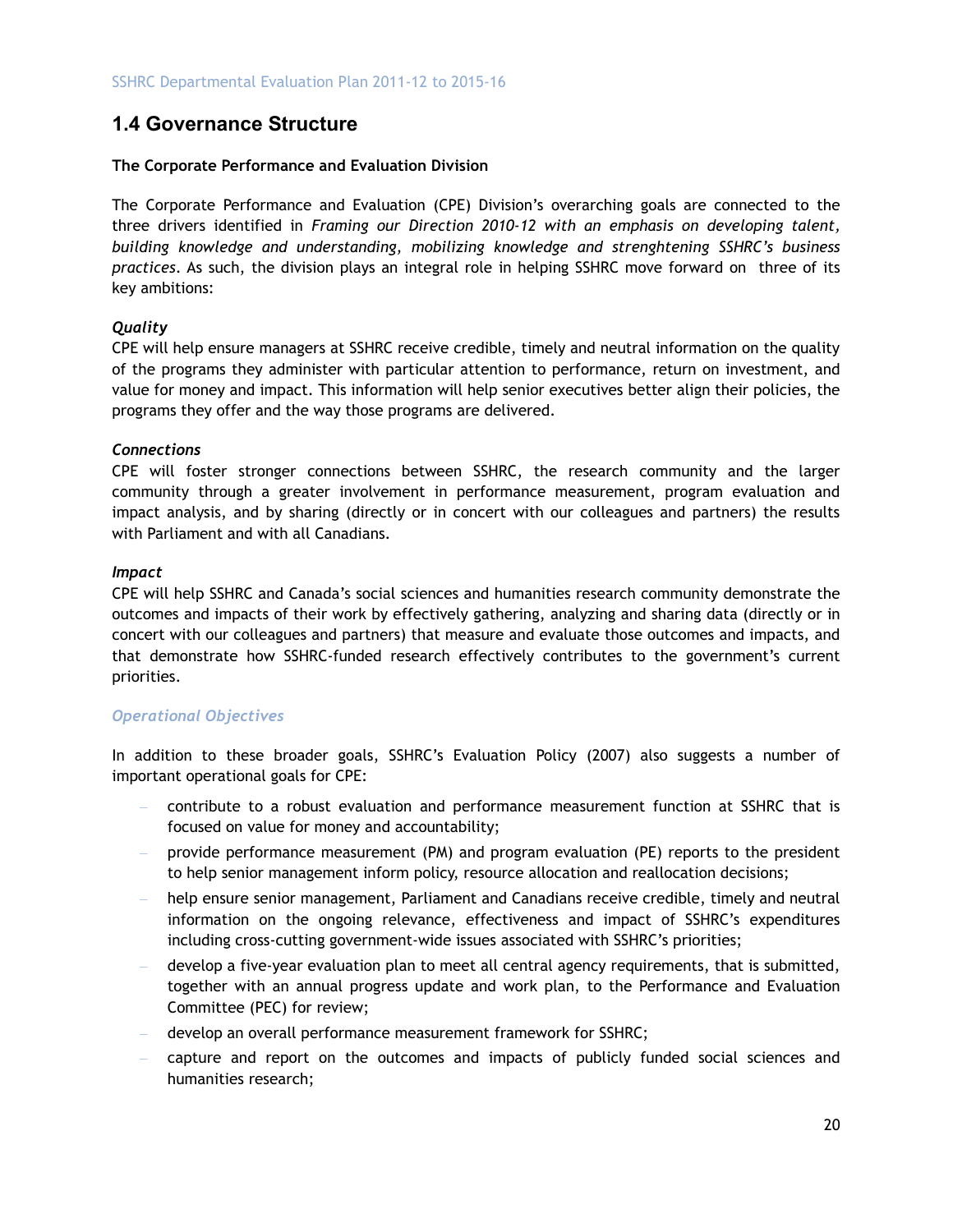- manage SSHRC's strategic, high-priority evaluation studies;
- act as a focal point for all evaluation and performance measurement work at SSHRC;
- maintain close liaison with SSHRC's chief audit executive on issues pertaining to audit and holistic assurance; and
- provide input into the individual performance measurement strategies and evaluations for existing programs and for all new and proposed program spending.

#### *Enhanced Capacity*

The team of performance and evaluation professionals in the CPE Division has grown in the last three years from three employees to ten (including the director). Two teams have been formed, split between the programs, to focus each on evaluation and performance measurement issues. This has allowed greater attention to longer-term performance measurement activities while continuing to meet program evaluation requirements. The current organizational chart is presented below.



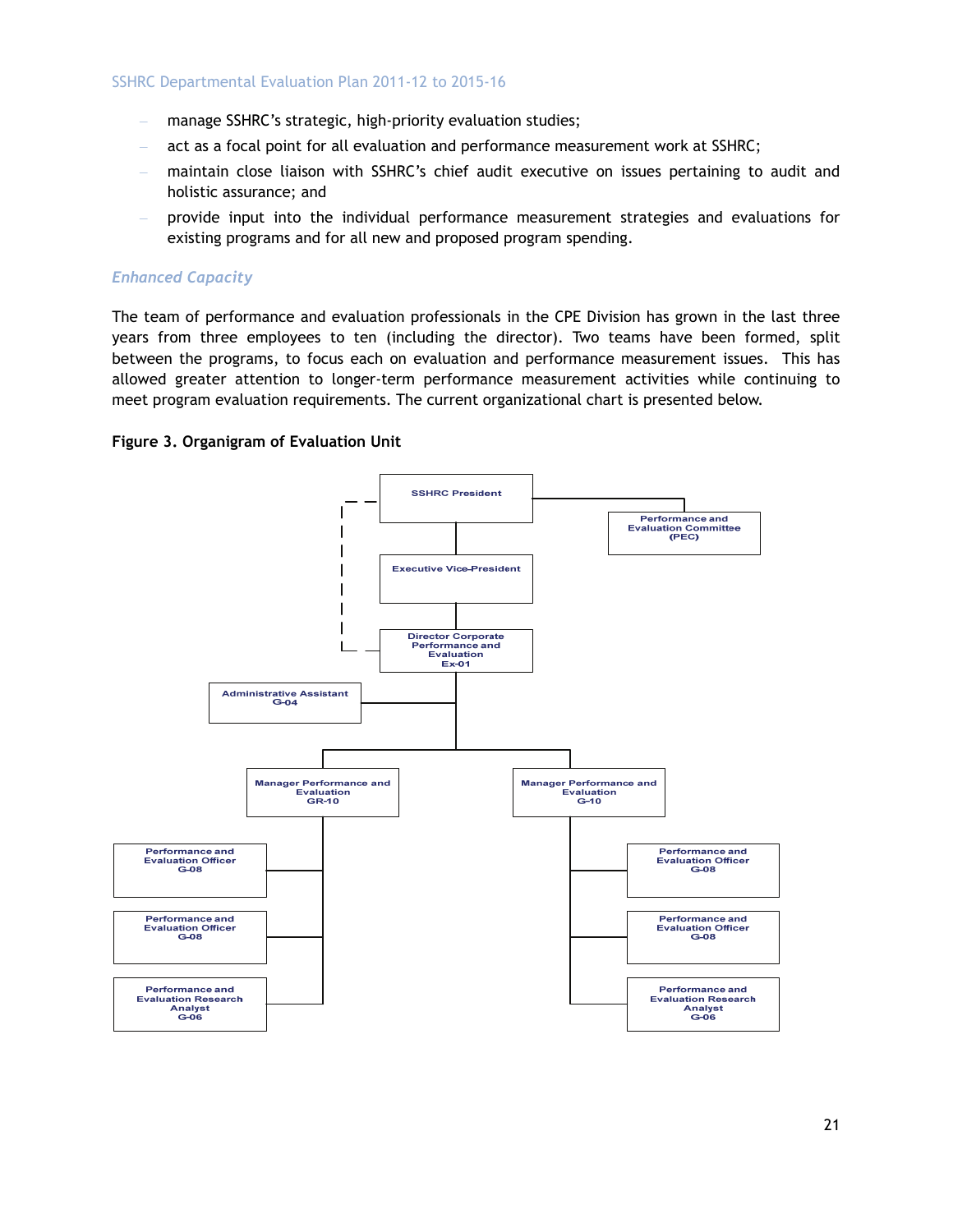#### **1.5 Monitoring Evaluation Utilization**

#### *Context*

SSHRC's departmental evaluation committee has, as part of its mandate, the responsibility to review management responses to evaluations and related action plans, recommend approval of these documents by the president, and ensure follow-up. In order to facilitate the committee's role in this regard, and to support the work of program management in responding to evaluation recommendations, the evaluation unit provides a suggested process for the development, approval and tracking of management responses to evaluation recommendations. It should be noted that the guidance offered in this document does not apply to horizontal evaluations conducted in partnership with other departments and agencies. It should also be noted that SSHRC is building its evaluation capacity, including its ability to implement the processes outlined in this document, over the longterm.

#### *Purpose of Evaluation Recommendations*

The implementation of evaluation recommendations and related actions is one of the ways in which evaluation supports SSHRC's corporate priority of ensuring value-for-money of public investments in social sciences and humanities through evidence-based decision-making. In addition, the TBS relies on information on the implementation of evaluation recommendations as evidence of evaluation use and impact and of strong management practices.

#### *Monitor Implementation of Management Responses/Actions Process*

SSHRC's head of evaluation (director, evaluation unit) is responsible for providing the departmental evaluation committee with the information needed to fulfill its mandate of ensuring follow-up on actions resulting from evaluation recommendations.

Evaluation managers review the management response database in order to monitor the implementation status of actions in accordance with approved management responses, timelines and the like. This monitoring is performed annually, through follow-up with the responsibility centre (program directors, senior staff, etc.) identified in the management response database.

Directors are encouraged to keep track of progress through this extended matrix (and database) to not only ensure implementation of actions but also to facilitate evaluation unit monitoring and reporting. SSHRC's head of evaluation reports annually to the Departmental Evaluation Committee on implementation of actions.

The following table (Table 5) provides an overview of the suggested process for monitoring implementation of action plans identified in management responses in addition to ensuring follow-up with the responsibility centre. It should be noted that this table includes the steps that lead up to the development of this process (in *italics*).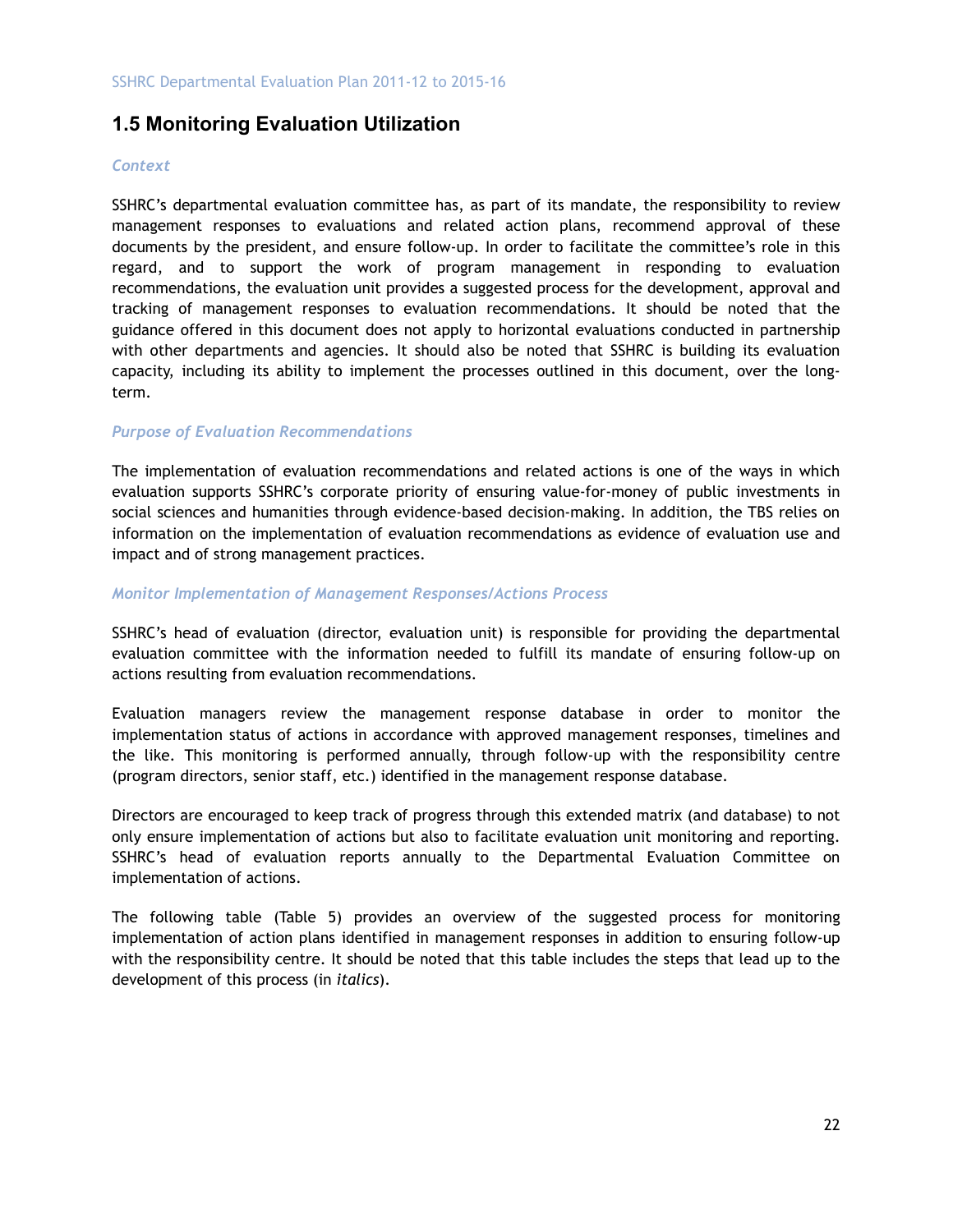#### SSHRC Departmental Evaluation Plan 2011-12 to 2015-16

| Table 5, Monitor implementation of management responses and action plans |  |  |
|--------------------------------------------------------------------------|--|--|
|                                                                          |  |  |

| <b>Phase</b>                                                                            | Responsibility                               | <b>Process</b>                                                                                                                                                                                                                                                                                                                                                                                       | <b>Timing</b>                                                   |
|-----------------------------------------------------------------------------------------|----------------------------------------------|------------------------------------------------------------------------------------------------------------------------------------------------------------------------------------------------------------------------------------------------------------------------------------------------------------------------------------------------------------------------------------------------------|-----------------------------------------------------------------|
| Development of draft<br>process for monitoring of<br>implementation of actions          | Director of CPE                              | Development of draft process for monitoring<br>of implementation of actions and ensuring<br>follow-up on actions, in consultation with<br>CPE management and staff, Continuous<br>Improvement Team, and PPIA.                                                                                                                                                                                        | Under-<br>development                                           |
| Announcement of draft<br>process for monitoring of<br>implementation of actions         | Operations<br>Management<br>Committee        | Head of evaluation tables a draft process to<br>$\overline{\phantom{0}}$<br>generate discussion and comments, noting<br>that CPE has also developed a management<br>response database.                                                                                                                                                                                                               | Feedback<br>from Program<br><b>Directors</b><br>(2 weeks)       |
|                                                                                         |                                              | CPE circulates draft document to Program<br>Directors (and senior staff) for review and<br>feedback.                                                                                                                                                                                                                                                                                                 | Draft process,<br>CPE (2 weeks)                                 |
|                                                                                         |                                              | CPE drafts process - version 2.                                                                                                                                                                                                                                                                                                                                                                      |                                                                 |
| Endorsement of final<br>draft process for<br>monitoring of<br>implementation of actions | <b>Operations</b><br>Management<br>Committee | Head of evaluation tables final draft process<br>in addition to providing a snapshot of the<br>management response tracking tool<br>CPE drafts process - version 3.                                                                                                                                                                                                                                  | Next<br><b>Operations</b><br>Management<br>Committee<br>meeting |
| Approval of final draft<br>process for monitoring of<br>implementation of actions       | Departmental<br>Evaluation<br>Committee      | Head of evaluation tables final draft process<br>for review and approval by PEC members.                                                                                                                                                                                                                                                                                                             | Next<br>Departmental<br>Evaluation<br>Committee<br>meeting      |
| Update status of<br>implementation of actions                                           | Director of<br>program<br>evaluated          | CPE Analyst circulates the management<br>response database tracking sheet to Program<br>Director (or senior staff) for updates on<br>status of implementation of action items.<br>CPE Analyst can provide additional guidance<br>and support (e.g. collaborate with senior<br>staff to provide a quick demo of the tracking<br>sheet)                                                                | 2-3 weeks                                                       |
| Review status updates<br>and follow-up on actions                                       | <b>CPE</b>                                   | CPE Analyst reviews (and validates) status<br>updates of implementation of action items.<br>Evaluation Manager contacts Director of<br>program evaluated (or senior staff) to<br>schedule a follow-up meeting for additional<br>information and data.<br><b>CPE</b><br>Analyst updates the management<br>database<br>response<br>tool<br>with<br>current<br>information to produce a summary report. | 3 weeks                                                         |
| Development of final<br>draft report                                                    | Director of CPE                              | evaluation<br>Head<br>tables<br>an<br>annual<br>οf<br>summary report at PEC.                                                                                                                                                                                                                                                                                                                         | Departmental<br>Evaluation<br>Committee<br>meeting              |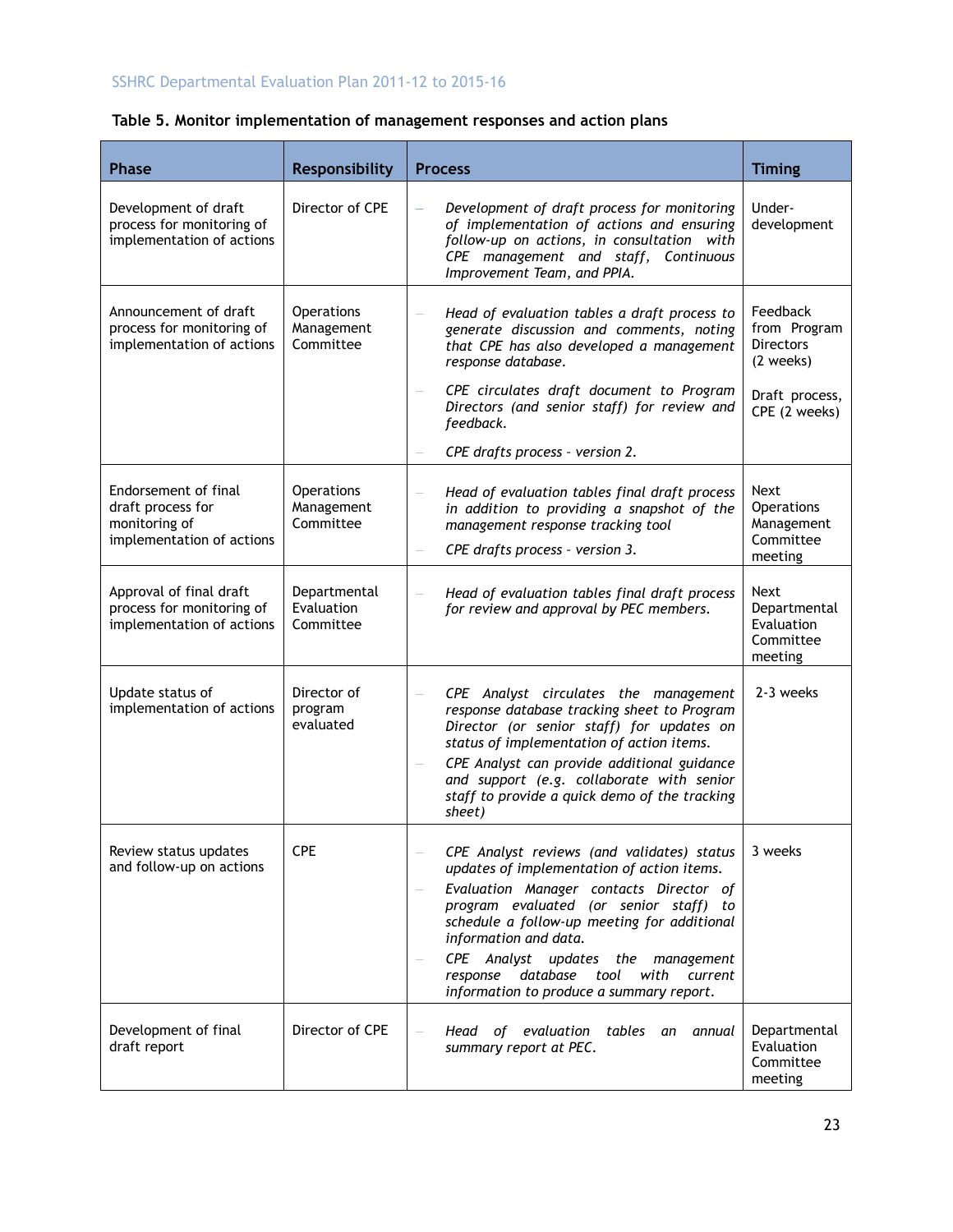#### **1.6 Reviewing Cycle of the Evaluation Function**

SSHRC's evaluation function was subject to Management Accountability Framework (MAF) Assessment Round 7 in 2009-10. At this occasion, SSHRC's overall rating improved from "acceptable" in 2006-07 to "strong" in 2009-10 in core Area of Management 6. While the TBS identified a few specific areas for improvement, no major opportunities were identified in Area of Management 6 for SSHRC. The table below summarizes the results of MAF Round 7.

| Area of Management 6-Quality and Use of Evaluation                   |               |
|----------------------------------------------------------------------|---------------|
| Criterion                                                            | <b>Rating</b> |
| Quality of evaluations                                               | Strong        |
| Neutrality of evaluation function (governance and resources)         | Acceptable    |
| Evaluation coverage of the organizations's direct program spending   | Acceptable    |
| Use of evaluation in support to decision-making in the organization. | Strong        |

|  |  | Table 7, Results of MAF Round 7 2009-10 |
|--|--|-----------------------------------------|
|  |  |                                         |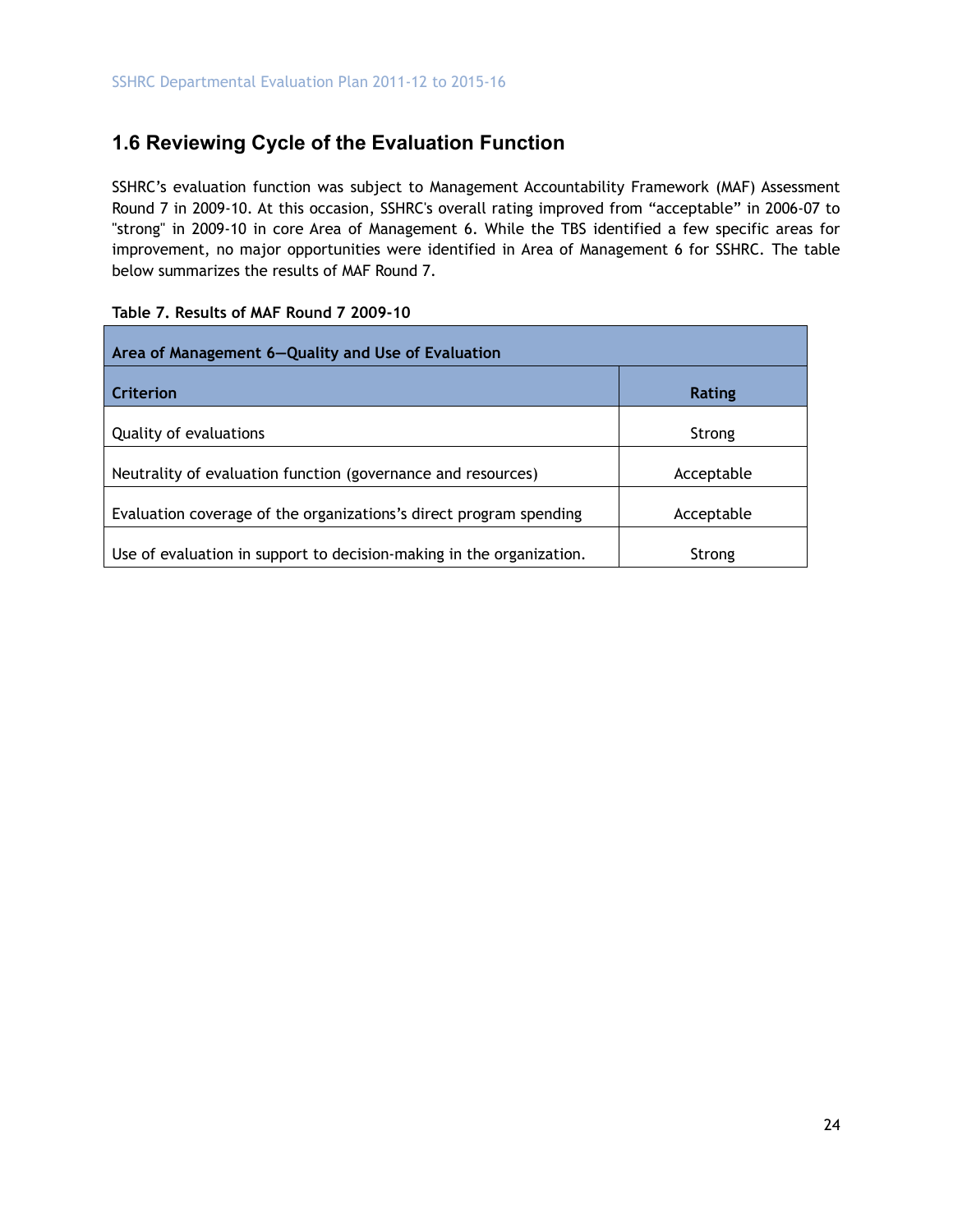SSHRC Departmental Evaluation Plan 2011-12 to 2015-16

# **V. Appendices of Supporting Materials**

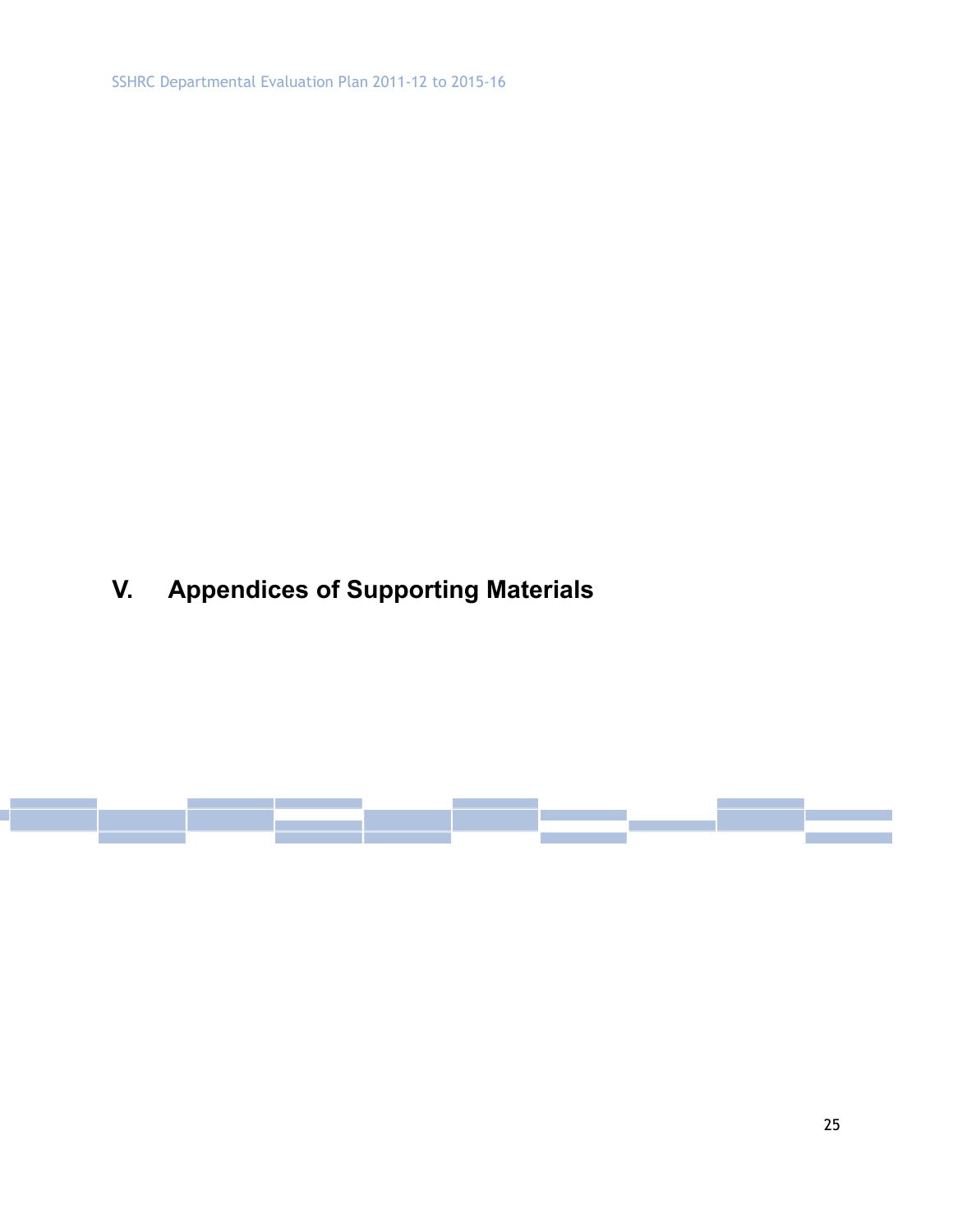SSHRC Departmental Evaluation Plan 2011-12 to 2015-16

#### **Appendix A-Confirmation Note**

I submit to the Treasury Board of Canada Secretariat the departmental evaluation plan that I approved for the Social Science and Humanities Research Council for fiscal years 2011-12 to 2015-16, as required by the Policy on Evaluation (2009).

As per section 6.1.7 and 6.1.8 of the policy, I confirm that this five-year departmental evaluation plan:

- 1) aligns with and supports the departmental Management, Resources and Results Structure;
- 2) has been designed to help support the requirements of the Expenditure Management System, including strategic reviews; and
- 3) includes all ongoing programs of grants and contributions administered by the department, as required by section 41.1 of the Financial Administration Act.

I will ensure that this plan is updated annually and will provide information about implementation of the Departmental Evaluation Plan to the Treasury Board of Canada Secretariat, as required.

Chad Gaffield, PhD, FRSC President Social Sciences and Humanities Council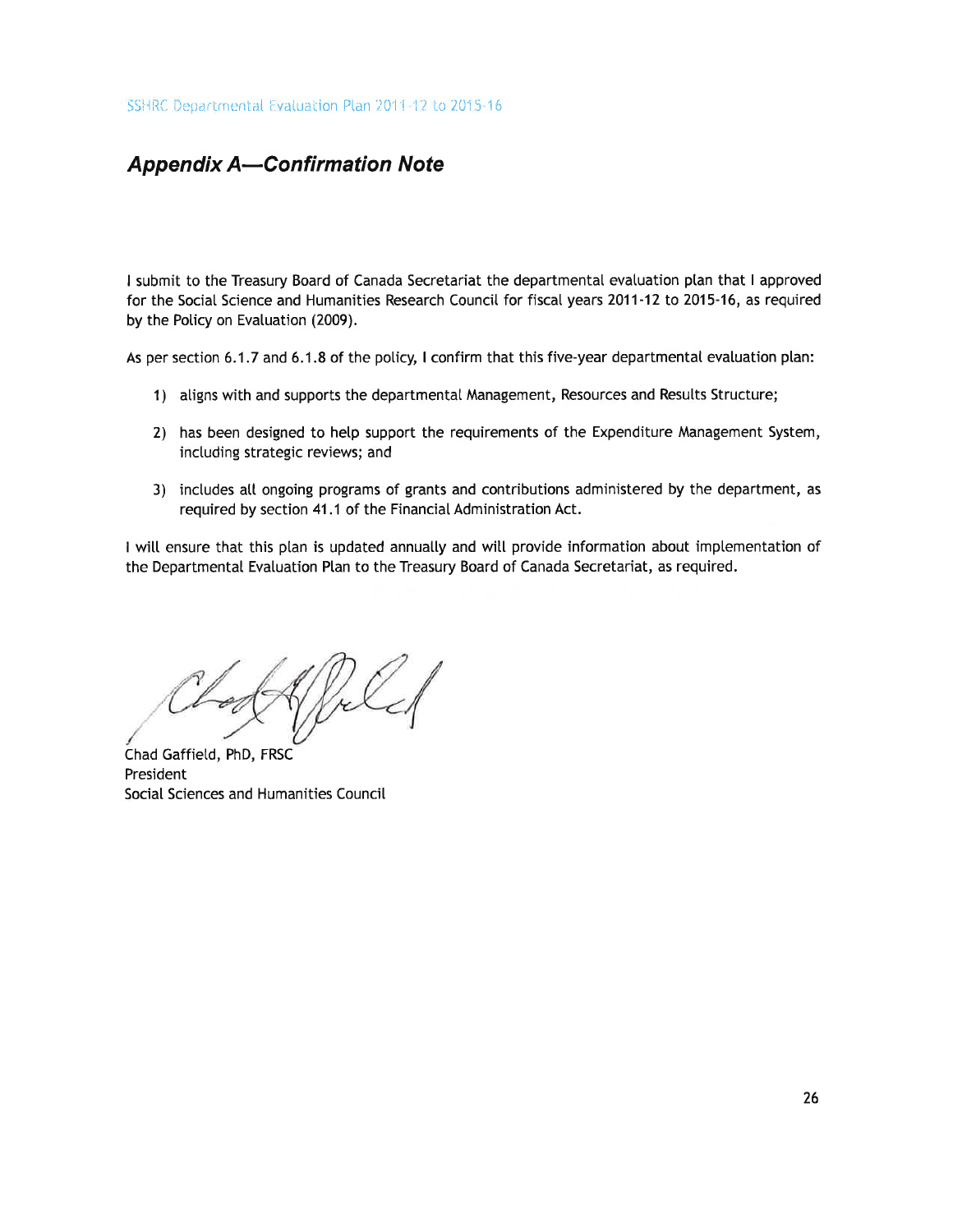| å              |
|----------------|
|                |
| ì              |
|                |
|                |
|                |
|                |
|                |
|                |
|                |
| ı              |
|                |
|                |
|                |
|                |
|                |
| п              |
| l              |
| i              |
|                |
| <b>SA 2012</b> |
|                |
|                |

**Current PAA 2011-12 Current PAA 2011-12** 

| Link<br><b>DAA</b> | Evaluation<br>Proposed<br>Title of                                                  | Level:<br>High/<br>Risk | Description of<br>Approach and<br>Evaluation<br>Design<br>the | Poten<br>$rac{yes}{or no}$<br>POR<br>tial | <b>Status</b><br><b>PMS</b>  | Tri-agency/<br>Evaluation<br>Horizontal<br>(Yes /No) | Planned<br>(start<br>date) | Approval<br>Planned<br>Date   | (over five years) <sup>1</sup><br><b>Total Grants and</b><br>Scholarships |                   | (including Grants<br>and Scholarships)<br>(over five years)<br><b>Total Direct</b><br>Spending<br>Program |                   | Estimated SSHRC Cost<br>of Evaluation |                             |
|--------------------|-------------------------------------------------------------------------------------|-------------------------|---------------------------------------------------------------|-------------------------------------------|------------------------------|------------------------------------------------------|----------------------------|-------------------------------|---------------------------------------------------------------------------|-------------------|-----------------------------------------------------------------------------------------------------------|-------------------|---------------------------------------|-----------------------------|
|                    |                                                                                     | Moderate/<br>Low        |                                                               |                                           |                              | Lead (if<br>yes)                                     |                            |                               | total G&S<br>000.\$                                                       | total<br>G&S<br>ৼ | 000.\$<br>total<br><b>DPS</b>                                                                             | total<br>DPS<br>ৼ | External<br>\$'000<br>costs           | Internal<br>\$'000<br>costs |
|                    |                                                                                     |                         |                                                               |                                           |                              | 2011-2012*                                           |                            |                               |                                                                           |                   |                                                                                                           |                   |                                       |                             |
| 1.1.4              | Postdoctoral<br>Fellowships<br>program                                              | $\sum_{i=1}^{\infty}$   | Summative<br>Evaluation                                       | $\frac{1}{2}$                             | implemented<br>Partially     | $\frac{1}{2}$                                        | <b>ດະ</b><br>2010          | Dec.<br>2011                  | 46.1                                                                      | $\frac{4}{1}$     | $\frac{8}{4}$                                                                                             | 1.5               | 125                                   | 111.4                       |
| 1.1.5              | Fellowships<br>Prizes and<br>Research<br>Special                                    | $\leq$                  | Summative<br>Evaluation                                       | $\frac{1}{2}$                             | implemented<br>$\frac{t}{2}$ | $\frac{1}{2}$                                        | <b>ດ</b><br>2010           | ្ត្រ<br>ក្នុង                 | $\overline{1}$ .                                                          | $\overline{0}$ .  | $\frac{8}{1}$                                                                                             | $\overline{0}$    | æ                                     | 111.4                       |
| 3.2.2              | NCE, Review of<br>Relevance and<br>Effectiveness<br>Business-led                    | <b>No</b>               | Relevance and<br>Effectiveness<br>Review of                   | $\frac{1}{2}$                             | Implemented                  | <b>NSERC</b><br>Yes                                  | <u>oct.</u><br>2010        | Sept.<br>2011                 | 2.9                                                                       | $\overline{C}$    | $\overline{3.1}$                                                                                          | $\overline{0}$ :  |                                       | 12.3                        |
| 3.2.2              | Commercializa-<br>Excellence for<br>Research <sup>2</sup><br>Centres of<br>tion and | Low                     | Summative<br>Evaluation                                       | $\frac{1}{2}$                             | Implemented                  | NSERC<br>Yes                                         | <u>oct.</u><br>2010        | <b>Dec.</b><br>2011           | 43.2                                                                      | $\ddot{1}$ .      | 44.9                                                                                                      | 1.4               |                                       | 12.3                        |
|                    |                                                                                     |                         |                                                               |                                           |                              |                                                      |                            | Sub Total Fiscal Year 2011-12 | 93.9                                                                      | 2.9               | 97.8                                                                                                      | 3.1               | 221                                   | 247.4                       |

\* Current PAA 2011-12 \* Current PAA 2011-12

<sup>&</sup>lt;sup>1</sup> The total amounts of grants and scholarships, and direct program spending are estimated based on program expenditures over the past five years.<br><sup>2</sup> The total grants and scholarships comprise expenditures over four year 1 The total amounts of grants and scholarships, and direct program spending are estimated based on program expenditures over the past five years.

 $^2$  The total grants and scholarships comprise expenditures over four years. The program was created in 2007.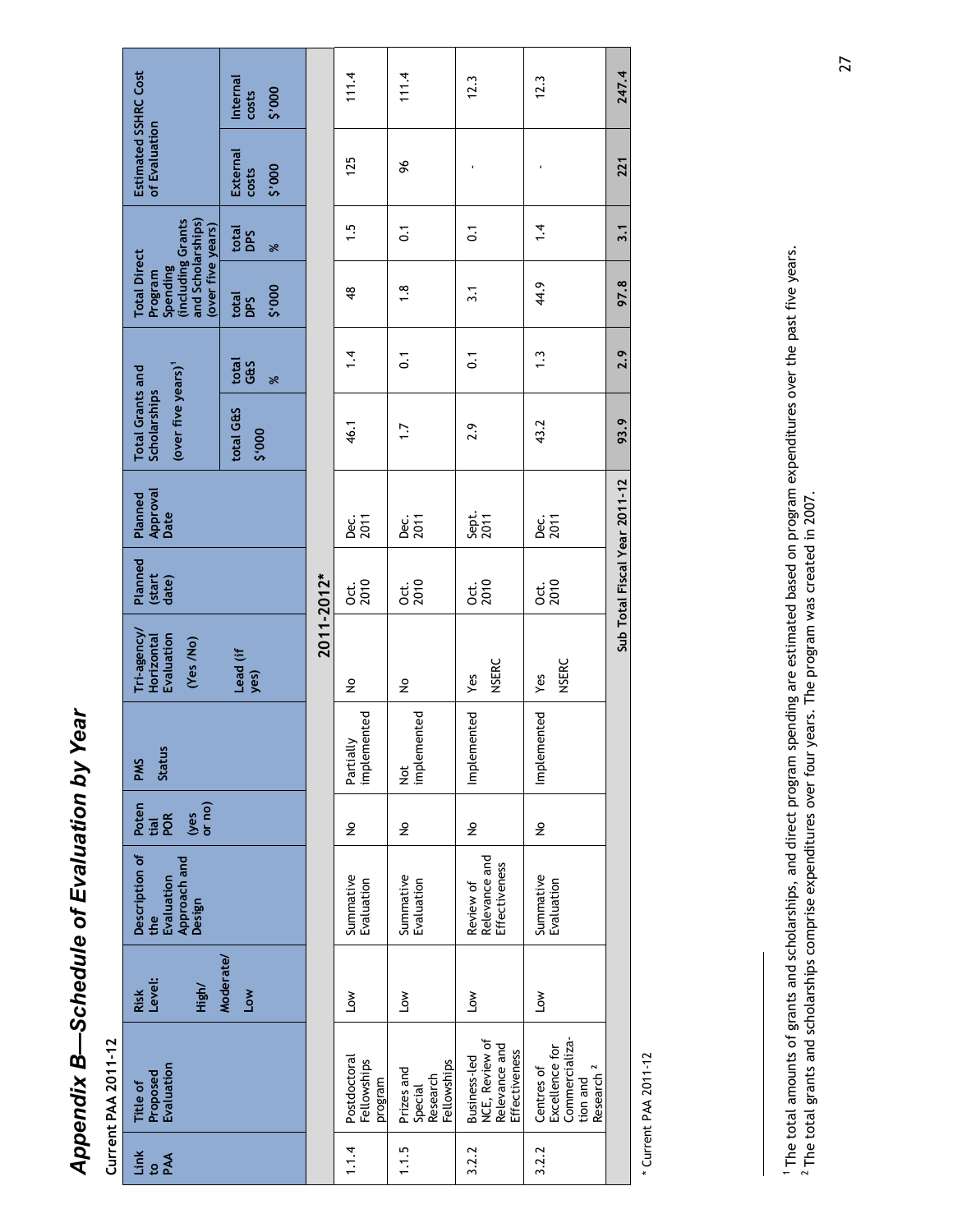SSHRC Departmental Evaluation Plan 2011-12 to 2015-16 SSHRC Departmental Evaluation Plan 2011-12 to 2015-16 New PAA 2012-13 to 2016-17

**New PAA 2012-13 to 2016-17**

|                                                                                                       | Internal<br>2'000<br>costs  |             | 208.8                                                            | 208.8                                                 | 78.3                                                           | 26.1                                                            | 522                           |
|-------------------------------------------------------------------------------------------------------|-----------------------------|-------------|------------------------------------------------------------------|-------------------------------------------------------|----------------------------------------------------------------|-----------------------------------------------------------------|-------------------------------|
| Estimated SSHRC Cost<br>of Evaluation                                                                 | External<br>\$'000<br>costs |             | 75                                                               | 150                                                   | 75                                                             |                                                                 | 300                           |
|                                                                                                       | total<br>DPS<br>৯ৎ          |             | 2.5                                                              | $\circ$                                               | $0.\overline{3}$                                               | $\circ$                                                         | 2.8                           |
| Program Spending<br>and Scholarships<br>(including Grants<br>(over five years)<br><b>Total Direct</b> | 000.\$<br>total<br>DPS      |             | 82.3                                                             | $\circ$                                               | 8.4                                                            | $\circ$                                                         | 90.7                          |
|                                                                                                       | total<br>G&S<br>৯ৎ          |             | 2.4                                                              | $\circ$                                               | $0.\overline{3}$                                               | $\circ$                                                         | 2.7                           |
| (over five years) <sup>3</sup><br><b>Total Grants and</b><br>Scholarships                             | 2000<br>total<br>G&S        |             | 79.1                                                             | $\circ$                                               | $\overline{\phantom{0}}$                                       | $\circ$                                                         | 87.2                          |
| Approval<br>Planned<br>Date                                                                           |                             |             | Mar. 2013                                                        | Mar. 2013                                             | Dec. 2013                                                      | Mar. 2013                                                       | Sub Total Fiscal Year 2012-13 |
| Plann<br>(start<br>date)<br>ಕ                                                                         |                             |             | Apr.<br>2012                                                     | <b>July</b><br>2012                                   | $\frac{1}{25}$                                                 | Apr.<br>2012                                                    |                               |
| Tri-agency/<br>Evaluation<br>Horizontal<br>(Yes /No)                                                  | Lead (if<br>yes)            | 2012-2013** | $\frac{1}{2}$                                                    | SSHRC                                                 | <b>EHR</b>                                                     | <b>NSERC</b>                                                    |                               |
| <b>PMS Status</b>                                                                                     |                             |             | implemented<br>$\frac{t}{2}$                                     | Implemented                                           | Implemented                                                    | Implemented                                                     |                               |
| Poten<br>$(yes)$<br>or no)<br>POR<br>tial                                                             |                             |             | $\frac{1}{2}$                                                    | $\frac{1}{2}$                                         | $\frac{1}{2}$                                                  | $\frac{1}{2}$                                                   |                               |
| Description of<br>Approach and<br>Design<br>Evaluation<br>the                                         |                             |             | Summative<br>Evaluation                                          | Summative<br>Evaluation                               | evaluation)<br>Summative<br>Evaluation<br>(Possibly<br>cluster | Summative<br>Evaluation                                         |                               |
| Risk Level<br>High/                                                                                   | Moderate/<br>Low            |             | Moderate                                                         | Lοw                                                   | Moderate                                                       | <b>No7</b>                                                      |                               |
| Proposed<br>Evaluation<br>Title of                                                                    |                             |             | Knowledge<br>Mobilization-<br>Summative<br>Evaluation<br>Cluster | Research Chairs<br>Canada<br>Excellence<br>$(CERC)^4$ | Vanier Canada<br>Graduate<br>Scholarships <sup>5</sup>         | Community-<br>College and<br>Innovation<br>Program <sup>6</sup> |                               |
| Link<br>to AA                                                                                         |                             |             | 3.1                                                              | 1.1.1                                                 | 1.1.3                                                          | 1.3.3                                                           |                               |

\*\*New PAA to be implemented in 2012-13 \*\*New PAA to be implemented in 2012-13

<sup>3</sup> The total amounts of grants and scholarships, and direct program spending are estimated based on program expenditures over the past five years.<br>4 This tri-agency program was created in 2008. The annual budget is \$12 mill 4 This tri-agency program was created in 2008. The annual budget is \$12 million. SSHRC has not awarded chairs from social sciences and humanities domain. 3 The total amounts of grants and scholarships, and direct program spending are estimated based on program expenditures over the past five years.

<sup>5</sup> The total grants and scholarships comprise expenditures over two years. The program was created in 2008.

<sup>6</sup> This tri-agency program was created in 2007. The allocated budget was raised up to \$15 million per year since 2009-10. SSHRC has not participated in the funding of this program. program.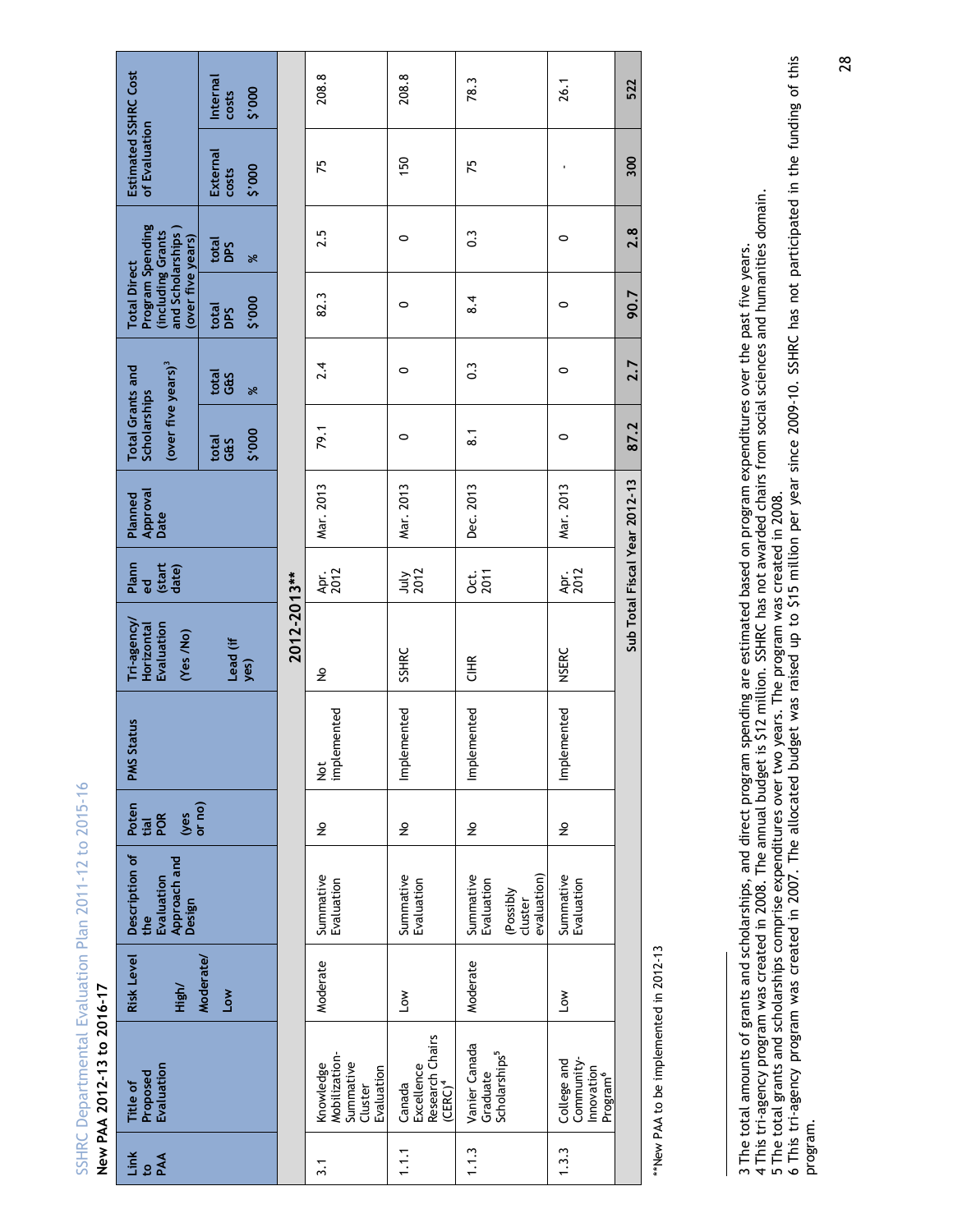|                                                       |                                                                                                        | Internal<br>2'000<br>costs  |             | 261.0                   |                                     | 130.5                                            | 130.5                              | 522                           |
|-------------------------------------------------------|--------------------------------------------------------------------------------------------------------|-----------------------------|-------------|-------------------------|-------------------------------------|--------------------------------------------------|------------------------------------|-------------------------------|
|                                                       | Estimated SSHRC Cost<br>of Evaluation                                                                  | External<br>\$'000<br>costs |             | 75                      |                                     |                                                  |                                    | 75                            |
|                                                       |                                                                                                        | total<br>DPS<br>ৼ           |             | $\frac{111}{11}$        |                                     | 2                                                | $\overline{c}$                     | 13.2                          |
|                                                       | Program Spending<br>(including Grants<br>and Scholarships)<br>(over five years)<br><b>Total Direct</b> | total DPS<br>000.\$         |             | 359.2                   |                                     | 3                                                | $\overline{3.1}$                   | 426.3                         |
|                                                       |                                                                                                        | total<br>G&S<br>ৼ           |             | 10.7                    |                                     | $\ddot{6}$ .                                     | $\overline{c}$                     | 12.7                          |
|                                                       | (over five years) <sup>7</sup><br><b>Total Grants and</b><br>Scholarships                              | 000.\$<br>total<br>G&S      |             | 345.4                   |                                     | 61.6                                             | 2.9                                | 409.9                         |
|                                                       | Approval<br>Date<br>Planned                                                                            |                             |             | Dec.<br>2013            |                                     | Mar.<br>2014                                     |                                    | Sub Total Fiscal Year 2013-14 |
|                                                       | Planned<br>(start<br>date)                                                                             |                             |             | Apr.<br>2012            |                                     | 0ct.<br>2012                                     |                                    |                               |
|                                                       | Tri-agency/<br>Evaluation<br>Horizontal<br>(Yes/No)                                                    | Lead (if<br>yes)            | 2013-2014** | <b>CIHR</b>             |                                     | <b>NSERC</b>                                     | <b>NSERC</b>                       |                               |
|                                                       | <b>PMS Status</b>                                                                                      |                             |             | Implemente<br>p         |                                     | Implemente<br>d                                  | Implemente<br>p                    |                               |
|                                                       | Poten<br>or no)<br>(yes<br>tial<br>POR                                                                 |                             |             | ş                       |                                     | $\frac{1}{2}$                                    | ş                                  |                               |
|                                                       | Description of<br>Approach and<br>Evaluation<br>Design<br>the                                          |                             |             | Summative<br>Evaluation | evaluation)<br>(Possibly<br>cluster | Summative<br>Evaluation<br>Cluster               | Summative<br>Evaluation<br>Cluster |                               |
|                                                       | Risk Level<br>Moderate/<br>High/                                                                       | <b>Low</b>                  |             | Moderate                |                                     | <b>No</b>                                        | $\sum$                             |                               |
| SSHRC Departmental Evaluation Plan 2011-12 to 2015-16 | Proposed<br>Evaluation<br>Title of                                                                     |                             |             | Canada<br>Graduate      | Program (CGS)<br>Scholarships       | Networks of<br>Excellence<br>Centres of<br>(NCE) | Business-led<br>NCE <sup>8</sup>   |                               |
|                                                       | Link<br>BAA                                                                                            |                             |             | 1.1.2                   |                                     | 1.3.3                                            | 1.3.3                              |                               |

\*\* New PAA to be implemented in 2012-13 \*\* New PAA to be implemented in 2012-13

<sup>7</sup> The total amounts of grants and scholarships, and direct program spending are estimated based on program expenditures over the past five years. 7 The total amounts of grants and scholarships, and direct program spending are estimated based on program expenditures over the past five years.<br>8 The total grants and scholarships comprise expenditures over three years. 8 The total grants and scholarships comprise expenditures over three years. The program was implemented in 2007.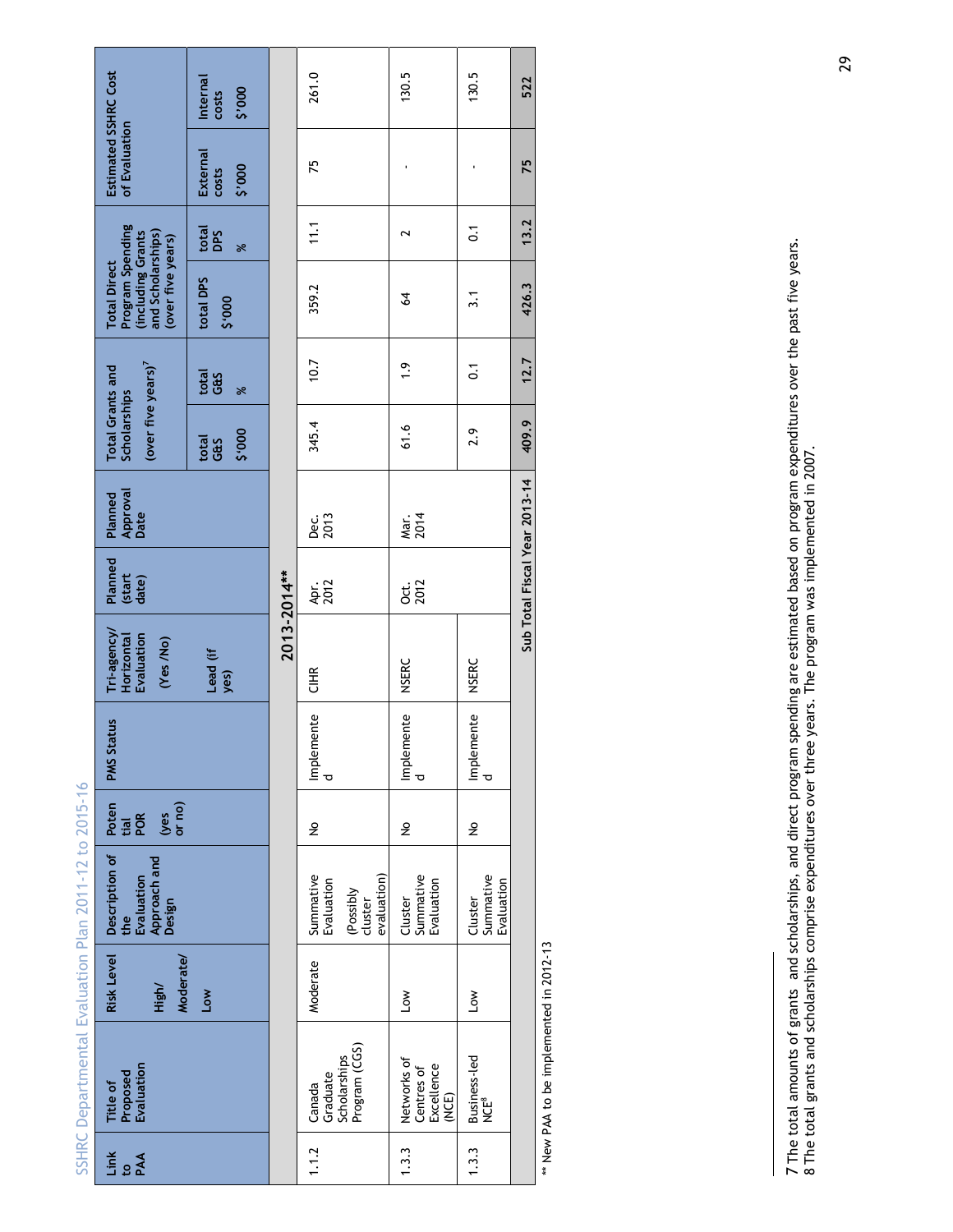|                    | SSHRC Departmental Evaluation Plan 2011-12 to 2015-16 |                    |                                                                                    |                               |                     |                                        |                            |                             |                                                                           |                    |                                                                                                         |                   |                                       |                            |
|--------------------|-------------------------------------------------------|--------------------|------------------------------------------------------------------------------------|-------------------------------|---------------------|----------------------------------------|----------------------------|-----------------------------|---------------------------------------------------------------------------|--------------------|---------------------------------------------------------------------------------------------------------|-------------------|---------------------------------------|----------------------------|
| Link<br>Dan<br>Pan | Evaluation<br>Proposed<br>Title of                    | Moderate/<br>High/ | Risk Level   Description of   Poten<br>Approach and<br>Evaluation<br>Design<br>the | or no)<br>(yes<br>POR<br>tial | <b>PMS Status</b>   | Horizonta<br>Evaluatio<br>agency/<br>Ė | Planned<br>(start<br>date) | Approval<br>Date<br>Planned | (over five years) <sup>9</sup><br><b>Total Grants and</b><br>Scholarships |                    | Program Spending<br>(including Grants)<br>and Scholarships)<br>(over five years)<br><b>Total Direct</b> |                   | Estimated SSHRC Cost<br>of Evaluation |                            |
|                    |                                                       | Low                |                                                                                    |                               |                     | (Yes/No)<br>Lead (if<br>yes)           |                            |                             | 000.\$<br>total<br>G&S                                                    | total<br>G&S<br>৯ৎ | total DPS<br>000.\$                                                                                     | total<br>DPS<br>ৼ | External<br>\$'000<br>costs           | Internal<br>2'000<br>costs |
|                    |                                                       |                    |                                                                                    |                               |                     |                                        | 2014-2015**                |                             |                                                                           |                    |                                                                                                         |                   |                                       |                            |
| 1.1.6              | Fellowships<br>Doctoral                               | <b>No</b>          | Summative<br>Evaluation                                                            | $\frac{1}{2}$                 | developmen<br>Under | $\frac{1}{2}$                          | Oct. 2013                  | Dec.<br>2014                | 130.5                                                                     | 4.0                | 135.7                                                                                                   | 4.2               | $\overline{5}$                        | 156.6                      |
| 1.2.2              | Capacity Grants<br>Institutional<br>Research          | $\overline{100}$   | Summative<br>Evaluation                                                            | $\frac{1}{2}$                 | $\frac{4}{2}$       | $\frac{1}{2}$                          | Apr. 2014                  | Mar.<br>2015                | 29.2                                                                      | $\frac{6}{1}$      | 30.4                                                                                                    | $\frac{6}{10}$    | 125                                   | 156.6                      |

\*\* New PAA to be implemented in 2012-13 \*\* New PAA to be implemented in 2012-13

2.1 Indirect Costs Program (ICP)

 $2.1$ 

Indirect Costs<br>Program (ICP)

Moderate Summative

Moderate

No Implemente Implemente<br>d

 $\frac{9}{2}$ 

SSHRC Jan. 2014 Mar.

SSHRC

Jan. 2014

Mar.<br>2015

1,593.3 49.3 1,657 51 150 208.8

1,657

49.3

1,593.3

 $\overline{5}$ 

208.8

150

522

375

56.1

1,823

**Sub Total Fiscal Year 2014-15 1,753 54.2 1,823 56.1 375 522** 

54.2

1,753

Sub Total Fiscal Year 2014-15

**Evaluation** 

Summative<br>Evaluation

<sup>9</sup> The total amounts of grants and scholarships, and direct program spending are estimated based on program expenditures over the past five years. 9 The total amounts of grants and scholarships, and direct program spending are estimated based on program expenditures over the past five years.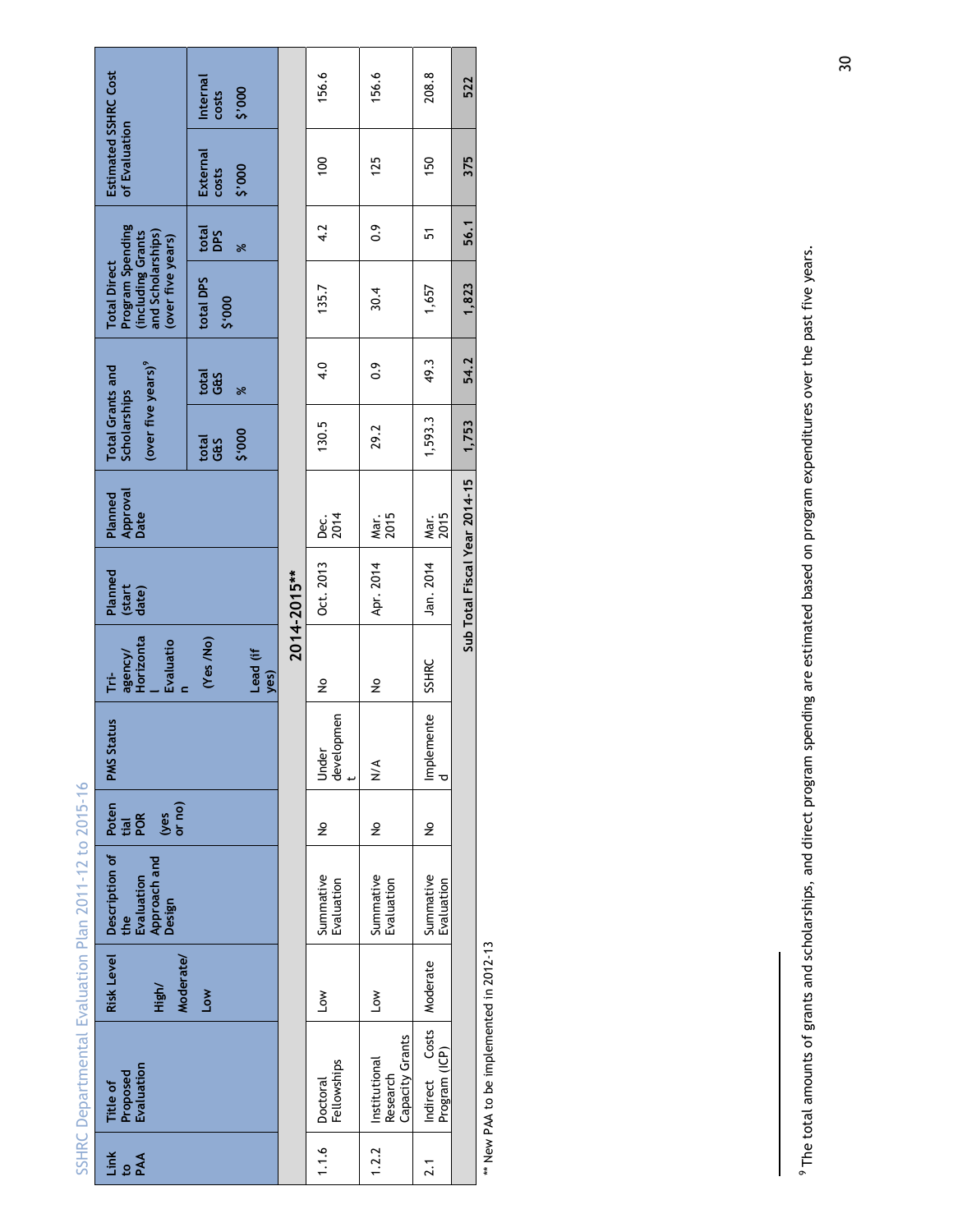| Link<br>PAA | Proposed<br>Evaluation<br>Title of                | <b>Risk Level</b><br>High/            | Description<br>and Design<br>of the<br>Evaluation<br>Approach | Pote<br>ntial<br>POR<br>Ves<br>or | <b>PMS Status</b> | Tri-agency/<br>Evaluation<br>Horizontal<br>(Yes/No) | Planned<br>(start<br>date) | Approval<br>Date<br>Planned   | (over five years) <sup>10</sup><br><b>Total Grants and</b><br>Scholarships |                   | Program Spending<br>(including Grants<br>and Scholarships)<br>(over five years)<br><b>Total Direct</b> |                   | Estimated SSHRC Cost of<br>Evaluation |                                   |
|-------------|---------------------------------------------------|---------------------------------------|---------------------------------------------------------------|-----------------------------------|-------------------|-----------------------------------------------------|----------------------------|-------------------------------|----------------------------------------------------------------------------|-------------------|--------------------------------------------------------------------------------------------------------|-------------------|---------------------------------------|-----------------------------------|
|             |                                                   | Moderate/<br>$\overline{\phantom{0}}$ |                                                               | $\widehat{P}$                     |                   | Lead (if<br>yes)                                    |                            |                               | 000.\$<br>total<br>G&S                                                     | total<br>G&S<br>ৼ | total DPS<br>000.\$                                                                                    | total<br>DPS<br>ৼ | External<br>\$'000<br>costs           | Internal<br>2'000<br><b>COStS</b> |
|             |                                                   |                                       |                                                               |                                   |                   |                                                     | 2015-2016**                |                               |                                                                            |                   |                                                                                                        |                   |                                       |                                   |
| 1.1.1       | Chairs Program<br>Canada<br>Research<br>(CRC)     | Moderate                              | Summative<br>Evaluation                                       | $\frac{1}{2}$                     | Implemented       | <b>SSHRC</b><br>Yes                                 | Jan.<br>2015               | Mar. 2016                     | 273.2                                                                      | 8.4               | 284.1                                                                                                  | 8.7               | 150                                   | 261                               |
| 1.2.1       | Team, and<br>Partnership<br>Individual,<br>Grants | High                                  | Summative<br>Evaluation                                       | Yes                               | $\leq$            | $\frac{1}{2}$                                       | 0៥.<br>2014                | Dec. 2015                     | 597.8                                                                      | 18.5              | 621.7                                                                                                  | 19.2              | 250                                   | 261                               |
|             |                                                   |                                       |                                                               |                                   |                   |                                                     |                            | Sub Total Fiscal Year 2015-16 | 871                                                                        | 26.9              | 905.8                                                                                                  | 27.9              | 400                                   | 522                               |
|             |                                                   |                                       |                                                               |                                   |                   | Grand Total Fiscal Years 2011-12 to 2015-16         |                            |                               | 3,215.0                                                                    | 99                | 3,344                                                                                                  | 103               | 1,371                                 | 2,335.4                           |
|             |                                                   |                                       |                                                               |                                   |                   |                                                     |                            |                               |                                                                            |                   |                                                                                                        | ***               |                                       |                                   |
|             | ** New PAA to be implemented in 2012-13           |                                       |                                                               |                                   |                   |                                                     |                            |                               |                                                                            |                   |                                                                                                        |                   |                                       |                                   |

\*\*\* Total coverage is superior to 100 per cent due to important changes in the PAA between the beginning and the end of the five-year period; some double counting occurs besides the operation of<br>additing 4 per cent to the \*\*\* Total coverage is superior to 100 per cent due to important changes in the PAA between the beginning and the end of the five-year period; some double counting occurs besides the operation of additing 4 per cent to the total amounts of grants and scholarships for each program activity.

<sup>10</sup> The total amounts of grants and scholarships, and direct program spending are estimated based on program expenditures over the past five years. <sup>10</sup> The total amounts of grants and scholarships, and direct program spending are estimated based on program expenditures over the past five years.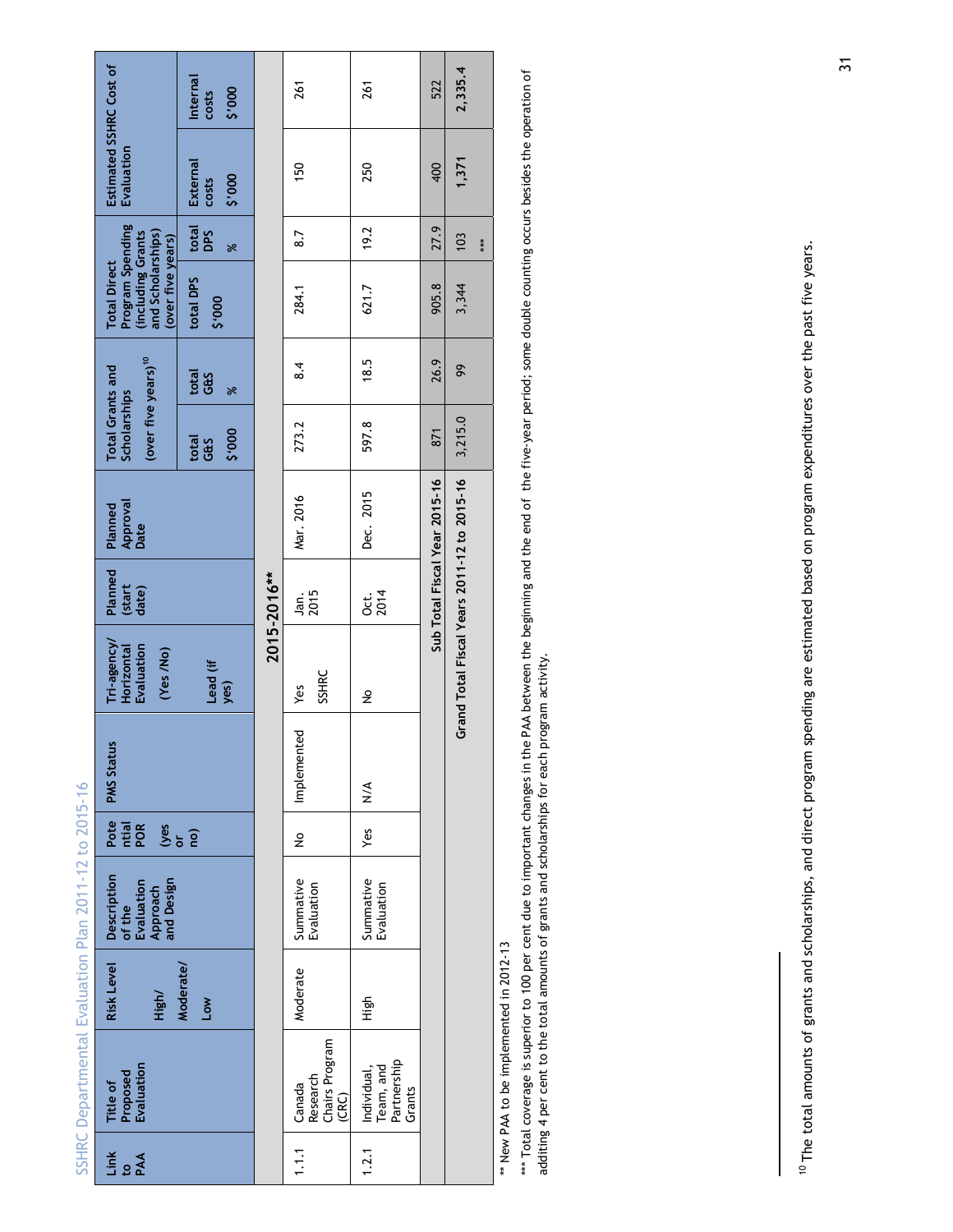|                                                       | Estimated SSHRC Cost of<br>Evaluation<br>(including Grants)<br>and Scholarships)<br>(over five years)<br><b>Total Direct</b><br>Spending<br>Program<br>(over five years) <sup>11</sup><br><b>Total Grants and</b><br>Scholarships<br>Approval<br>Planned<br>Date<br>Planned<br>(start<br>date)<br>Tri-agency/<br>Evaluation<br>Horizontal<br>(Yes/No) | Internal<br>2'000<br>costs<br>External<br>\$'000<br>costs<br>total<br>DPS<br>ৼ<br>total DPS<br>000.\$<br>total<br>G&S<br>৯ৎ<br>000,\$<br>total<br>G&S<br>Lead (if<br>yes) | 2016-2017** and beyond (supplement to the 5-year plan) | $N/A^{12}$<br>125<br>2.5<br>82.3<br>2.4<br>79.1<br>Mar. 2017<br>Jan.<br>2016<br>$\frac{1}{2}$ | $\frac{4}{2}$<br>75<br>$\overline{0}$ :<br>$\frac{8}{1}$<br>$\overline{C}$<br>$\ddot{ }$ :1<br>Sept. 2017<br><b>July</b><br>2016<br>$\frac{1}{2}$ | $\frac{4}{5}$<br>$\leq$<br>$\frac{4}{2}$<br>$\frac{4}{2}$<br>$\frac{4}{5}$<br>$\frac{4}{5}$<br>$\leq$<br>$\frac{4}{5}$<br><b>CIHR</b> |                                         |
|-------------------------------------------------------|-------------------------------------------------------------------------------------------------------------------------------------------------------------------------------------------------------------------------------------------------------------------------------------------------------------------------------------------------------|---------------------------------------------------------------------------------------------------------------------------------------------------------------------------|--------------------------------------------------------|-----------------------------------------------------------------------------------------------|---------------------------------------------------------------------------------------------------------------------------------------------------|---------------------------------------------------------------------------------------------------------------------------------------|-----------------------------------------|
|                                                       |                                                                                                                                                                                                                                                                                                                                                       |                                                                                                                                                                           |                                                        |                                                                                               |                                                                                                                                                   |                                                                                                                                       |                                         |
|                                                       |                                                                                                                                                                                                                                                                                                                                                       |                                                                                                                                                                           |                                                        |                                                                                               |                                                                                                                                                   |                                                                                                                                       |                                         |
|                                                       |                                                                                                                                                                                                                                                                                                                                                       |                                                                                                                                                                           |                                                        |                                                                                               |                                                                                                                                                   |                                                                                                                                       |                                         |
|                                                       |                                                                                                                                                                                                                                                                                                                                                       |                                                                                                                                                                           |                                                        |                                                                                               |                                                                                                                                                   |                                                                                                                                       |                                         |
|                                                       | <b>PMS Status</b>                                                                                                                                                                                                                                                                                                                                     |                                                                                                                                                                           |                                                        | $\frac{4}{2}$                                                                                 | $\frac{4}{2}$                                                                                                                                     | Implemente<br>Ō                                                                                                                       |                                         |
|                                                       | Poten<br>or no)<br>$y$ es<br>POR<br>tial                                                                                                                                                                                                                                                                                                              |                                                                                                                                                                           |                                                        | $\frac{1}{2}$                                                                                 | $\frac{1}{2}$                                                                                                                                     | $\frac{4}{2}$                                                                                                                         |                                         |
|                                                       | Description of<br>Approach and<br>Evaluation<br>Design<br>the                                                                                                                                                                                                                                                                                         |                                                                                                                                                                           |                                                        | Summative<br>Evaluation                                                                       | Summative<br>Evaluation                                                                                                                           | $\frac{4}{2}$                                                                                                                         |                                         |
|                                                       | <b>Risk Level</b><br>Moderate/<br>High/                                                                                                                                                                                                                                                                                                               | <b>Low</b>                                                                                                                                                                |                                                        | Moderate                                                                                      | Low                                                                                                                                               | $\frac{4}{2}$                                                                                                                         |                                         |
| SSHRC Departmental Evaluation Plan 2011-12 to 2015-16 | Evaluation<br>Proposed<br>Title of                                                                                                                                                                                                                                                                                                                    |                                                                                                                                                                           |                                                        | partnership KM<br>Individual,<br>team, and<br>grants                                          | Research -based<br>Activities in<br>Knowledge<br>Support of<br>Culture                                                                            | Banting                                                                                                                               | ** Now DAA to be implemented in 2012-12 |
|                                                       | Link<br>PAA                                                                                                                                                                                                                                                                                                                                           |                                                                                                                                                                           |                                                        | 1.3.1                                                                                         | 1.3.2                                                                                                                                             | $\sum$                                                                                                                                |                                         |

New PAA to be implemented in 2012-13 \*\* New PAA to be implemented in 2012-13

<sup>&</sup>lt;sup>11</sup> The total amounts of grants and scholarships, and direct program spending are estimated based on program expenditures over the past five years.<br><sup>12</sup> N/A: Not Available 11 The total amounts of grants and scholarships, and direct program spending are estimated based on program expenditures over the past five years.  $12$  N/A: Not Available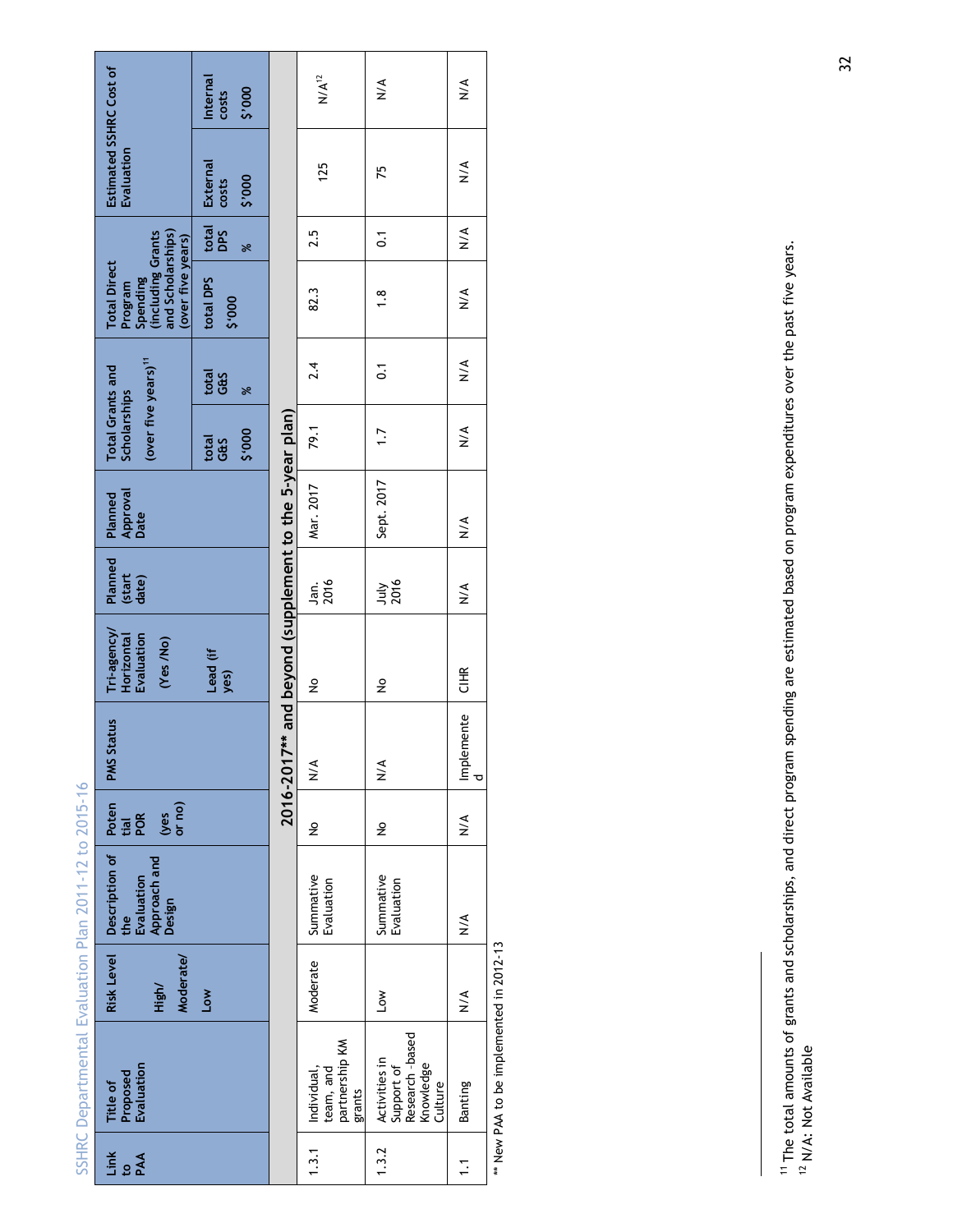# *Appendix C—SSHRC Five-Year Evaluation Planning*

**Grey cells relate to the planning of evaluations (light grey) and the conduct of the study (dark grey) at the end of which an evaluation report is issued (presented as X).** 

#### **Current PAA 2011-12**

| Link to<br><b>PAA</b><br>$2011 - 12$ | <b>Lead Agency</b><br>(if tri-agency) | 1            | $\overline{2}$ | 3 | $\overline{4}$        |
|--------------------------------------|---------------------------------------|--------------|----------------|---|-----------------------|
|                                      |                                       |              |                |   |                       |
| 1.1.2                                | <b>CIHR</b>                           |              |                |   |                       |
| 1.1.4                                |                                       |              |                | X |                       |
| 1.1.5                                |                                       |              |                | x |                       |
| 3.1<br>3.2                           |                                       |              |                |   | X                     |
|                                      |                                       |              |                |   |                       |
|                                      | <b>NSERC</b>                          |              |                |   |                       |
|                                      |                                       |              |                |   |                       |
|                                      |                                       |              |                |   |                       |
|                                      | 3.2.2<br>3.2.2                        | <b>NSERC</b> |                |   | $2011 - 12$<br>X<br>х |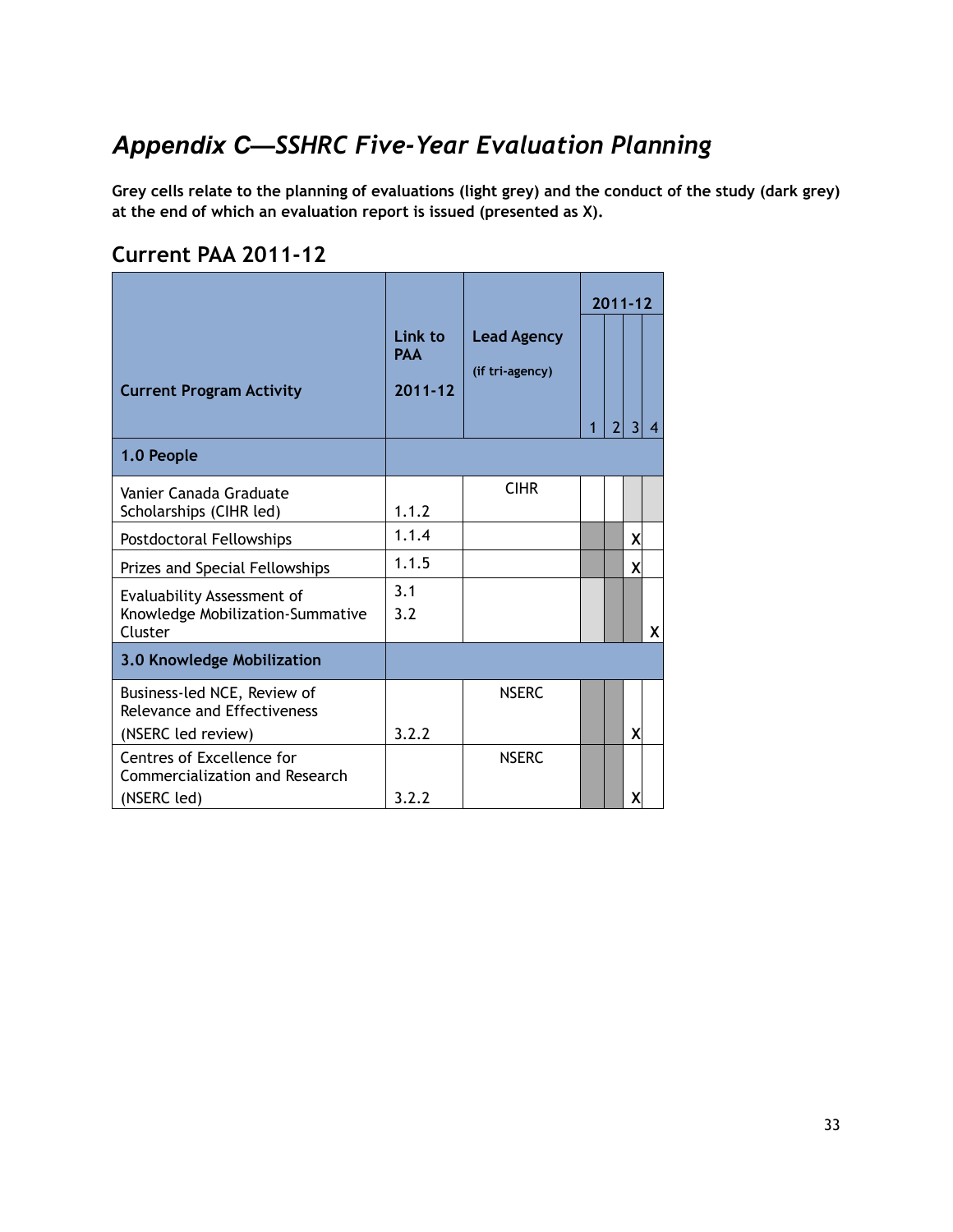# **New PAA in 2012-13**

|                                                                         |                                  |              |                | $2012 -$<br>13 |              |  | $2013 -$<br>14 |   |                | $2014 -$       | 15                      |                           |                | $2015 -$<br>16 |            |                           |
|-------------------------------------------------------------------------|----------------------------------|--------------|----------------|----------------|--------------|--|----------------|---|----------------|----------------|-------------------------|---------------------------|----------------|----------------|------------|---------------------------|
| <b>New Program Activity</b>                                             | Link to<br><b>PAA</b><br>2012-13 | $\mathbf{1}$ | $\overline{2}$ |                | 3 4 1 2 3 4  |  |                |   | $\overline{1}$ | $\overline{2}$ | $\overline{\mathbf{3}}$ | -4                        | $\overline{1}$ | $\overline{2}$ | $3 \mid 4$ |                           |
| 1.1 Talent                                                              |                                  |              |                |                |              |  |                |   |                |                |                         |                           |                |                |            |                           |
| Vanier Canada Graduate Scholarships<br>(CIHR led)                       | 1.1.3                            |              |                | X              |              |  |                |   |                |                |                         |                           |                |                |            |                           |
| Canada Graduate Scholarships<br>(CIHR led)                              | 1.1.2                            |              |                |                |              |  | X              |   |                |                |                         |                           |                |                |            |                           |
| <b>Canada Research Chairs</b><br>(SSHRC led)                            | 1.1.1                            |              |                |                |              |  |                |   |                |                |                         |                           |                |                |            | $\boldsymbol{\mathsf{x}}$ |
| Canada Excellence Research Chairs<br>(SSHRC led)                        | 1.1.1                            |              |                |                | X            |  |                |   |                |                |                         |                           |                |                |            |                           |
| <b>Doctoral Fellowships</b>                                             | 1.1.6                            |              |                |                |              |  |                |   |                |                | X                       |                           |                |                |            |                           |
| 1.2 Insight                                                             |                                  |              |                |                |              |  |                |   |                |                |                         |                           |                |                |            |                           |
| Individual, Team and Partnership<br><b>Research Grants</b>              | 1.2.1                            |              |                |                |              |  |                |   |                |                |                         |                           |                |                | X          |                           |
| Institutional Research Capacity Grants                                  | 1.2.2                            |              |                |                |              |  |                |   |                |                |                         | $\boldsymbol{\mathsf{X}}$ |                |                |            |                           |
| 1.3 Connection                                                          |                                  |              |                |                |              |  |                |   |                |                |                         |                           |                |                |            |                           |
| Summative Evaluation of Knowledge<br>Mobilization funding opportunities | 1.3.1                            |              |                |                | $\mathsf{X}$ |  |                |   |                |                |                         |                           |                |                |            |                           |
| Activities in Support of a Research-based<br>Knowledge Culture          | 1.3.2                            |              |                |                |              |  |                |   |                |                |                         |                           |                |                |            |                           |
| Networks of Centers of Excellence<br>(NSERC led)                        | 1.3.3                            |              |                |                |              |  |                | X |                |                |                         |                           |                |                |            |                           |
| Business-led NCEs (NSERC led<br>summative)                              | 1.3.3                            |              |                |                |              |  |                | X |                |                |                         |                           |                |                |            |                           |
| College and Community Innovation<br>Program (NSERC led)                 | 1.3.3                            |              |                |                | X            |  |                |   |                |                |                         |                           |                |                |            |                           |
| 2.1 Indirect Costs of Research                                          |                                  |              |                |                |              |  |                |   |                |                |                         |                           |                |                |            |                           |
| Indirect Costs Program (SSHRC led)                                      | 2.1                              |              |                |                |              |  |                |   |                |                |                         | X                         |                |                |            |                           |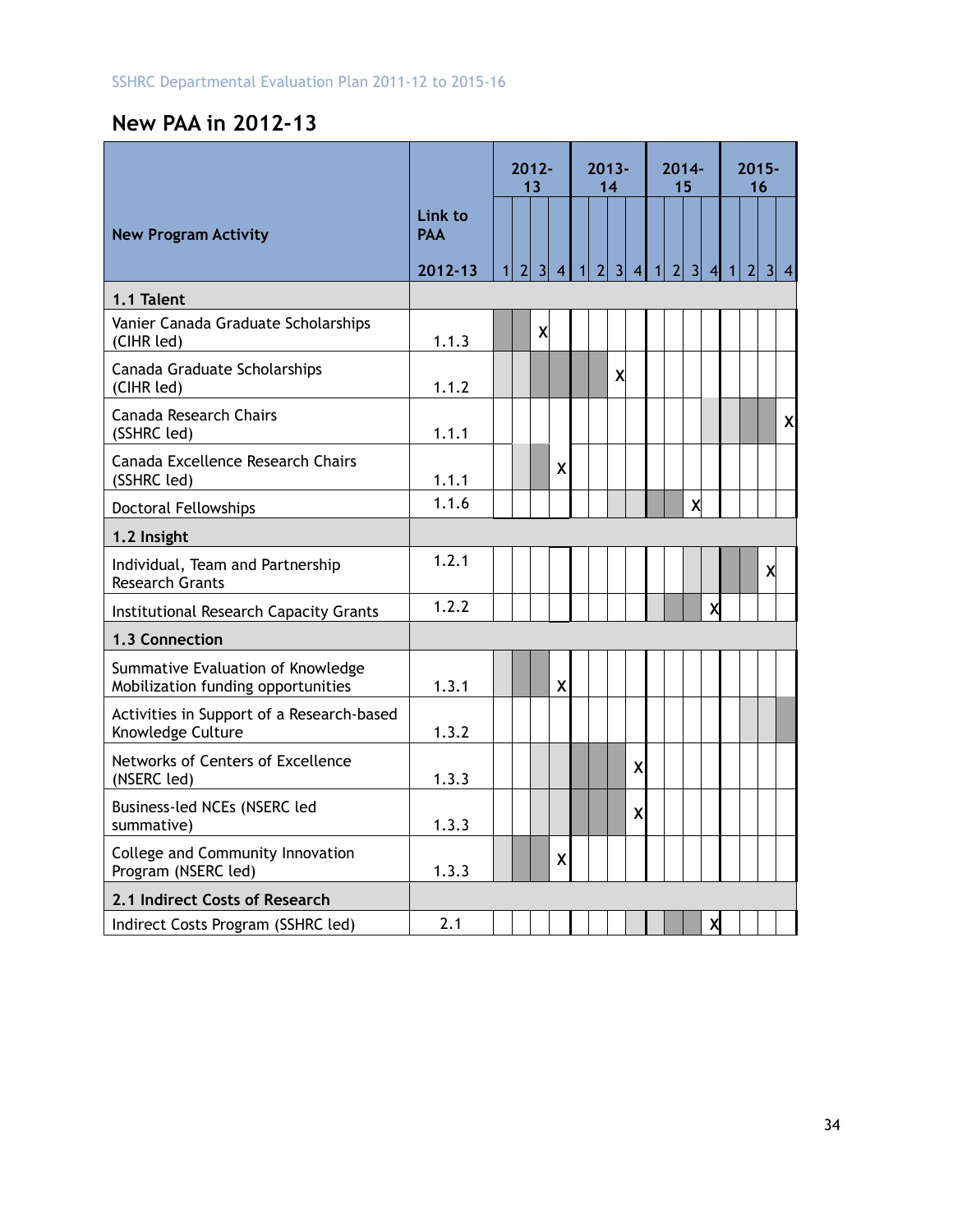# *Appendix D—Evaluation Summary Sheets*

|                                    | <b>Evaluation Summary Sheet:</b><br>Knowledge Mobilization-Summative Cluster Evaluation |                    |                       |                             |               |                  |               |
|------------------------------------|-----------------------------------------------------------------------------------------|--------------------|-----------------------|-----------------------------|---------------|------------------|---------------|
| <b>Risk</b><br>Level of<br>Program | Medium                                                                                  | <b>PAA</b><br>Link | 3.1<br>3.2.1<br>3.2.3 | <b>Start</b><br><b>Date</b> | April<br>2011 | Approval<br>Date | March<br>2012 |

#### **Program Background**

#### **Context of the Program**

This evaluation initiative will focus on a set of funding opportunities that contribute to achieving SSHRC's strategic outcome of "Knowledge Mobilization—Facilitating the Use of Social Sciences and Humanities Knowledge Within and Beyond Academia". These funding opportunities are grouped in various sub-activities including research publishing, knowledge translation, research events, and strategic knowledge clusters. These sub-activities are situated within two broader program activities research dissemination and knowledge translation, and research networking.

In 2009-10, SSHRC awarded 211 grants through the Knowledge Mobilization strategic outcome. Funding through this strategic outcome represented \$35.9 million, which constituted overall five per cent of SSHRC grants expenditures in 2009-10 $^{13}$ .

#### **Objectives of the Program**

l

The importance of this strategic outcome is emphasized in SSHRC's 2009-10 DPR by attesting that "Moving new knowledge from academia into areas where it can be applied more directly to the benefit of Canadians has been a dominant theme in SSHRC's strategic planning for several years. SSHRC understands this challenge in the broadest sense: that it is not merely about transferring knowledge after it has been produced, but also about allowing opportunities for practitioners and other research users to participate and influence the knowledge-production process from the beginning. Knowledge mobilization is a key strategy for realizing Canada's Entrepreneurial Advantage."

<sup>&</sup>lt;sup>13</sup> Social Sciences and Humanities Research Council of Canada–Performance Report For the Period Ending March 2010.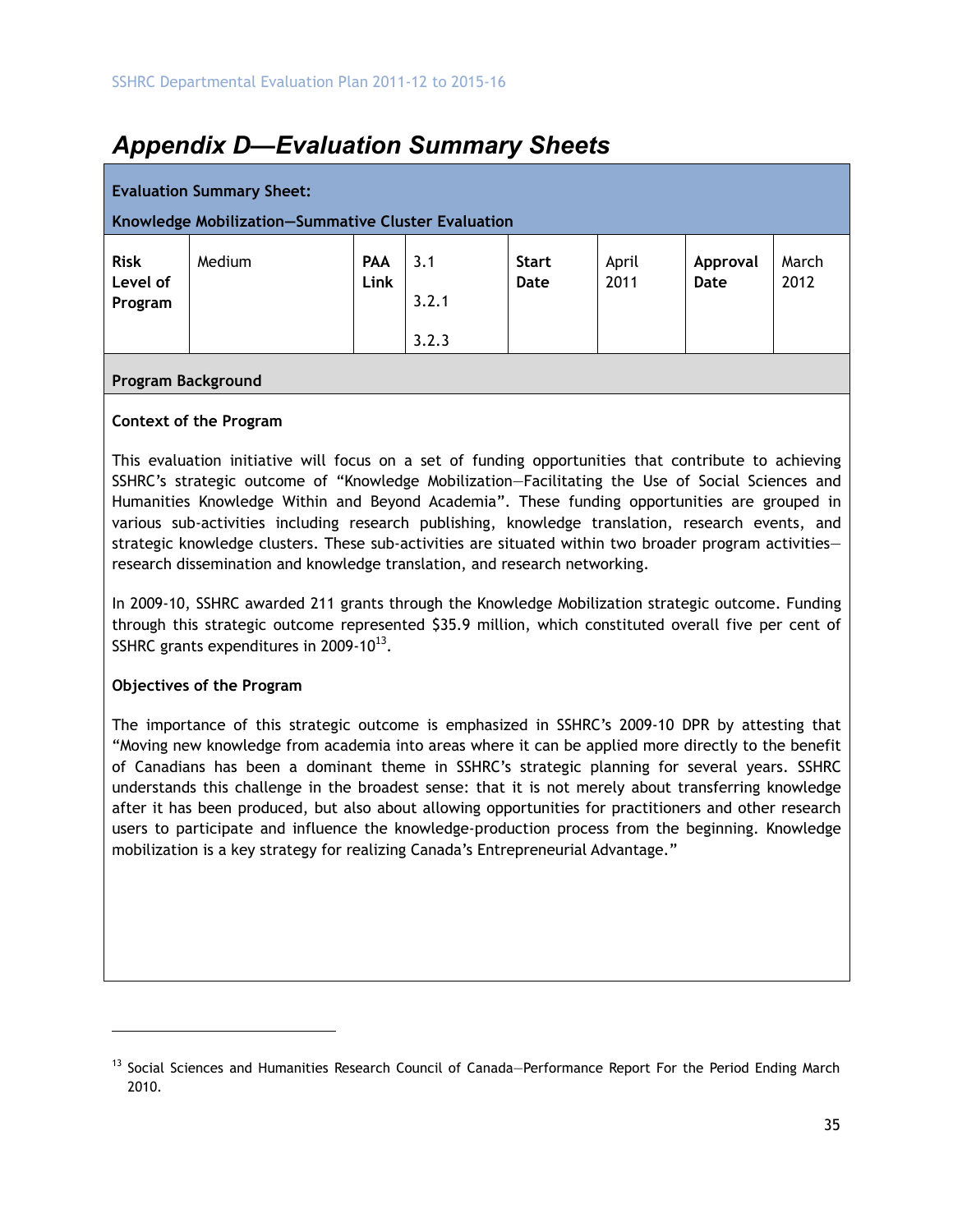#### **Goals of the Evaluation/Period Covered/Key Evaluation Questions**

#### **Context of the Evaluation**

Since 2008, Knowledge Mobilization was identified for evaluation in 2011-12. Evaluation timing was an important consideration, given the maturity of the various activities, as well as an anticipated program activity renewal.

Following consultation with the director of the Knowledge Mobilization and Program Integration division, it was concluded that a high level evaluation at the strategic outcome level would be an alternative way of fulfilling our statutory requirements and supporting the information and decisionmaking needs of senior management.

While various program activity elements are at different stages of implementation, an overall assessment of relevance, effectiveness and efficiency has not been undertaken. Only a few activity elements have ever been evaluated, and these studies are now dated (2004). As such, this evaluation is proposed and aims at fulfilling the gap in information necessary to support decision-making.

This evaluation project comprises two phases: an evaluability assessment/pre-evaluation study and a cluster summative evaluation. While it appears to be crucial to evaluate this part of SSHRC'S PAA, the agreement about the best approach for evaluating such a program portfolio at a high level should be clarified before the implementation of the cluster evaluation.

The proposed evaluation will cover a period starting from 2000 to 2010, since targeting this time span should allow for a significant coverage of and digging into funded knowledge mobilization activities.

The section below sets forth the constituants of the Knowledge Mobilization Cluster Summative Evaluation.

#### **A. Evaluability assessment / Pre-evaluation Study**

The purpose is to carry out a descriptive assessment of the current state of knowledge mobilization funding opportunities from a high-level perspective. Specifically, the study will include the following:

- 1. exploration of a shared vision of common understanding of the program objectives by different program stakeholders;
- 2. understanding of the program theory and potential outcomes;
- 3. resources and statistics;
- 4. potential issues to be addressed in the cluster evaluation;
- 5. assessment of the quality of:
	- administrative data; and
	- performance data;
- 6. assessment of the feasibility of:
	- primary data collection (e.g., interviews, a survey)
	- data collection for network analysis;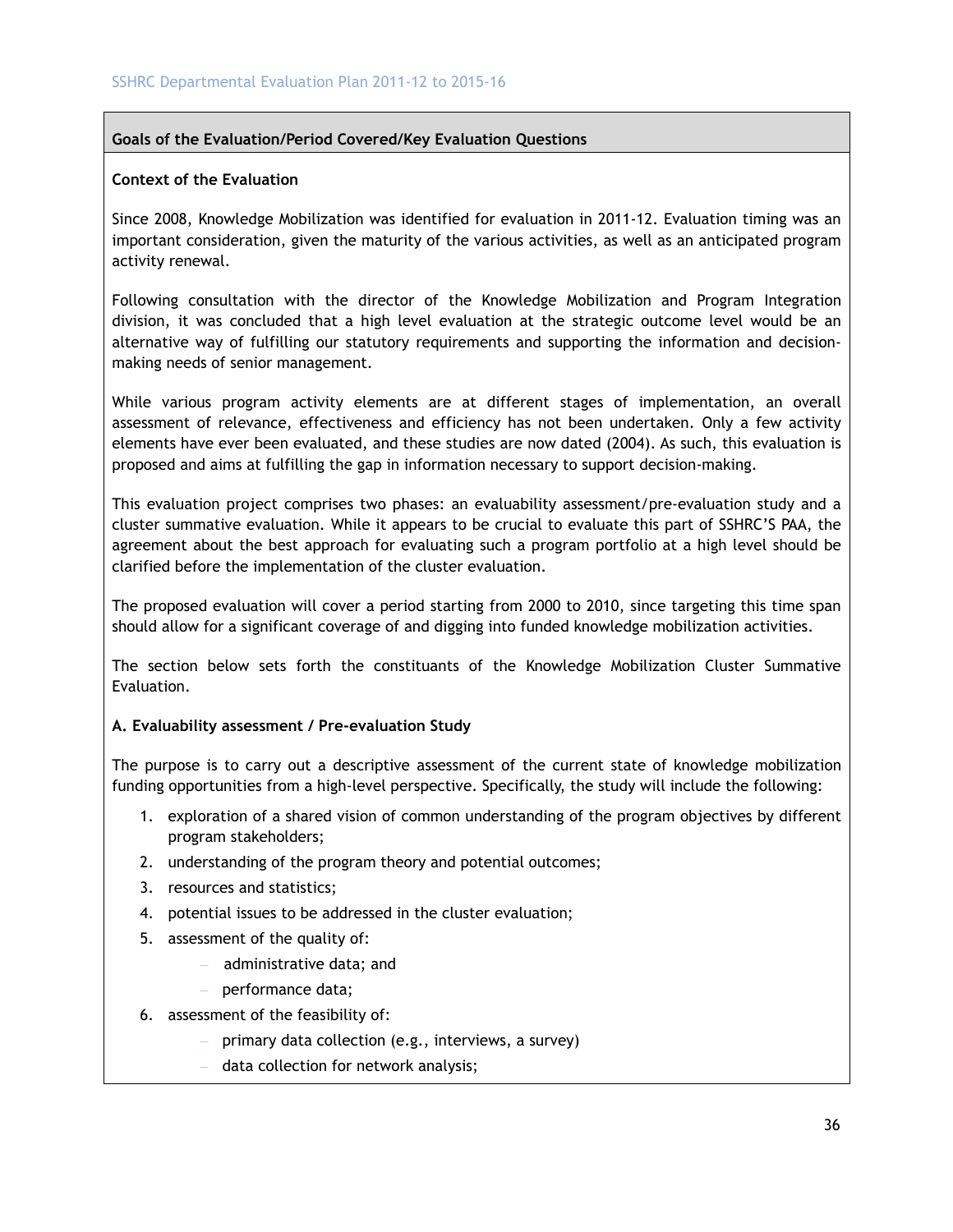- 7. description and discussion of the methodologies for the cluster evaluation; and
- 8. timeframe and budget.

#### **B. Knowledge Mobilization Cluster Evaluation**

– This part of the study will be developed following the pre-evaluation study.

#### **C. Evaluation Question for the cluster knowledge mobilization evaluation**

– This part will be developed upon the termination of the pre-evaluation study.

| <b>Evaluation</b><br>Approach | This evaluation will be based on an objectives-oriented approach. The program<br>theory constitutes the epistemological driver upon which the evaluation reasoning<br>will rely.                                                    |
|-------------------------------|-------------------------------------------------------------------------------------------------------------------------------------------------------------------------------------------------------------------------------------|
| <b>Evaluation</b><br>Design   | Pending the conclusion of the pre-evaluation study, it is anticipated to assess the<br>flow and exchange of knowledge between scholars and the community of practice, a<br>key component in the universe of knowledge mobilization. |
|                               | The network analysis method will be considered in the design given that one<br>important funding opportunity has supported networking activities.                                                                                   |

#### **Overview of Data Collection in Support of Evaluation**

l

| Ongoing Data Collection (including Methods)                                                                                                                                    | Evaluation-Specific Data Collection (including<br>Methods)                                                                                                             |
|--------------------------------------------------------------------------------------------------------------------------------------------------------------------------------|------------------------------------------------------------------------------------------------------------------------------------------------------------------------|
| Secondary data collection methods comprise:<br>program documents review<br>program performance data review<br>administrative database (e.g., AMIS) review<br>statistics review | Primary data collection methods include:<br>- interviews<br>a survey<br>a questionnaire for network analysis<br>Other sources of data:<br>- review of previous studies |
| Budget <sup>14</sup>                                                                                                                                                           | <b>Staff Time Required (days)</b>                                                                                                                                      |
| Internal Budget (excluding staff)                                                                                                                                              | <b>Evaluation Unit</b>                                                                                                                                                 |
| N/A                                                                                                                                                                            | 120 days (including pre-evaluation phase: 88                                                                                                                           |

 $14$  These are preliminary highlights on the budget, which will be refined following the pre-evaluation study.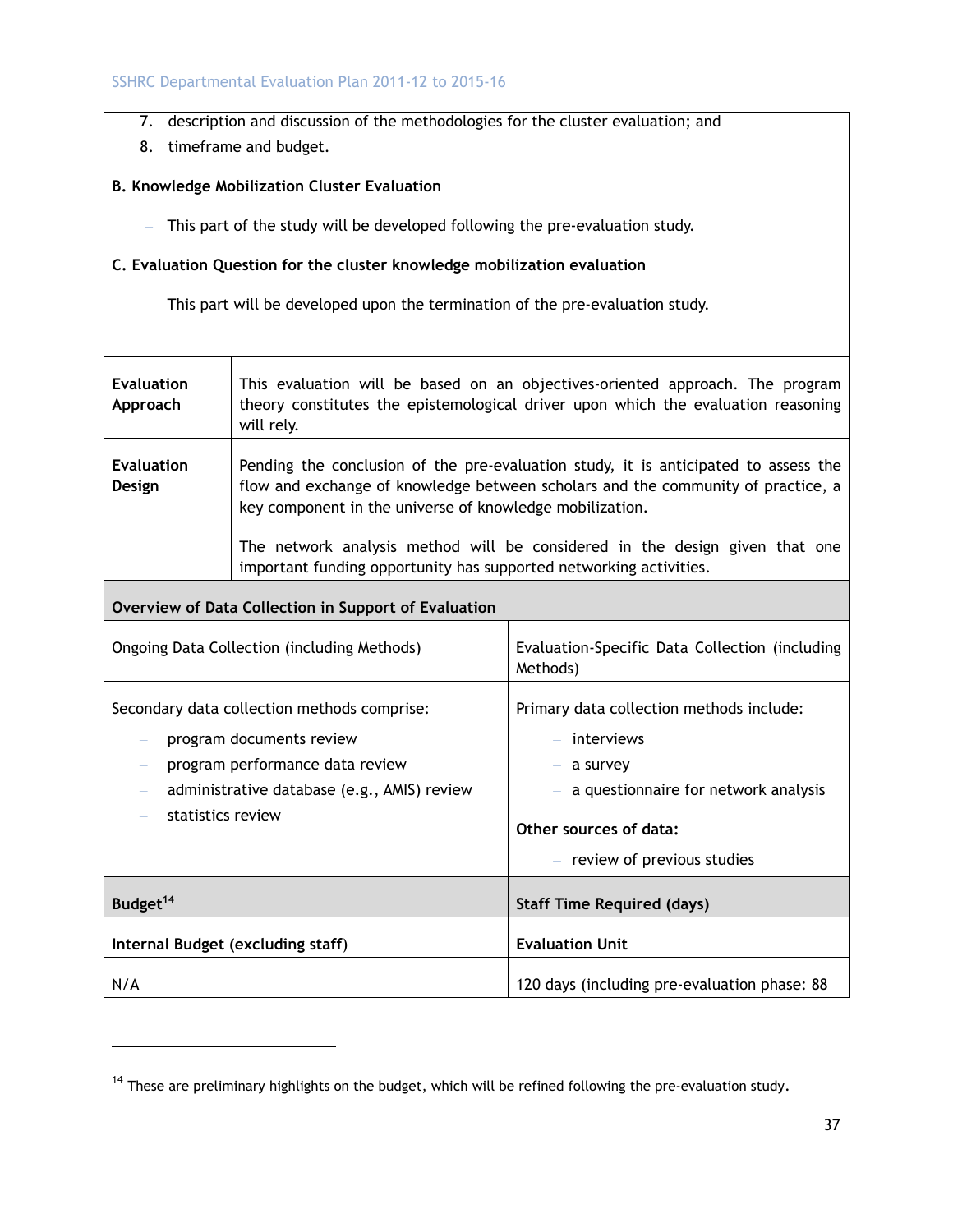#### SSHRC Departmental Evaluation Plan 2011-12 to 2015-16

|                                                     |                                                                             |          | days)                |                                                                               |
|-----------------------------------------------------|-----------------------------------------------------------------------------|----------|----------------------|-------------------------------------------------------------------------------|
| External Budget (e.g., consultants)                 |                                                                             |          | Consultants: 96 days |                                                                               |
| Design report (including work<br>plan; instruments) |                                                                             | \$25,000 |                      |                                                                               |
| Data collection/analysis                            |                                                                             | \$30,000 |                      |                                                                               |
| Reporting                                           |                                                                             | \$10,000 |                      |                                                                               |
| Translation                                         |                                                                             | \$3,000  |                      |                                                                               |
| <b>Travel</b>                                       |                                                                             | \$7,000  |                      |                                                                               |
| Total budget                                        |                                                                             | \$75,000 | Program: 15 days     |                                                                               |
|                                                     |                                                                             |          | Total: 231 days      |                                                                               |
| <b>Key Contact Persons</b>                          |                                                                             |          |                      |                                                                               |
| <b>Evaluation Unit</b>                              | Hélène Gauthier                                                             |          | Program              | Craig McNaughton                                                              |
|                                                     | Manager, Performance and<br>Evaluation<br><b>SSHRC-CRSH</b><br>613-992-5911 |          |                      | Director<br>Knowledge Mobilization and<br>Program Integration<br>613-995-6898 |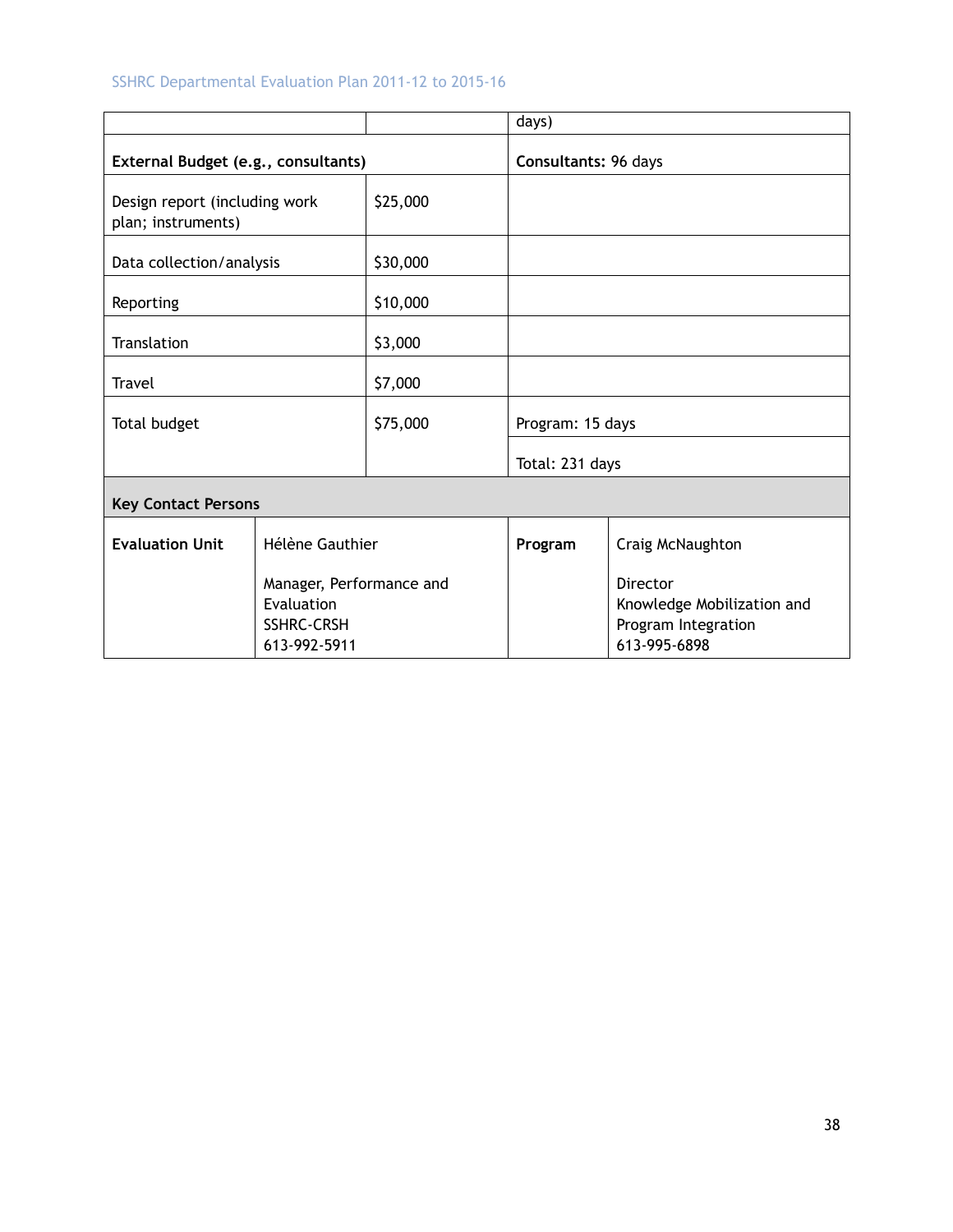|                                    | <b>Evaluation Summary Sheet:</b><br><b>Postdoctoral Fellowships Grants Program</b> |                 |        |                             |              |                  |              |
|------------------------------------|------------------------------------------------------------------------------------|-----------------|--------|-----------------------------|--------------|------------------|--------------|
| <b>Risk</b><br>Level of<br>Program | Medium                                                                             | <b>PAA Link</b> | PA 1.1 | <b>Start</b><br><b>Date</b> | Apr.<br>2010 | Approval<br>Date | Dec.<br>2011 |

#### **Program Background**

#### **Context of the Program**

SSHRC implemented the Postdoctoral Fellowships program in 1980-81 in order to provide stipendiary support to recently graduated scholars who did not hold a permanent university appointment and who wished to undertake a specified program of research. When the SSHRC Postdoctoral Fellowships program was first being considered in 1979, its stated objectives were to support "the intensifying and broadening of the research skills in the humanities and social sciences of recent doctoral graduates" and "the retention of highly qualified people who otherwise might be lost to research in the social sciences and humanities".<sup>15</sup> Thus, the rationale for the SSHRC Postdoctoral Fellowships program has emphasized the need for support to new and particularly outstanding PhD graduates to assist in the provision of highly trained researchers in the social sciences and humanities to meet Canada's current and future research needs.

In the first SSHRC Postdoctoral Fellowships competition, the program budget was \$800,000, representing two per cent of SSHRC's total program expenditures. A total of 197 eligible applications were received of which 60 were funded with a success rate of 29 per cent. (Note: The value of the award was \$15,000 plus a travel and research allowance of \$3,300). In 2009-10, SSHRC's investment in supporting research training through the Postdoctoral Fellowships program surpassed \$10 million representing three per cent of the total SSHRC expenditures or six per cent of total expenditures for "People" $)$ .<sup>16</sup>

#### **Objectives of the Program**

 $\overline{a}$ 

The broad purpose of the SSHRC Postdoctoral Fellowships program is to support the most promising new Canadian scholars in the social sciences and humanities and to assist them in establishing a research base at an important time in their research careers.

<sup>&</sup>lt;sup>15</sup> SSHRC Postdoctoral Fellowships Evaluation Study, page 9 in reference to SSHRC, Minutes of the Meeting of the Research Support Committee, November 1979, Section 8A (f).

<sup>&</sup>lt;sup>16</sup> Excluding Indirect Costs program expenditures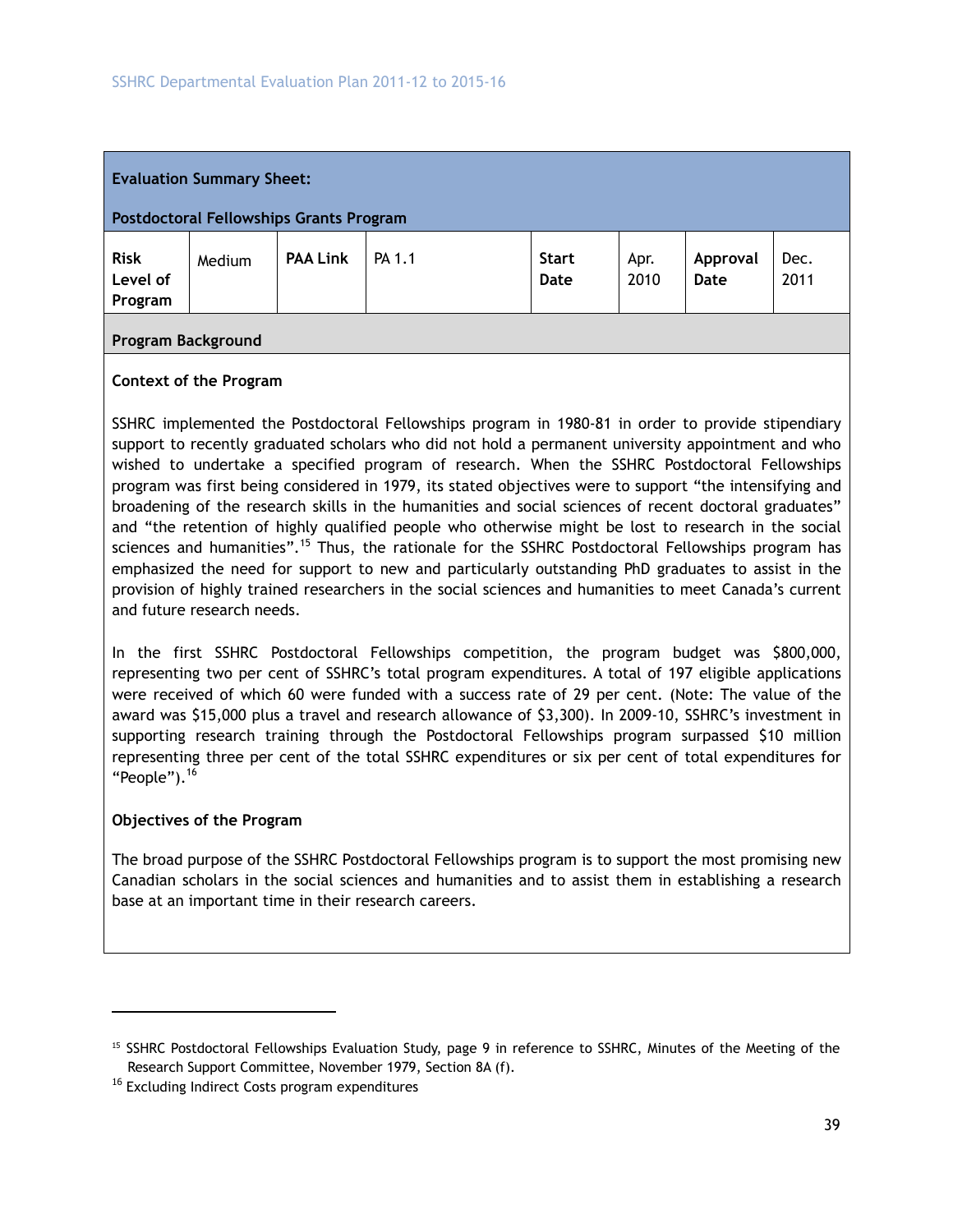The specific objectives of the program are to provide stipendiary support to recent PhD graduates who are:

- undertaking original research;
- publishing research findings;
- developing and expanding personal research networks;
- broadening their teaching experience; and
- preparing to become competitive in national research grants competitions.

#### **Goals of the Evaluation/Period Covered/Key Evaluation Questions**

#### **Context of the Evaluation**

l

The SSHRC Postdoctoral Fellowships program has been subject to a number of studies and one evaluation dating back to 1994. At the time of the evaluation, SSHRC expressed the need to assess the impact that the Postdoctoral Fellowships program was having in times of "significantly reduced employment opportunities" at Canadian universities.

In 2009, it was estimated that there were 6,000 postdoctoral scholars in Canadian universities and, of these, 39 per cent were international researchers.<sup>17</sup> Based on a recent survey of Canadian postdoctoral fellows, the majority of respondents were conducting research in the areas of life sciences, where a postdoctoral fellowship has become an essential requirement for a faculty position. As well, the number of postdoctoral fellowships in the social sciences and humanities has been increasing steadily, and is expected to continue to grow in the coming years due to increased competition for academic positions in these fields.<sup>18</sup>

The current evaluation study will take into consideration the changing context, and build on these previous studies. It will provide a unique opportunity to address the program's longer term outcomes and impacts, based on data from 1994-2010.

<sup>&</sup>lt;sup>17</sup> Canadian Association for Graduate Studies, Notes for Presentation to the Senate Standing Committee on Social Affairs, Science and Technology, May 2010.<br><sup>18</sup> Canadian Association of Postdoctoral Scholars, A postdoctoral crisis in Canada: From the "Ivory Tower" to the

Academic "Parking Lot", 2009, page 5.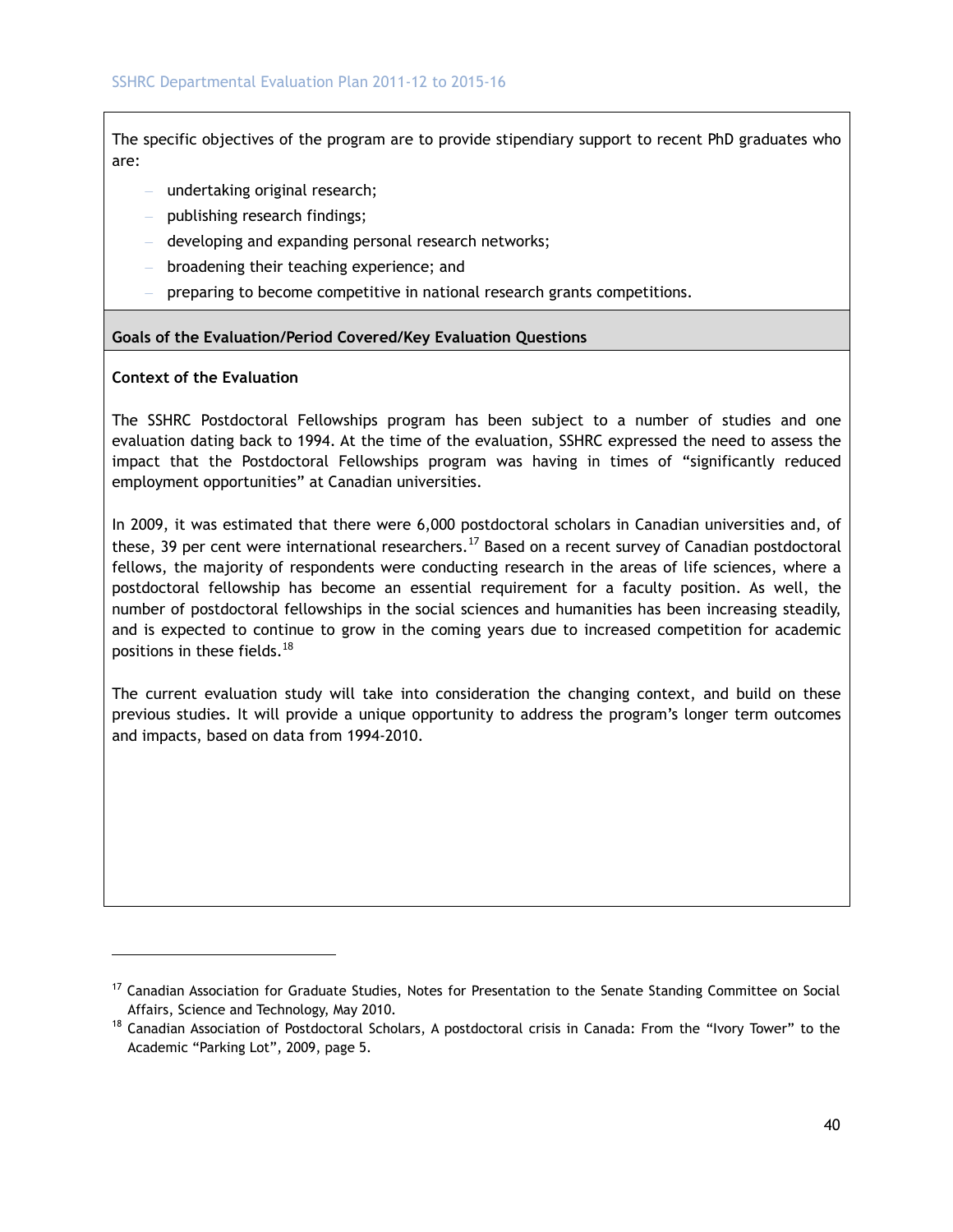#### **Evaluation Issues and Question**

#### **1. Relevance**

#### **Issue 1: Need for the Programs**

Q1: Is there a continued need for the SSHRC Postdoctoral Fellowships program? To what extent has the context in which the SSHRC Postdoctoral Fellowships program is delivered changed since 1994? Do the objectives of the program continue to be relevant given the changes in the program's context?

Q2: Do the objectives, approach and reach of the SSHRC Postdoctoral Fellowships program respond to the current and future needs of social sciences and humanities graduate students, postdoctoral researchers, in light of the institutional context?

Q3: Are there any other (provincial, national, international) programs with similar or complementary rationale, objectives or activities?

#### **Issue 2: Alignment with SSHRC and Federal Government Priorities**

Q4: Are the mandate and objectives of the SSHRC Postdoctoral Fellowships program consistent with the priorities and strategic objectives of SSHRC and the federal government?

#### **2. Design and Delivery**

#### **Issue 4: Design and delivery model**

Q5: To what extent is the SSHRC Postdoctoral Fellowships program effectively delivered, as planned? What are the impacts of program design elements on the program's effectiveness? To what extent are SSHRC stakeholders (applicants, selection committee members, universities) satisfied with the delivery of the SSHRC Postdoctoral Fellowships program?

Q6: To what extent are the Progress and Final Reports effective tools for capturing performance information on results and outcomes of postdoctoral fellowships? To what extent is this information being used to inform program decision-making to promote and support other organizational needs?

Q7: Is the SSHRC Postdoctoral Fellowships program delivered in an efficient manner? Is further support required in order to deliver the program more efficiently?

Q8: Does the SSHRC Postdoctoral Fellowships program fit in the evolving suite of SSHRC programs (i.e., fit within the Talent umbrella program and linkages with SSHRC's program architecture renewal initiative)?

#### **3. Performance (Effectiveness, Efficiency and Economy)**

#### **Issue 5: Achievement of Expected Outcomes**

Q9: Did the SSHRC Postdoctoral Fellowships program attract the most promising postdoctoral researchers in the social sciences and humanities?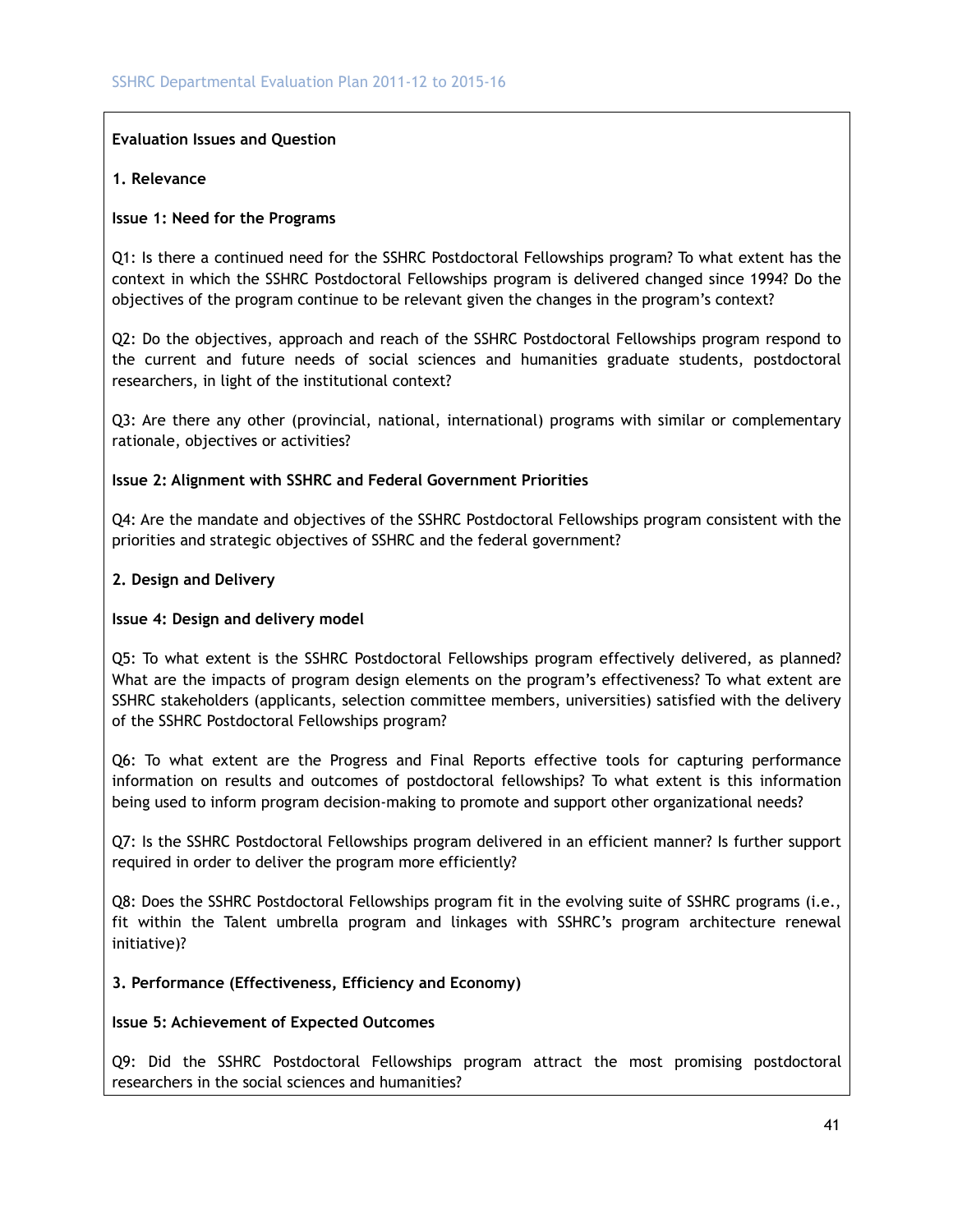Q10: To what extent did the SSHRC Postdoctoral Fellowships program contribute to the development and expansion of postdoctoral fellows' research and professional skills (e.g., teaching, communications, project management, knowledge mobilization, etc.) in order to pursue various research-intensive careers?

Q11: Did the SSHRC Postdoctoral Fellowships program contribute in providing opportunities to gain international experiences and, if so, how and what types of international experiences?

Q12: To what extent did the SSHRC Postdoctoral Fellowships program contribute to research outputs demonstrating knowledge advancement in all disciplines and areas of the social sciences and humanities? To what extent were SSHRC Postdoctoral Fellowships-supported research results effectively disseminated throughout the academic community and beyond?

Q13: What has been the SSHRC Postdoctoral Fellowships program's contribution in the development of highly qualified research-trained personnel to pursue various research-intensive careers in Canada and internationally (e.g., academia, government, private and not-for-profit sectors)?

Q14: Did the SSHRC Postdoctoral Fellowships program support new and original research ideas as intended in its objectives? What has been the SSHRC Postdoctoral Fellowships program's contribution to producing and disseminating new knowledge?

Q15: To what extent did the SSHRC Postdoctoral Fellowships program support research results, directly and indirectly, that inform social, cultural and economic change?

Q16: Have there been any unintended (positive or negative) outcomes of the SSHRC Postdoctoral Fellowships program?

| <b>Evaluation</b><br>Approach | This impact evaluation will be based on the program theory to assess some specific<br>components of the program, including its relevance and continued need, process<br>(design and delivery), and in particular, its achievement of longer term outcomes and<br>impacts based on data from 1994-2010. The objectives of the program will be<br>measured by the extent to which the program attained its expected outcomes. |
|-------------------------------|-----------------------------------------------------------------------------------------------------------------------------------------------------------------------------------------------------------------------------------------------------------------------------------------------------------------------------------------------------------------------------------------------------------------------------|
| <b>Evaluation</b><br>Design   | The design will be based on a quasi-experimental model.                                                                                                                                                                                                                                                                                                                                                                     |

#### **Overview of Data Collection in Support of Evaluation**

| Ongoing Data Collection (including Methods) | Evaluation-Specific Data Collection (including<br>Methods) |
|---------------------------------------------|------------------------------------------------------------|
| literature search                           | surveys of stakeholders                                    |
| document review                             | case studies                                               |
| program data                                | focus groups                                               |
| statistics                                  | interviews (semi-structured)                               |
|                                             | job postings database                                      |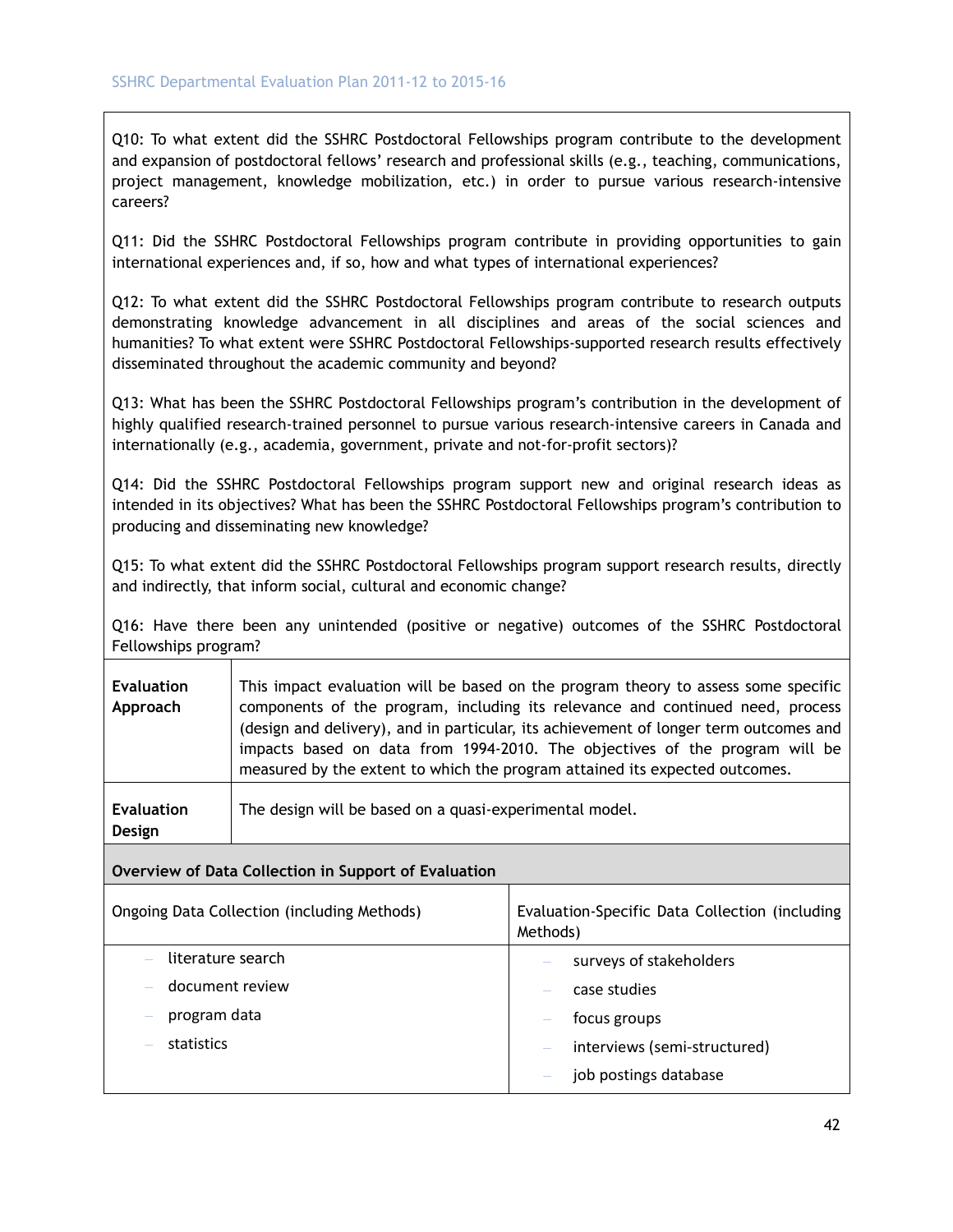|                                                     |                                                                          |           |                             | expert opinion                                                               |
|-----------------------------------------------------|--------------------------------------------------------------------------|-----------|-----------------------------|------------------------------------------------------------------------------|
| <b>Budget</b>                                       |                                                                          |           |                             | <b>Staff Time Required (days)</b>                                            |
|                                                     | Internal Budget (excluding staff)                                        |           | <b>Evaluation Unit</b>      |                                                                              |
| Translation                                         |                                                                          | \$3,000   | Data collection = $33$ days |                                                                              |
|                                                     |                                                                          |           |                             | Quality assurance = 12 days                                                  |
|                                                     |                                                                          |           |                             | Communications/coordination = 10 days                                        |
| Other                                               |                                                                          | \$1,000   |                             |                                                                              |
|                                                     | External Budget (e.g., consultants)                                      |           | <b>Consultants</b>          |                                                                              |
| Design report (including work<br>plan, instruments) |                                                                          | \$18,500  | 15.75 days                  |                                                                              |
| Data collection                                     |                                                                          | \$72,000  | 97.0 days                   |                                                                              |
| Analysis and reporting                              |                                                                          | \$28,000  | 23.5 days                   |                                                                              |
| Translation                                         |                                                                          | \$2,500   |                             |                                                                              |
| Travel                                              |                                                                          | \$4,000   |                             |                                                                              |
| Total budget                                        |                                                                          | \$129,000 | Program                     |                                                                              |
|                                                     |                                                                          |           | days                        | Data collection (including expert panel) = $5$                               |
|                                                     |                                                                          |           |                             | Quality assurance = $4$ days                                                 |
|                                                     |                                                                          |           |                             | Communications = 5 days                                                      |
|                                                     |                                                                          |           | Total:                      | 205.25 days                                                                  |
| <b>Key Contact Persons</b>                          |                                                                          |           |                             |                                                                              |
| <b>Evaluation</b>                                   | Hélène Gauthier                                                          |           | Program                     | Gordana Krcevinac                                                            |
| <b>Unit</b>                                         | Manager, Performance and Evaluation<br><b>SSHRC-CRSH</b><br>613-992-5911 |           |                             | Director Research Training<br>Portfolio<br><b>SSHRC-CRSH</b><br>613-992-4316 |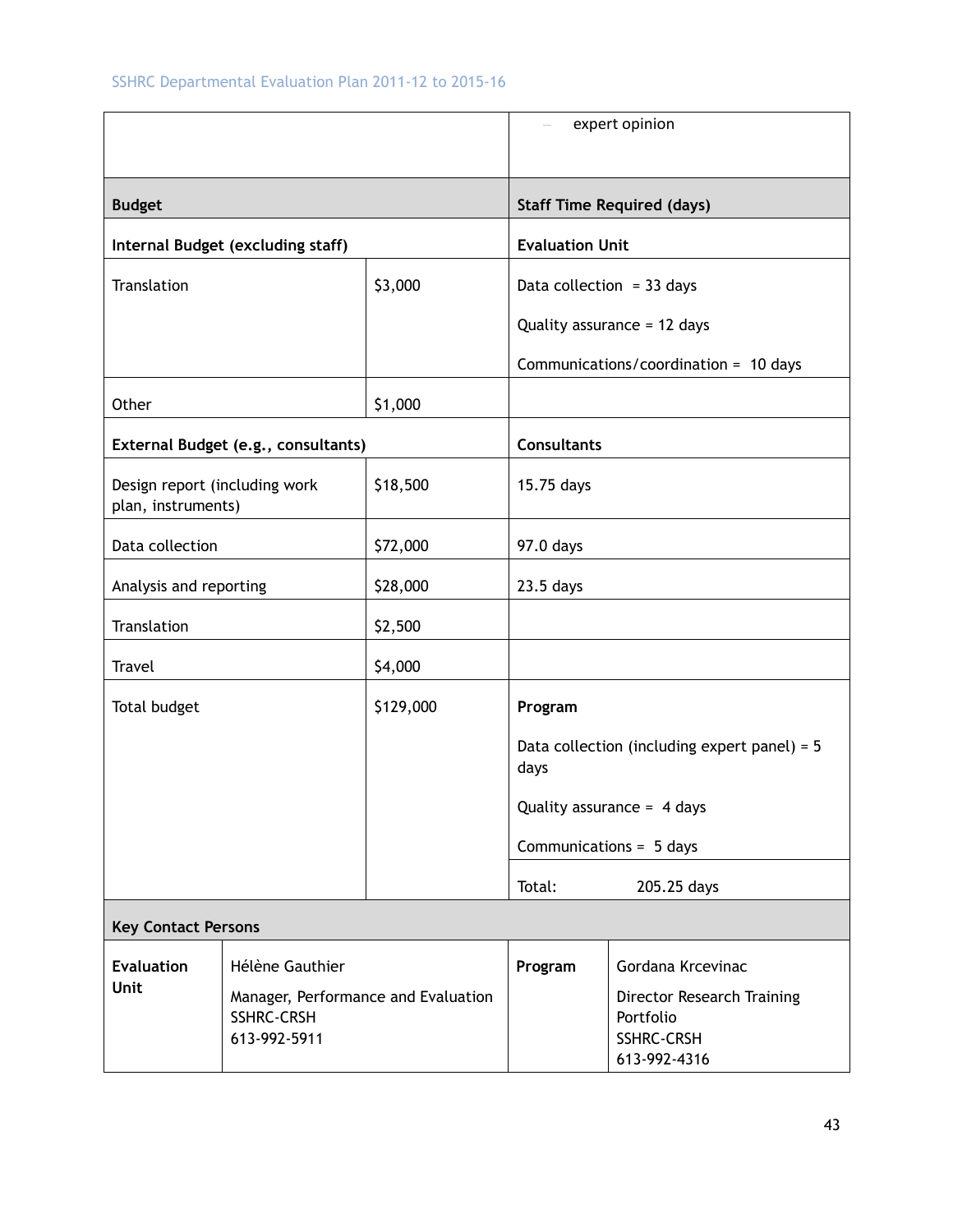|                                    | <b>Evaluation Summary Sheet:</b> |                 | <b>Prizes and Special Research Fellowships Programs</b> |                      |               |                  |              |
|------------------------------------|----------------------------------|-----------------|---------------------------------------------------------|----------------------|---------------|------------------|--------------|
| <b>Risk</b><br>Level of<br>Program | Medium                           | <b>PAA Link</b> | PA 1.1                                                  | <b>Start</b><br>Date | April<br>2010 | Approval<br>Date | Dec.<br>2011 |

#### **Program Background**

#### **Context of the Program**

In celebration of SSHRC's 25th anniversary in 2002, SSHRC created three prizes to be awarded annually to celebrate outstanding researchers in the social sciences and humanities and their contributions to Canadian society.

Falling under the program activity "Fellowships, scholarships and prizes", the awards are divided into two broad categories: prizes and special research fellowships. Within these two categories, the awards are delivered either by SSHRC or in partnership with another agency (e.g., Canada Council for the Arts, Sport Canada, International Space Agency, Japan Society for the Promotion of Science, etc.).

A list of the prizes and special research fellowships is presented below; the main distinction being that the former is granted via nominations, whereas the latter are awarded as a fellowship or supplement.

#### **1. Prizes**

 $\overline{a}$ 

- SSHRC Gold Medal for Achievement in Research
- SSHRC Aurora Prize
- SSHRC Postdoctoral Prize
- SSHRC William E. Taylor Fellowship
- Molson Prize

These prizes provide SSHRC with an opportunity to raise its profile among the public, private and community sectors, and the public at large. The target population of these prizes is postdoctoral researchers, new researchers and established researchers, with the goal of recognizing the value of research in the social sciences and humanities and rewarding excellence at the various stages of a researcher's career.19

<sup>&</sup>lt;sup>19</sup> SSHRC (2002). Council Minutes. Internal Document: 2002-06-e, page 9.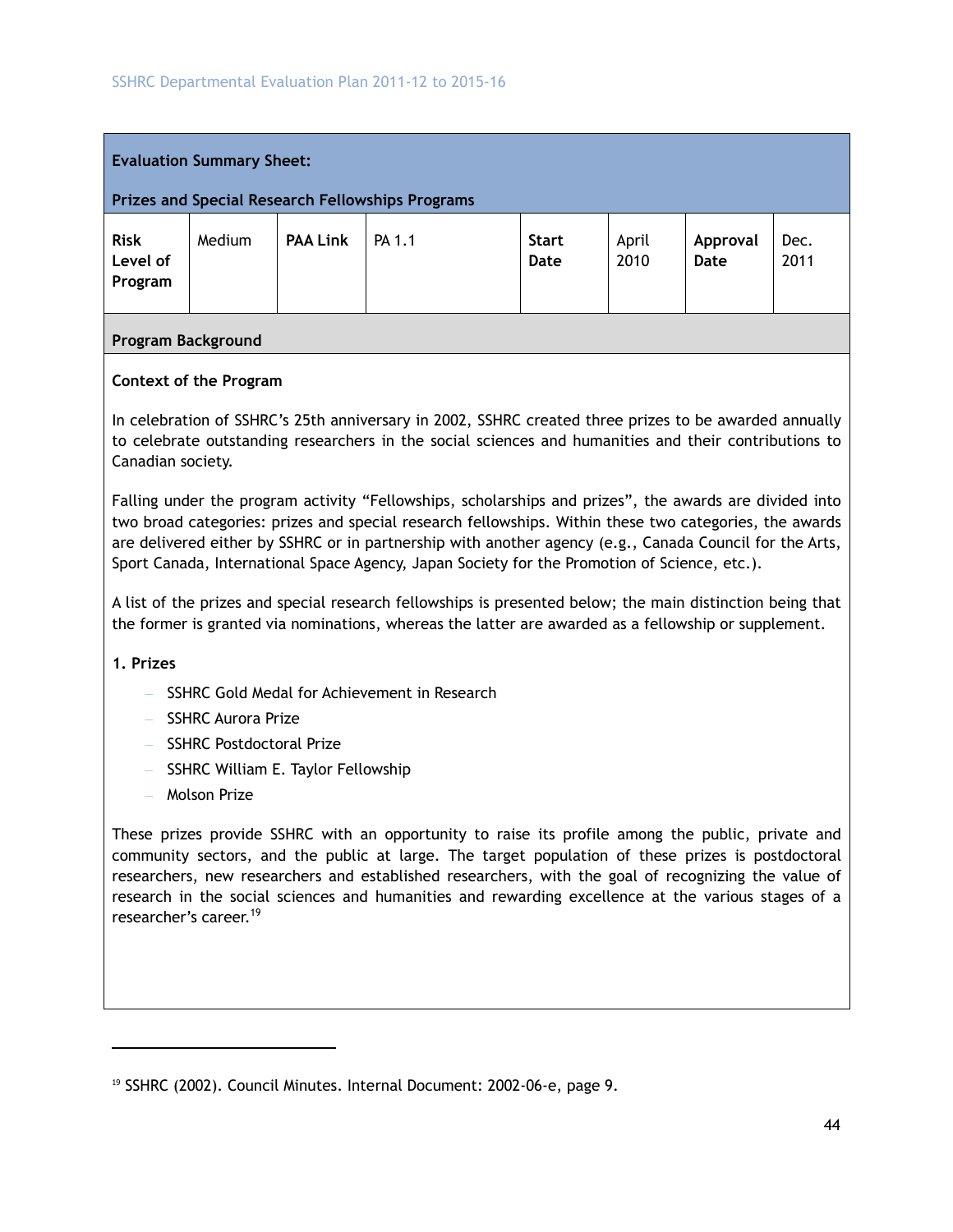#### **2. Special Research Fellowships**

The purpose of these special research fellowships, awarded as fellowships or supplements, is to address specific research needs or provide recipients with special research experiences.

- Bora Laskin National Fellowship in Human Rights Research
- Jules and Gabrielle Léger Fellowship
- Thérèse F. Casgrain Fellowship
- Aileen D. Ross Fellowship
- Postdoctoral Fellowship Supplement of the Sport Participation Research Initiative
- Alice Wilson Award for Postdoctoral Researchers
- Queen's Fellowship
- Summer Program of the Japan Society for the Promotion of Science
- Parliamentary Internship Program
- International Space University Fellowship
- John G. Diefenbaker Award

#### **Objectives of the Program**

Given that the SSHRC is the federal agency that promotes and supports university-based research and training in the humanities and social sciences, it is believed that the prizes and special research fellowships contribute to the promotion component by promoting the individual careers of academics, by promoting research in specific areas and by promoting SSHRC's visibility.

#### **Goals of the Evaluation/Period Covered/Key Evaluation Questions**

#### **Context of the Evaluation**

The proposed evaluation will, in following TBS guidelines for evaluation, contribute to SSHRC's management goal to determine if this suite of activities is performing efficiently and effectively, and at the same time, determine if they fit and remain relevant within current SSHRC priorities.

The timing of the evaluation corresponds well with a recent moratorium endorsed in August 2010 by SSHRC's Senior Management Committee on SSHRC's contribution to a number of prizes and special research fellowships, many of which are delivered in partnership with other agencies (see Tables 1 and 2). Management is concerned that the suite of prizes and special research fellowships are not aligned with SSHRC's present strategic or thematic priorities.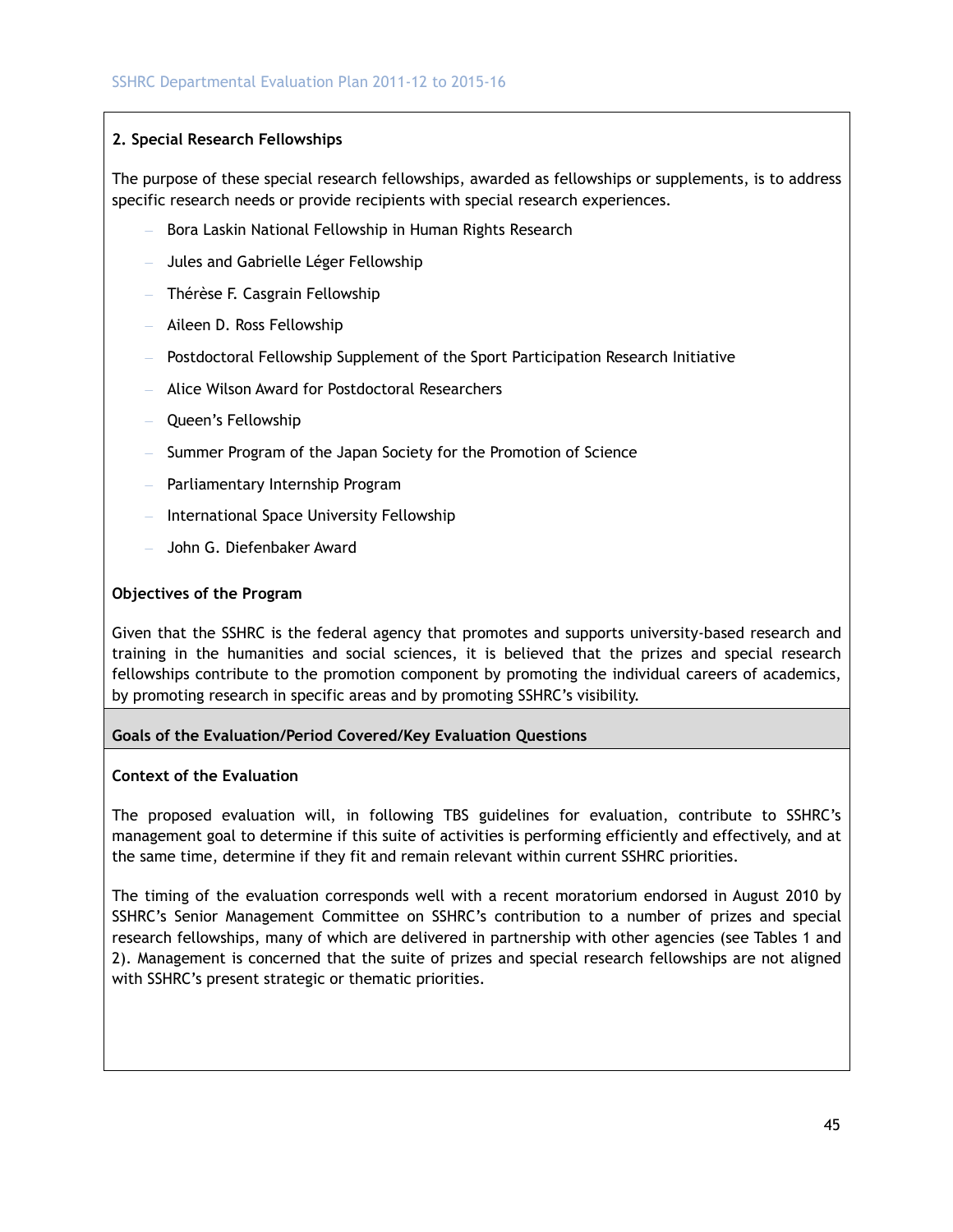#### **Evaluation Issues and Question**

#### **1. Relevance**

#### **Issue 1: Need for the Programs**

Q1: Is there a continued need for the Prizes and Special Research Fellowships programs? To what extent has the context in which the Prizes and Special Research Fellowships programs are delivered changed since their inception? Do these activities and programs continue to be relevant given contextual changes?

Q2: Do the objectives, approach and reach of the Prizes and Special Research Fellowships programs respond to the current and future needs of graduate students, postdoctoral fellows and researchers in light of the broader social sciences and humanities research context? Are current partnerships for the Prizes and Special Research Fellowships programs the best fit for SSHRC in light of the current context?

Q3: Are there any other (provincial, national, international) programs with similar or complementary rationale, objectives or activities?

#### **Issue 2: Alignment with SSHRC and Federal Government Priorities**

Q4: Are the mandate and objectives of the Prizes and Special Research Fellowships programs consistent with the priorities and strategic outcomes of SSHRC and the federal government?

#### **2. Design and Delivery**

#### **Issue 4: Design and delivery model**

Q5: To what extent have the Prizes and Special Research Fellowships programs been effectively delivered as planned? What are the impacts of the program design elements on the programs' activities and effectiveness? To what extent are SSHRC stakeholders (applicants, selection committee members, and partners) satisfied with the delivery of the Prizes and Special Research Fellowships programs?

Q6: To what extent are there effective tools in place for capturing performance information on results and outcomes for the Prizes and Special Research Fellowships programs? To what extent is this information being used to inform decision-making?

Q7: Are roles and responsibilities clearly defined and followed for all stakeholders of the Prizes and Special Research Fellowships programs? Do recipients know of, and adhere to, the application process and reporting requirements?

Q8: Do the Prizes and Special Research Fellowships programs fit the evolving suite of SSHRC programs (i.e., fit within the Talent umbrella program and linkages with SSHRC's program architecture renewal initiative)?

Q9: Are the Prizes and Special Research Fellowships programs being delivered efficiently? Could the expected outcomes for the Prizes and Special Research Fellowships programs be achieved at a lower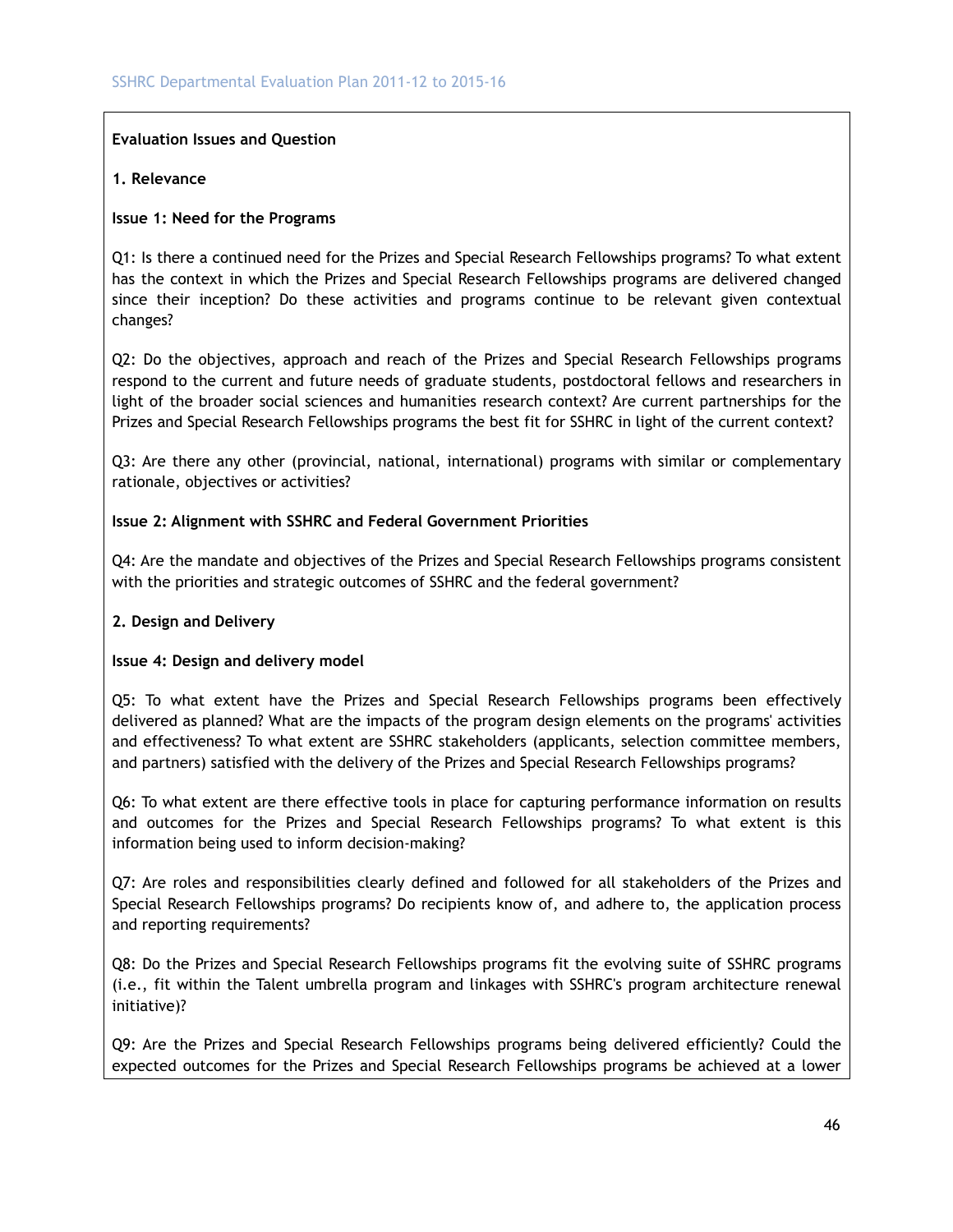#### cost?

#### **3. Performance (Effectiveness, Efficiency and Economy)**

#### **Issue 5: Achievement of Expected Outcomes**

Q10: Do a clear set of outcomes for the Prizes and Special Research Fellowships programs exist? What impact has the Prizes and Special Research Fellowships programs made in the social sciences and humanities field?

Q10.1: What benefits is SSHRC gaining by delivering the Prizes and Special Research Fellowships programs?

Q10.2: Have there been any impacts or changes in the specific areas of social sciences and humanities research as a result of being awarded prizes / special research fellowships?

Q10.3: Have the Prizes and Special Research Fellowships programs contributed to increased career development/opportunities/recognition by recipients?

Q10.4: What is the impact of the Prizes and Special Research Fellowships programs on the visibility and/or profile of recipients, SSHRC and partner organizations?

Q10.5: Have there been any unintended (positive or negative) outcomes of the Prizes and Special Research Fellowships programs?

| <b>Evaluation</b><br>Approach | This evaluation will be based on the program objectives to assess some specific<br>components, including the relevance and alignment, the process (design and<br>delivery), and the expected outcomes for the suite of Prizes and Special Research<br>Fellowships programs. The objectives will be measured upon the extent to which this<br>suite of activities fulfilled its expected outcomes. |
|-------------------------------|---------------------------------------------------------------------------------------------------------------------------------------------------------------------------------------------------------------------------------------------------------------------------------------------------------------------------------------------------------------------------------------------------|
| <b>Evaluation</b><br>Design   | The design will be based on a goal-based non-experimental model.                                                                                                                                                                                                                                                                                                                                  |

#### **Overview of Data Collection in Support of Evaluation**

| Ongoing Data Collection (including Methods) | Evaluation-Specific Data Collection (including<br>Methods)                                                                                                                          |
|---------------------------------------------|-------------------------------------------------------------------------------------------------------------------------------------------------------------------------------------|
| program administrative data<br>statistics   | key informant interviews<br>web survey of stakeholders<br>literature search (environmental scan)<br>document review (including media<br>coverage analysis)<br>program data analysis |
| <b>Budget</b>                               | <b>Staff Time Required (days)</b>                                                                                                                                                   |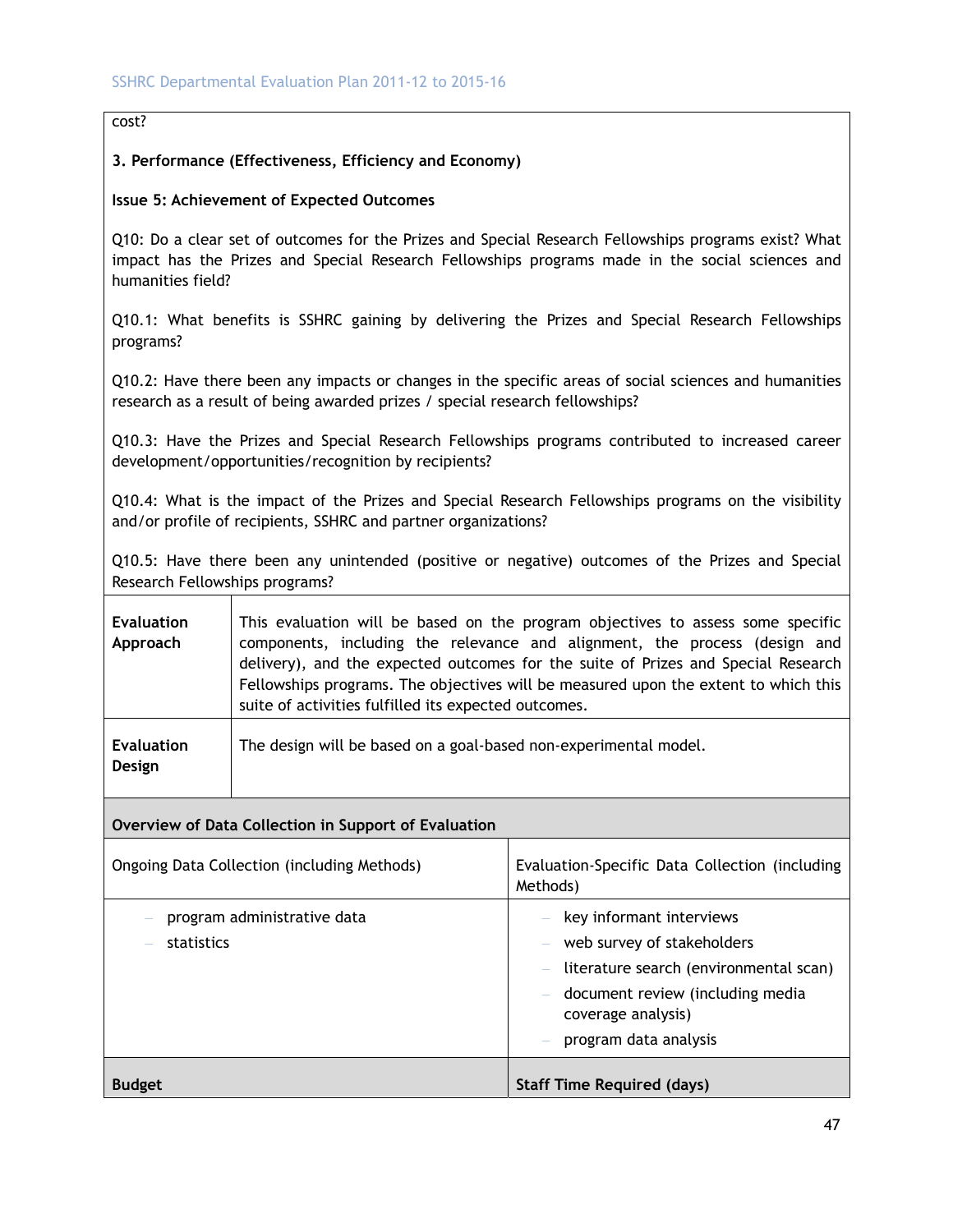|                                                      | Internal Budget (excluding staff)                                        |          | <b>Evaluation Unit</b>                          |                                                                                     |
|------------------------------------------------------|--------------------------------------------------------------------------|----------|-------------------------------------------------|-------------------------------------------------------------------------------------|
| Design report (including work<br>plan; instruments): |                                                                          | N/A      | In-house-CPE staff:<br>Data collection: 20 days | Quality assurance: 15 days                                                          |
|                                                      |                                                                          |          |                                                 | Communications/coordination: 10 days                                                |
| Translation                                          |                                                                          | \$4,500  |                                                 |                                                                                     |
|                                                      | External Budget (e.g., consultants)                                      |          | <b>Consultants</b>                              |                                                                                     |
| Data collection                                      |                                                                          | \$52,895 | 48.5 days                                       |                                                                                     |
| Analysis and reporting                               |                                                                          | \$25,200 | $21.0$ days                                     |                                                                                     |
| Project management                                   |                                                                          | \$4,800  | 4.0 days                                        |                                                                                     |
| Total budget                                         |                                                                          | \$87,395 | Program                                         |                                                                                     |
|                                                      |                                                                          |          | 7 days                                          |                                                                                     |
|                                                      |                                                                          |          | Total: 125.5 days                               |                                                                                     |
| <b>Key Contact Persons</b>                           |                                                                          |          |                                                 |                                                                                     |
| <b>Evaluation</b>                                    | <b>Hélène Gauthier</b>                                                   |          | Program                                         | Gordana Krcevinac                                                                   |
| <b>Unit</b>                                          | Manager, Performance and Evaluation<br><b>SSHRC-CRSH</b><br>613-992-5911 |          |                                                 | <b>Director</b><br>Research Training Portfolio<br><b>SSHRC-CRSH</b><br>613-992-4316 |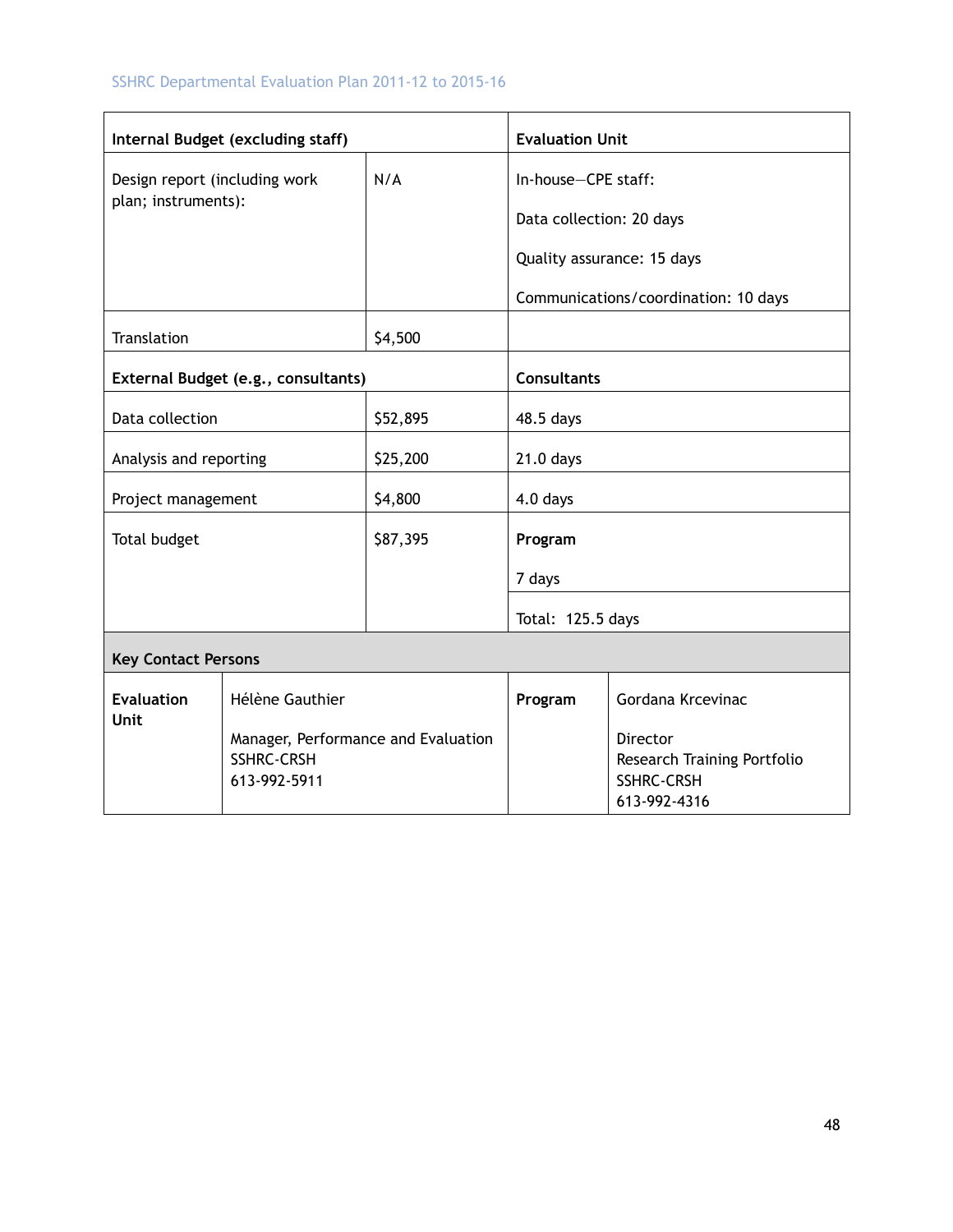# Appendix E-Risk Assessment and Framework for Prioritization and Calibration of Evaluations *Appendix E—Risk Assessment and Framework for Prioritization and Calibration of Evaluations*  **Needs and Risk Ranking of Evaluations**  Needs and Risk Ranking of Evaluations

| <b>Current PAA 2011-12</b>       |                                  |                               |                                               |                                    |                              |                             |                            |                                               |                                 |                            |                                 |                         |                             |
|----------------------------------|----------------------------------|-------------------------------|-----------------------------------------------|------------------------------------|------------------------------|-----------------------------|----------------------------|-----------------------------------------------|---------------------------------|----------------------------|---------------------------------|-------------------------|-----------------------------|
| Title of Proposed<br>Evaluation  | Link to<br>$2011 -$<br>PAA<br>12 | For Evaluation<br>Requirement | Requirement<br>Deadline for Evaluation as per | Previous Evaluation Findings (10%) | Materiality of Program (20%) | Complexity of Program (15%) | Evaluation readiness (15%) | (%d) <i>Asin</i> treveng of eldslisvs anoitq0 | (%d) triom Risk Asissament (5%) | (%dt) viivitiens labitiloq | (%01) noitsluqo9 tognaT to osi2 | Audit priority (5%)     | <b>Average Risk Ranking</b> |
| 1.0 People                       |                                  |                               |                                               |                                    |                              |                             |                            |                                               |                                 |                            |                                 |                         |                             |
| Postdoctoral Fellowships Program | 1.1.4                            | FAA                           | October                                       | $\overline{5}$                     | 0.4                          | 0.15                        | 0.15                       | $\overline{c}$                                | $\overline{\mathrm{o}}$         | 0.15                       | $\overline{c}$                  | $\overline{c}$          | 0.15                        |
|                                  |                                  | required                      | 2011                                          |                                    |                              |                             |                            |                                               |                                 |                            |                                 |                         |                             |
| Prizes and Special Fellowships   | 1.1.5                            | FAA                           | October                                       | $\frac{3}{2}$                      | 0.2                          | $\frac{3}{2}$               | $\ddot{\circ}$             | $\overline{c}$                                | $\overline{c}$                  | $\frac{3}{2}$              | $\overline{c}$                  | 0.05                    | 0.19                        |
|                                  |                                  | required                      | 2011                                          |                                    |                              |                             |                            |                                               |                                 |                            |                                 |                         |                             |
| 3.0 Knowledge Mobilization       |                                  |                               |                                               |                                    |                              |                             |                            |                                               |                                 |                            |                                 |                         |                             |
| Knowledge Mobilization-          | 3.0                              | FAA                           | March 2012                                    | $0.\overline{3}$                   | $\sim 0$                     | 0.45                        | $0.\overline{3}$           | $\overline{c}$                                | $\overline{\textbf{c}}$         | 0.15                       | $\overline{c}$                  | $\overline{\mathrm{o}}$ | 0.22                        |
| Summative Cluster Evaluation     |                                  | required                      |                                               |                                    |                              |                             |                            |                                               |                                 |                            |                                 |                         | ⋜                           |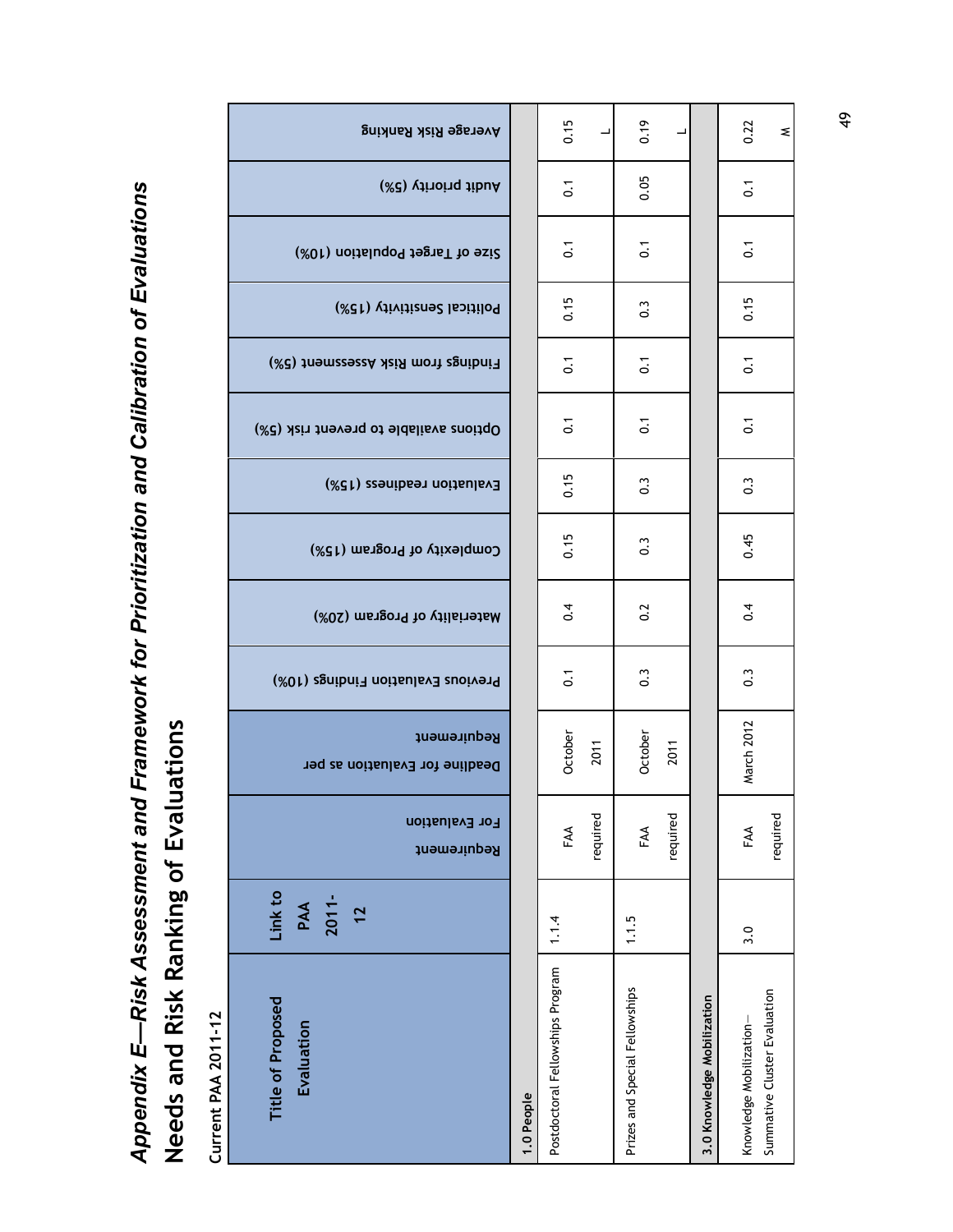|      |                  |                  |      |      |      |      |               | L=Low M= Medium H=High |                |           |          |       | Scoring                                               |
|------|------------------|------------------|------|------|------|------|---------------|------------------------|----------------|-----------|----------|-------|-------------------------------------------------------|
|      |                  |                  |      |      |      |      |               |                        |                | 2011      | required |       | Commercialization and Research<br>Program (NSERC led) |
| 0.16 | $\overline{0}$ . | $\overline{0}$ . | 0.15 | 0.05 | 0.05 | 0.15 | 0.3           | $0.4**$                | $\overline{0}$ | December  | TB Sub   | 3.2.2 | Centres of Excellence for                             |
|      |                  |                  |      |      |      |      |               |                        |                | 2011      | required |       | Relevance and Effectiveness<br>(NSERC led)            |
| 0.16 | $\overline{0}$ . | $\overline{0}$   | 0.15 | 0.05 | 0.05 | 0.15 | $\frac{3}{2}$ | $0.2**$                | $\ddot{0}$     | September | TB Sub   | 3.2.2 | Business-led NCE, Review of                           |

FAA = Financial Administration Act<br>TB = Treasury Board FAA = Financial Administration Act

TB = Treasury Board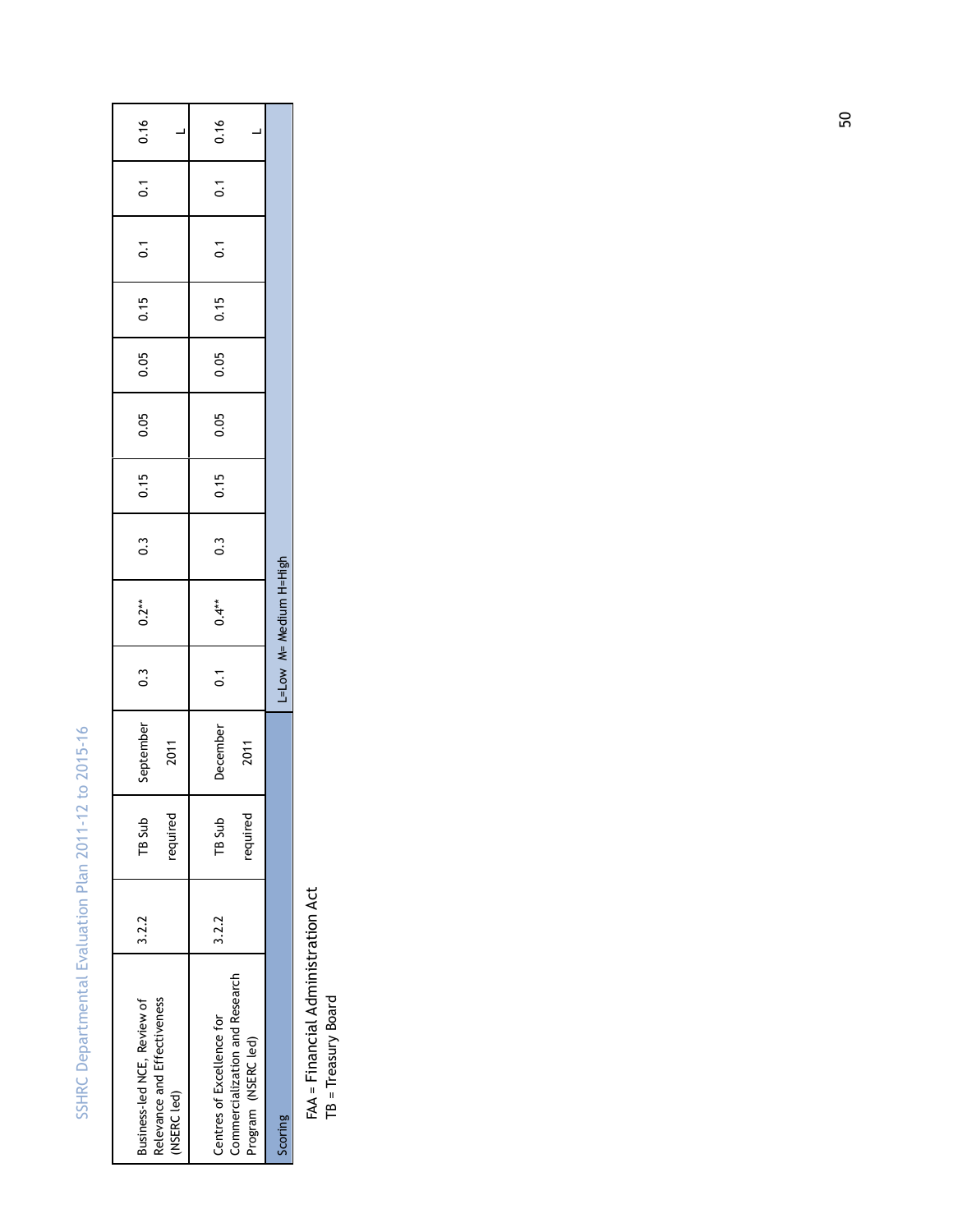| Title of Proposed<br>Evaluation                   | Link to<br>$2011 -$<br>PAA<br>12 | For Evaluation<br>Requirement | Requirement<br>Deadline for Evaluation as per | Previous Evaluation Findings (10%) | Materiality of Program (20%) | Complexity of Program (15%) | Evaluation readiness (15%) | Options available to prevent risk (5%) | Findings from Risk Asessament (5%) | Political Sensitivity (15%) | Size of Target Population (10%) | Audit priority (5%) | <b>Or* gnished Asist Banking</b> |
|---------------------------------------------------|----------------------------------|-------------------------------|-----------------------------------------------|------------------------------------|------------------------------|-----------------------------|----------------------------|----------------------------------------|------------------------------------|-----------------------------|---------------------------------|---------------------|----------------------------------|
| 1.1 Talent                                        |                                  |                               |                                               |                                    |                              |                             |                            |                                        |                                    |                             |                                 |                     |                                  |
| Canada Research Chairs<br>(SSHRC led)             | 1.1.1                            | Evaluation<br>Policy on       | $\frac{4}{2}$                                 | 0.2                                | $0.6**$                      | $\widetilde{\circ}$         | 0.15                       | $\overline{c}$                         | $\overline{c}$                     | $\frac{3}{2}$               | $\overline{c}$                  | 0.15                | 0.22<br>$\leq$                   |
| Canada Excellence Research Chairs<br>(SSHRC led)  | 1.1.1                            | required<br>TB Sub            | July 2013                                     | $\widetilde{\circ}$                | $0.2**$                      | 0.15                        | 0.15                       | $\overline{c}$                         | $\overline{c}$                     | $\frac{3}{2}$               | $\overline{c}$                  | $\overline{c}$      | 0.17<br>⊣                        |
| Canada Graduate Scholarships<br>(CIHR led)        | 1.1.2                            | Evaluation<br>Policy on       | $\frac{4}{2}$                                 | 0.2                                | $0.6**$                      | $\frac{3}{2}$               | 0.15                       | $\overline{c}$                         | $\overline{c}$                     | $\frac{3}{2}$               | 0.2                             | 0.15                | 0.23<br>≤                        |
| Vanier Canada Graduate<br>Scholarships (CIHR led) | 1.1.3                            | required<br>TB Sub            | July 2013                                     | $\frac{3}{2}$                      | $0.2**$                      | $\frac{3}{2}$               | $\frac{3}{2}$              | $\overline{c}$                         | $\overline{c}$                     | $\sim$                      | $\overline{c}$                  | 0.15                | 0.21<br>$\leq$                   |
| Doctoral Fellowships                              | 1.1.6                            | Evaluation<br>Policy on       | $\frac{4}{2}$                                 | $\overline{C}$                     | 0.4                          | 0.15                        | 0.15                       | $\overline{c}$                         | $\overline{c}$                     | 0.15                        | $\frac{3}{2}$                   | $\overline{c}$      | 0.17                             |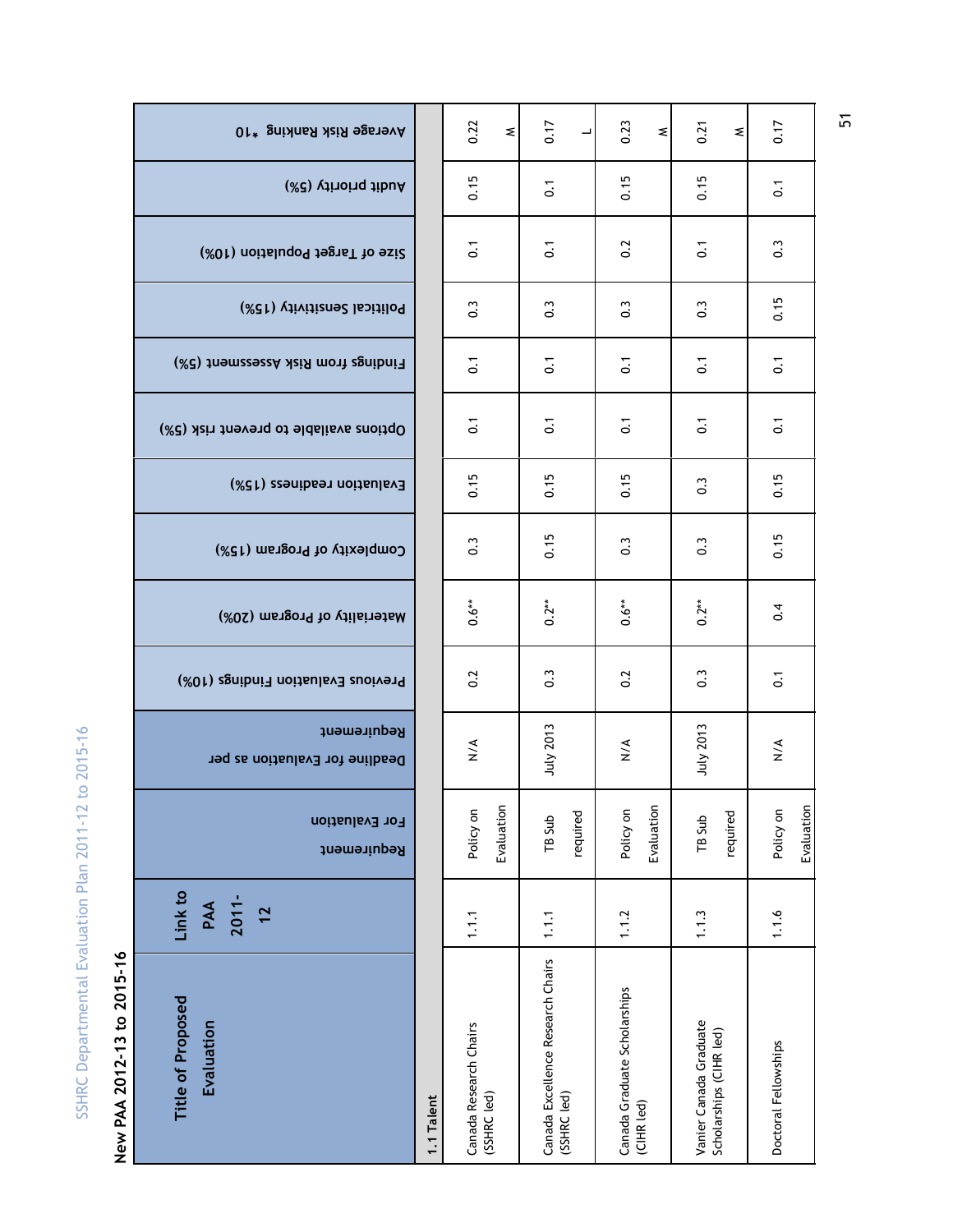| 1.2 Insight                                         |       |                         |               |                  |                        |      |                  |                  |                  |      |                  |      |               |
|-----------------------------------------------------|-------|-------------------------|---------------|------------------|------------------------|------|------------------|------------------|------------------|------|------------------|------|---------------|
| Individual, Team and Partnership<br>Research Grants | 1.2.1 | Policy on<br>Evaluation | $\frac{4}{2}$ | $\overline{0}$ . | 0.6                    | 0.45 | 0.45             | $\overline{0}$ . | 0.1              | 0.15 | $0.\overline{3}$ | 0.15 | 0.27<br>$\pm$ |
| Institutional Research Capacity<br>Grants           | 1.2.2 | Policy on<br>Evaluation | $\frac{4}{2}$ | $0.\overline{3}$ | 0.4                    | 0.15 | $0.\overline{3}$ | $\overline{0}$ . | $\overline{0}$ . | 0.15 | $\overline{0}$ . | 0.05 | 0.18          |
| Scoring                                             |       |                         |               |                  | L=Low M= Medium H=High |      |                  |                  |                  |      |                  |      |               |

FAA = Financial Administration Act<br>TB = Treasury Board FAA = Financial Administration Act

TB = Treasury Board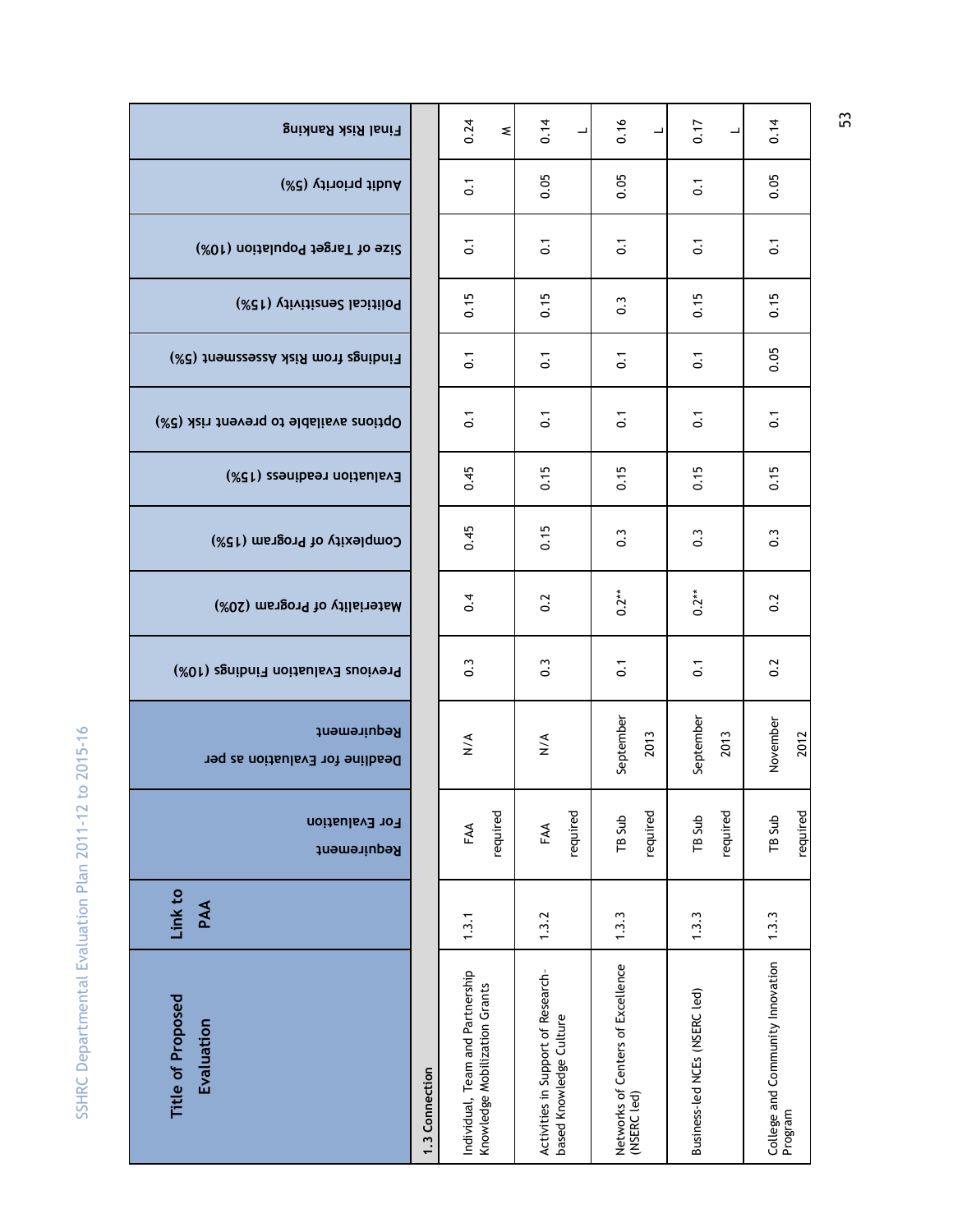| 2.1 Indirect Costs of Research |                  |            |         |     |                        |      |      |                  |                  |      |     |      |      |
|--------------------------------|------------------|------------|---------|-----|------------------------|------|------|------------------|------------------|------|-----|------|------|
| Indirect Costs Program         | $\overline{2.1}$ | Policy on  | Ongoing | 0.2 | 0.6                    | 0.15 | 0.15 | $\overline{0}$ . | $\overline{0.1}$ | 0.45 | 0.1 | 0.15 | 0.22 |
|                                |                  | Evaluation | program |     |                        |      |      |                  |                  |      |     |      | ٤    |
|                                |                  |            | status  |     |                        |      |      |                  |                  |      |     |      |      |
| Scoring                        |                  |            |         |     | L=Low M= Medium H=High |      |      |                  |                  |      |     |      |      |
|                                |                  |            |         |     |                        |      |      |                  |                  |      |     |      |      |

\*\* SSHRC's expenditures for a tri-agency program TB = Treasury Board\* Never evaluated<br>\*\* SSHRC's expenditures for a tri-agency program

FAA = Financial Administration Act<br>TB = Treasury Board  $^*$  Never evaluated  $\overline{A}$  Acts for Acts for Acts  $FAA =$  Financial Administration Acts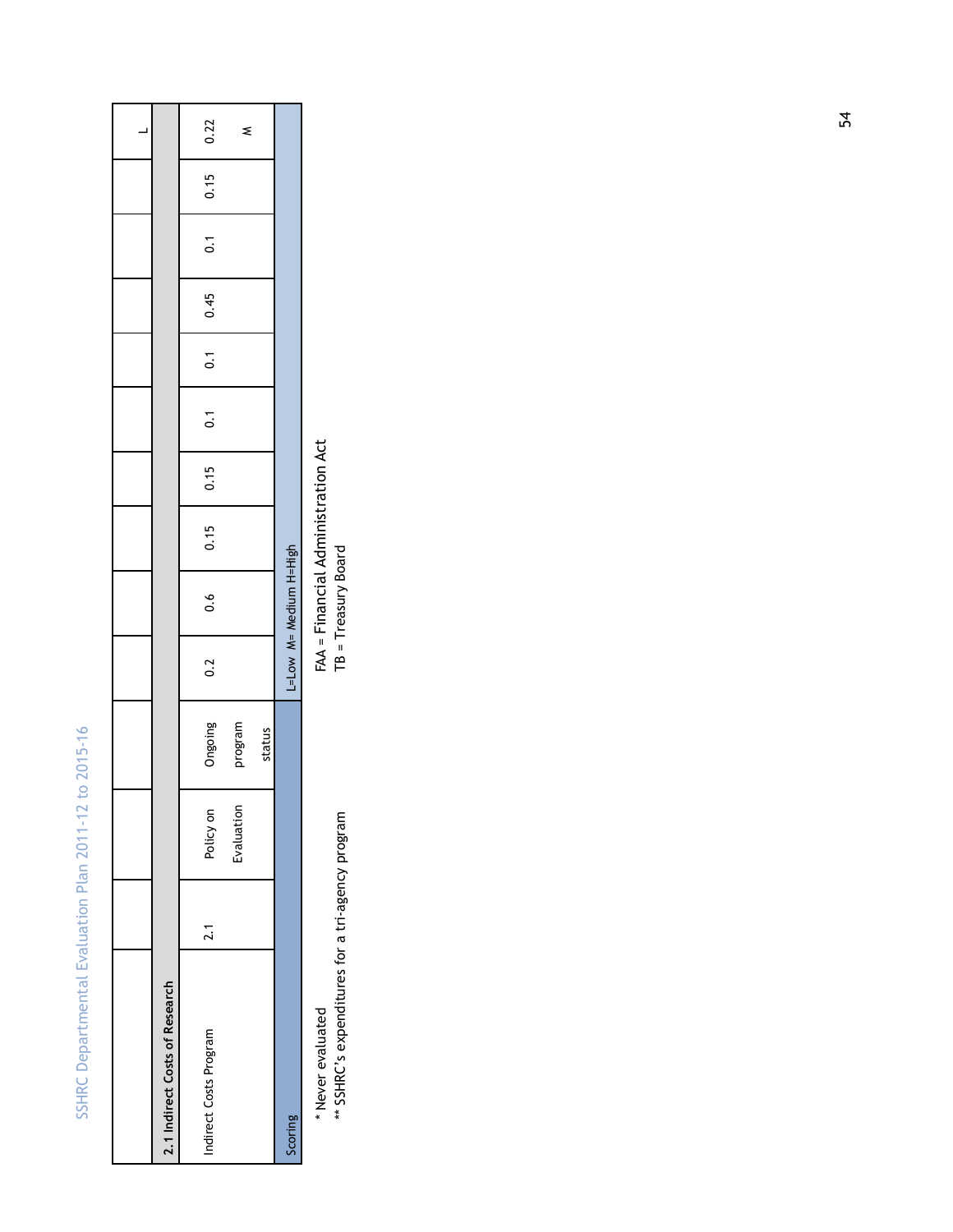# DEP-Calibration Issues **DEP-Calibration Issues**

**Current PAA 2011-12 Current PAA 2011-12** 

| Title of Proposed<br>Evaluation    | $2011 - 12$<br>Link to<br>PAA | Needs of Users<br>Information | <b>Risk Ranking</b> | Measurement<br>Performance | <b>Evaluations</b><br>Previous | <b>Theory</b><br>Program<br>Jo ssaupunos | Vilidai2<br>Contextual | Program<br>Longevity of    | Other Factors | αοίευΙοπο     |
|------------------------------------|-------------------------------|-------------------------------|---------------------|----------------------------|--------------------------------|------------------------------------------|------------------------|----------------------------|---------------|---------------|
| 1.0 People                         |                               |                               |                     |                            |                                |                                          |                        |                            |               |               |
| Postdoctoral                       | 1.1.4                         | FAA                           | <b>No7</b>          | $\stackrel{\mathtt{o}}{z}$ | 1994                           | Program                                  | Relative               | Over 30 years              |               | Impact        |
| Fellowships<br>Program             |                               | required                      |                     |                            |                                | articulated<br>theory                    | stability              | (created in 1980-<br>1981) |               | evaluation    |
| Prizes and Special                 | 1.1.5                         | FAA                           | <b>NOT</b>          | $\stackrel{\mathtt{o}}{z}$ | $\stackrel{\mathtt{o}}{z}$     | Program                                  | Relative               | Includes funding           |               | Summative     |
| Fellowships                        |                               | required                      |                     |                            | previous                       | theory not                               | stability              | opportunities              |               | evaluation    |
|                                    |                               |                               |                     |                            | evaluation                     | clearly                                  |                        | with various               |               |               |
|                                    |                               |                               |                     |                            |                                | articulated                              |                        | longevities. Some          |               |               |
|                                    |                               |                               |                     |                            |                                |                                          |                        | of them were               |               |               |
|                                    |                               |                               |                     |                            |                                |                                          |                        | created in 1978            |               |               |
| 3.0 Knowledge Mobilization         |                               |                               |                     |                            |                                |                                          |                        |                            |               |               |
| Knowledge                          | 3.0                           | FAA                           | Modera              | $\stackrel{\mathtt{o}}{z}$ | There has                      | Logic model                              | Creation of            | Includes funding           | This          | Impact        |
| Summative Cluster<br>Mobilization- |                               | required                      | م<br>م              |                            | been a                         | reasonably                               | innovative             | opportunities              | strategic     | evaluation at |
| Evaluation                         |                               |                               |                     |                            | sub-                           | articulated                              | strategic              | with various               | outcome       | a strategic   |
|                                    |                               |                               |                     |                            | activity                       |                                          | outcome                | longevities.               | will be       | level         |
|                                    |                               |                               |                     |                            | evaluation                     |                                          |                        |                            | redefined     |               |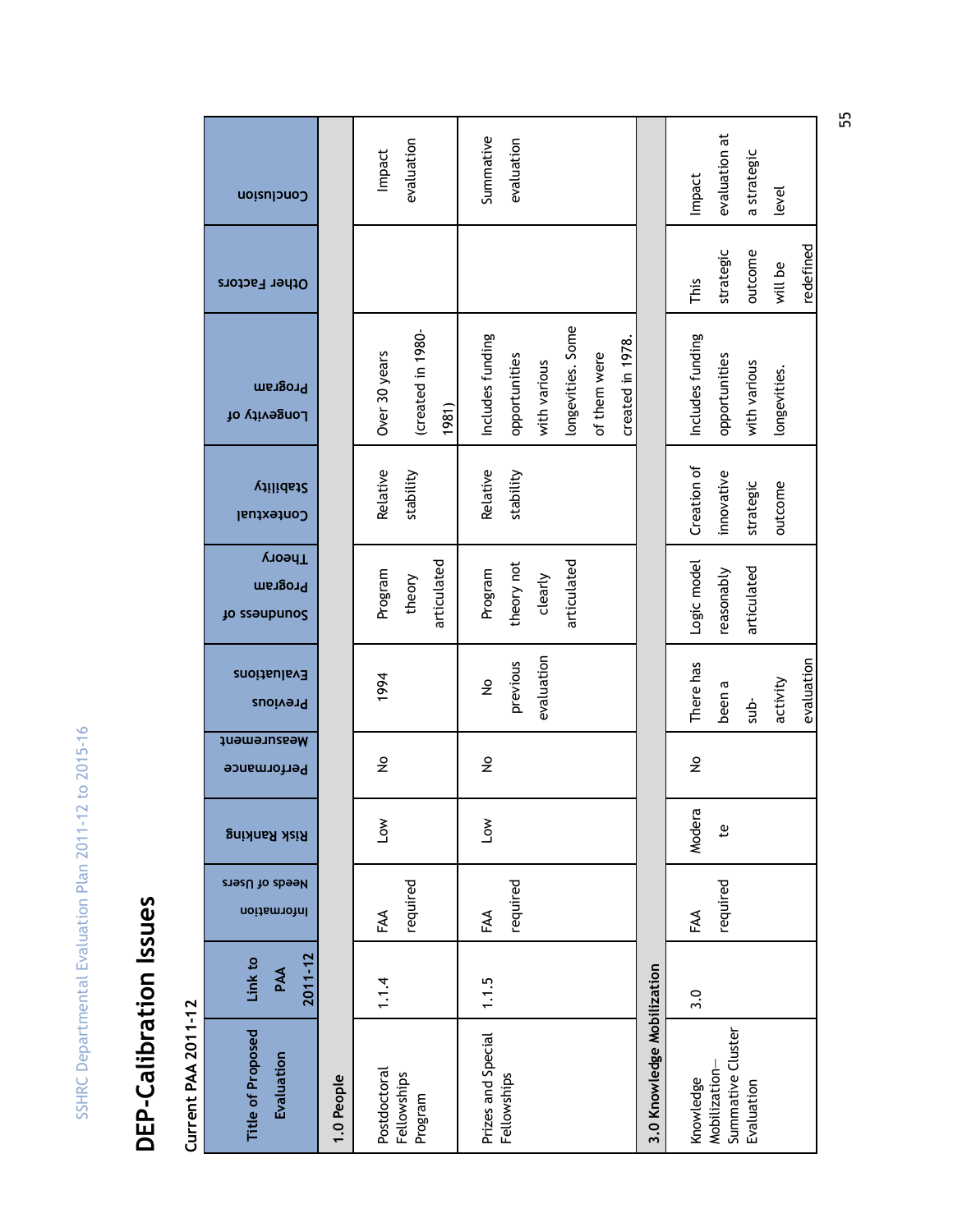| ٥                        |  |
|--------------------------|--|
|                          |  |
|                          |  |
| I                        |  |
| R<br>١                   |  |
|                          |  |
| ¢<br>ر                   |  |
| į                        |  |
| Ò                        |  |
|                          |  |
| ¢<br>3                   |  |
| á.                       |  |
| J                        |  |
| ¢                        |  |
|                          |  |
| Ï                        |  |
| ₹                        |  |
|                          |  |
|                          |  |
| ¢<br>)                   |  |
| c                        |  |
|                          |  |
| Ś                        |  |
| σ                        |  |
|                          |  |
| $\overline{\phantom{a}}$ |  |
|                          |  |
|                          |  |
| Ś                        |  |
| ¢                        |  |
| í                        |  |
| ł                        |  |
| ¢                        |  |
|                          |  |
|                          |  |
| ¢                        |  |
|                          |  |
|                          |  |
| úц                       |  |
|                          |  |
|                          |  |
| d                        |  |
| į                        |  |
| Ś                        |  |
| j                        |  |
|                          |  |
| Į                        |  |
| J                        |  |
| l                        |  |
|                          |  |
| I                        |  |
|                          |  |
| ī<br>Í                   |  |
|                          |  |
| ı                        |  |
|                          |  |
| t<br>J                   |  |
| ⊽<br>Í                   |  |
|                          |  |
|                          |  |
| t                        |  |
| t<br>٦                   |  |
|                          |  |
|                          |  |

New PAA 2012-13 to 2015-16 **New PAA 2012-13 to 2015-16**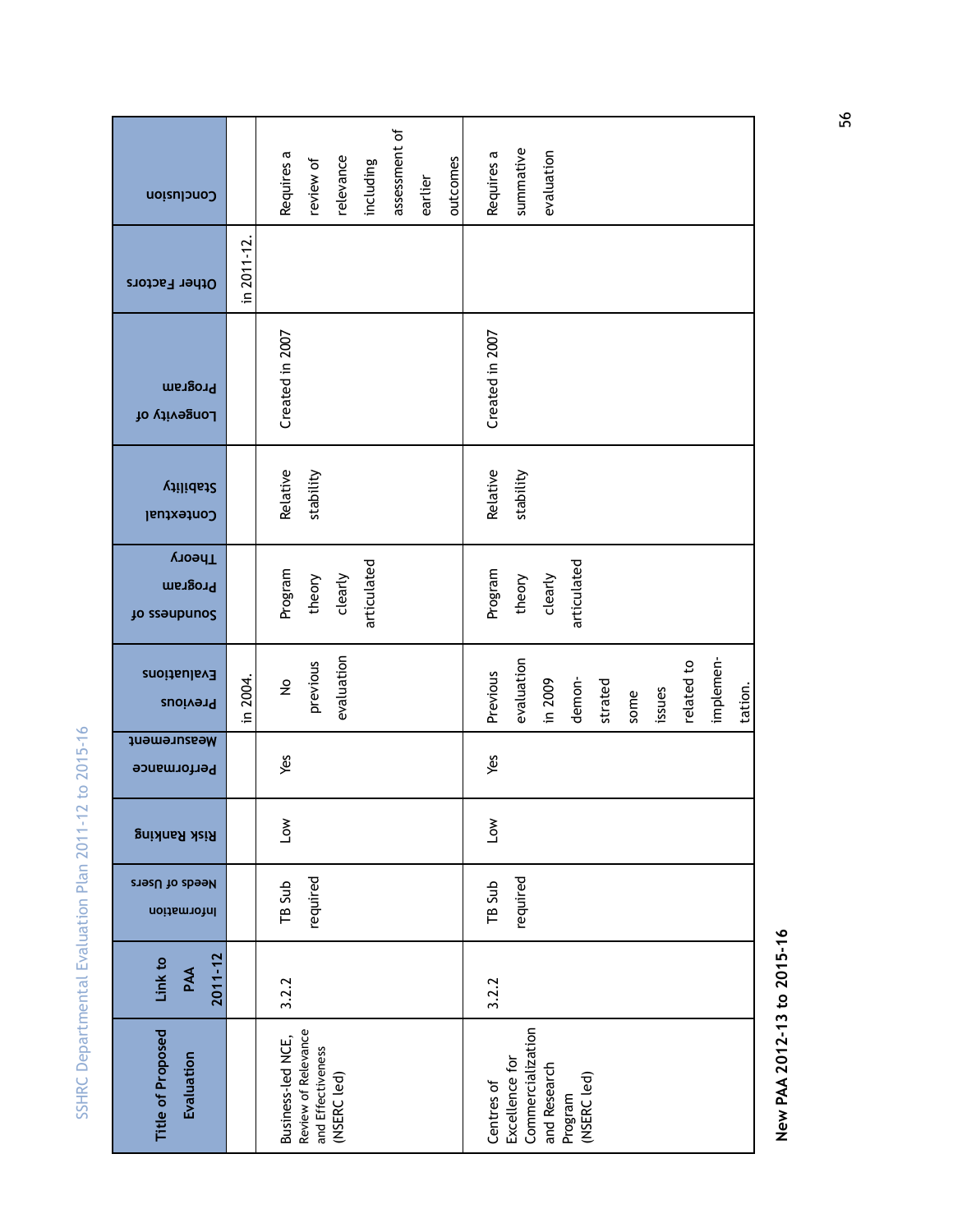| ٥           |
|-------------|
|             |
| I<br>R<br>٦ |
|             |
| Ć           |
| J           |
| Ć           |
| g           |
|             |
|             |
| $\geq$<br>¢ |
| ŧ<br>I      |
| ↽           |
|             |
| ¢           |
| J           |
|             |
| s           |
| ¢           |
|             |
| ۵           |
|             |
| Ś           |
|             |
| Į           |
| ŗ           |
|             |
|             |
| ĝ           |
|             |
| úц          |
|             |
| ത           |
| ł           |
| ċ           |
| e<br>G      |
|             |
|             |
| j           |
| ¢           |
| ¢           |
| I           |
| ١<br>l      |
|             |
| t           |
|             |
|             |
|             |
| J<br>I      |
| S           |

| Conclusion                         |            | evaluation<br>Impact                     |                     |                       |                   |                      |           | Requires a             | summative                     | evaluation  | including   | formative | assessment | Requires a           | summative                | evaluation             |                  |
|------------------------------------|------------|------------------------------------------|---------------------|-----------------------|-------------------|----------------------|-----------|------------------------|-------------------------------|-------------|-------------|-----------|------------|----------------------|--------------------------|------------------------|------------------|
| Other Factors                      |            |                                          |                     |                       |                   |                      |           |                        |                               |             |             |           |            |                      |                          |                        |                  |
| Program<br>Longevity of            |            | Created in<br>2000                       |                     |                       |                   |                      |           | Created in             | 2008                          |             |             |           |            | Created in           | 2003                     |                        |                  |
| <b>Villidai2</b><br>Contextual     |            | Relative<br>stability                    |                     |                       |                   |                      |           | Relative               | stability                     |             |             |           |            | Effective            | stability                |                        |                  |
| Program Theory<br>Jo ssaupunos     |            | theory clearly<br>Program                | articulated         |                       |                   |                      |           | Program                | theory clearly                | articulated |             |           |            | Program              | theory                   | reasonably             | articulated      |
| <b>Evaluations</b><br>Previous     |            | Third-year review in<br>2003; fifth-year | evaluation in 2005; | tenth-year evaluation | in 2010 marked by | issue related to the | delivery. | No previous evaluation |                               |             |             |           |            | Summative evaluation | in 2008, marked by       | some issues related to | the delivery and |
| Measurement<br>Performance         |            | Yes                                      |                     |                       |                   |                      |           | Yes                    |                               |             |             |           |            | Yes                  |                          |                        |                  |
| <b>Risk Ranking</b>                |            | Moderate                                 |                     |                       |                   |                      |           | Low                    |                               |             |             |           |            | Moderate             |                          |                        |                  |
| of Users<br>Information Needs      |            | required<br>TB Sub                       |                     |                       |                   |                      |           | TB Sub                 | required                      |             |             |           |            | FAA                  | required                 |                        |                  |
| Link to<br>PAA                     |            | 1.1.1                                    |                     |                       |                   |                      |           | 1.1.1                  |                               |             |             |           |            | 1.1.2                |                          |                        |                  |
| Evaluation<br>Proposed<br>Title of | 1.1 Talent | Research Chairs<br>Canada                | (SSHRC led)         |                       |                   |                      |           | Canada                 | Research Chairs<br>Excellence |             | (SSHRC led) |           |            | Canada               | Scholarships<br>Graduate |                        | (CIHR led)       |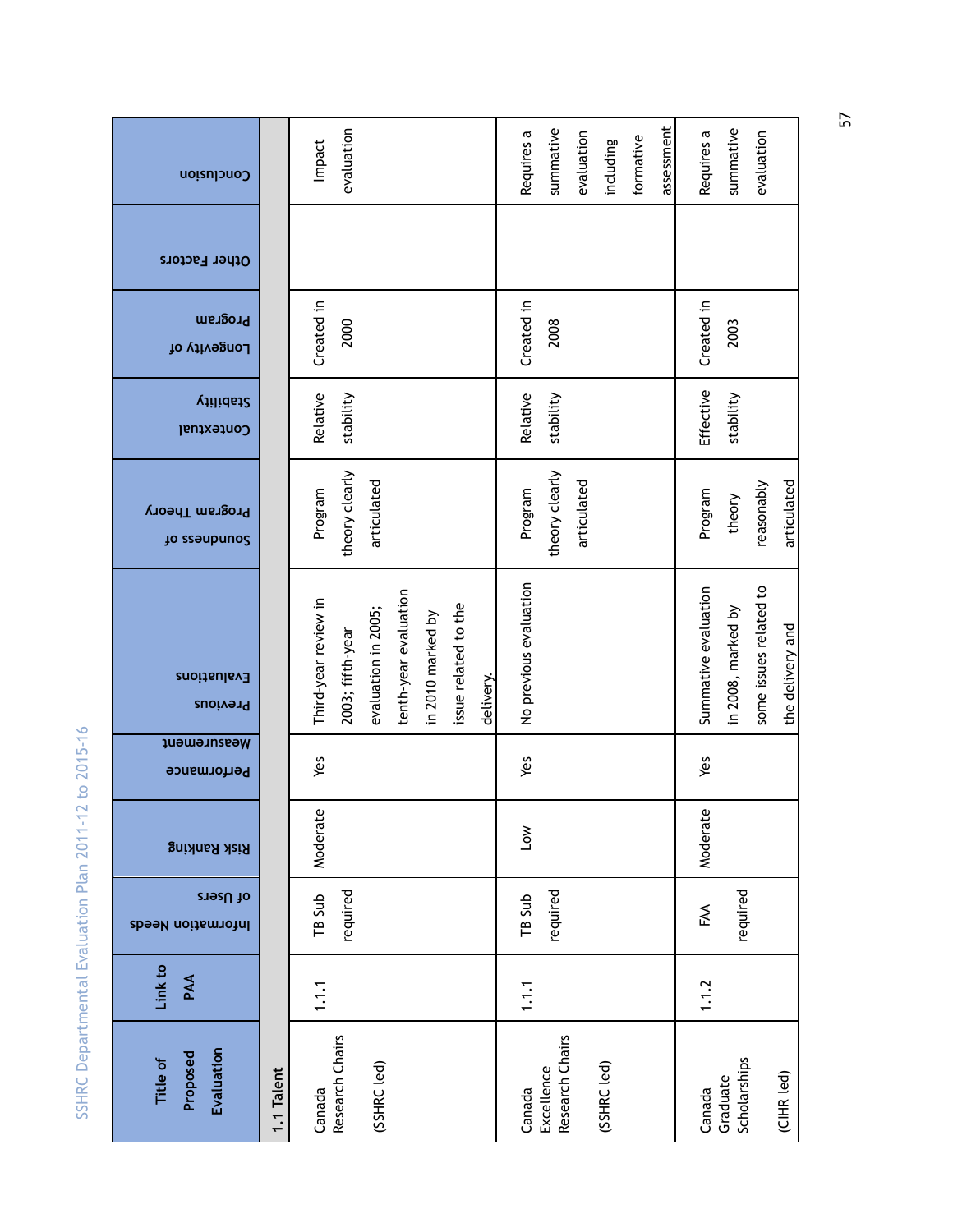| Conclusion                            |                               | summative<br>evaluation<br>Requires a                     | summative<br>Requires a<br>evaluation                                                                                                                                                        |
|---------------------------------------|-------------------------------|-----------------------------------------------------------|----------------------------------------------------------------------------------------------------------------------------------------------------------------------------------------------|
| Other Factors                         |                               |                                                           |                                                                                                                                                                                              |
| Program<br>Longevity of               |                               | Created in<br>2008                                        | transferred<br>Created in<br>to SSHRC<br>in 1978<br>1957;                                                                                                                                    |
| Vilidai2<br>Contextual                |                               | Relative<br>stability                                     | Relative<br>stability                                                                                                                                                                        |
| Program Theory<br>Jo ssaupunos        |                               | articulated<br>reasonably<br>Program<br>clearly<br>theory | following the<br>evaluation<br>modified<br>Program<br>theory<br>2009                                                                                                                         |
| <b>Evaluations</b><br><b>Previous</b> | monitoring of the<br>program. | No previous evaluation                                    | measurement strategy<br>Summative evaluation<br>pointed out the need<br>The 2009 evaluation<br>in 1991and in 2009.<br>students' mobility.<br>and to guarantee<br>performance<br>to develop a |
| Measurement<br>Performance            |                               | $\stackrel{\mathtt{o}}{z}$                                | Yes                                                                                                                                                                                          |
| <b>Risk Ranking</b>                   |                               | Moderate                                                  | <b>No7</b>                                                                                                                                                                                   |
| of Users<br>Information Needs         |                               | required<br>TB Sub                                        | required<br>FAA                                                                                                                                                                              |
| Link to<br>PAA                        |                               | 1.1.3                                                     | 1.1.6                                                                                                                                                                                        |
| Evaluation<br>Proposed<br>Title of    |                               | Vanier Canada<br>Scholarships<br>(CIHR Led)<br>Graduate   | Fellowships<br>Doctoral                                                                                                                                                                      |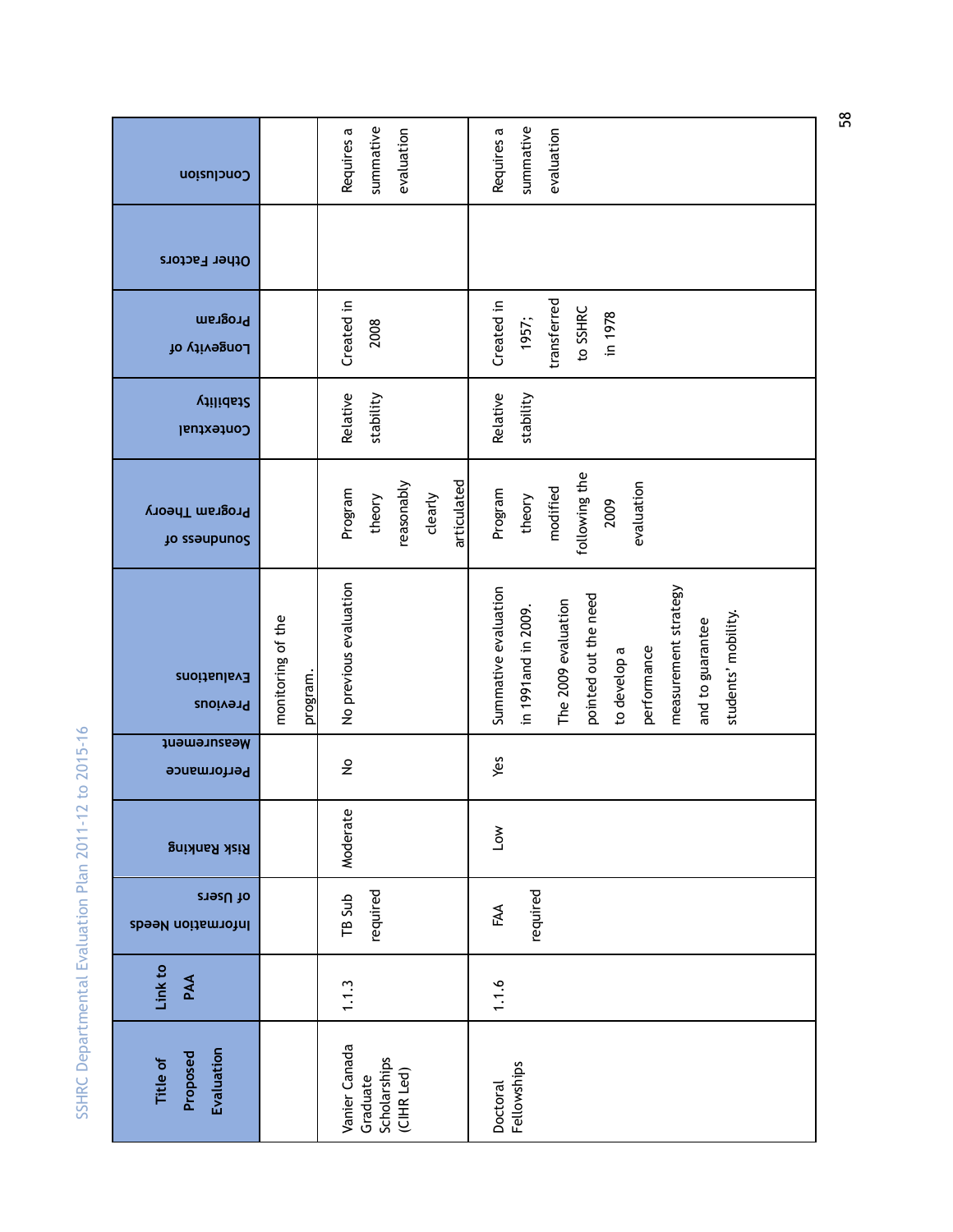| O                                                                                             |
|-----------------------------------------------------------------------------------------------|
| J.<br>R<br>٦<br>ć<br>Ĵ<br>ć                                                                   |
| 9                                                                                             |
| $\mathbf{\sim}$<br>ŧ                                                                          |
| I<br>↽                                                                                        |
|                                                                                               |
| Ć                                                                                             |
| c                                                                                             |
| Ś<br>¢                                                                                        |
| ۵                                                                                             |
| s<br>Į<br>ŗ<br>ģ<br>úц                                                                        |
| σ<br>J<br>ł<br>ć<br>e<br>G<br>l<br>¢<br>$\mathbf{C}$<br>I<br>$\mathcal{C}_{\mathcal{A}}$<br>١ |
| t<br>t<br>S                                                                                   |

| Conclusion                         | summative<br>Requires a<br>evaluation                                 | summative<br>Requires a<br>evaluation                                                                                            |
|------------------------------------|-----------------------------------------------------------------------|----------------------------------------------------------------------------------------------------------------------------------|
| Other Factors                      | evaluated<br>$in 2010-11$<br>programs<br>Former                       |                                                                                                                                  |
| Program<br>Longevity of            | Created in<br>2010-11                                                 | created in<br>created in<br>1974 and<br>Over 30<br>years<br>1981)<br>(51G)<br>ASU                                                |
| <b>Villidai2</b><br>Contextual     | Recently<br>program<br>mented<br>imple-                               | in the PAA<br>program<br>changes<br>mented<br>Recetly<br>Recent<br>imple-                                                        |
| Program Theory<br>Jo ssaupunos     | reasonably<br>innovative<br>model not<br>Program<br>theory<br>clear;  | reasonably<br>tested yet<br>Program<br>theory<br>clear                                                                           |
| Evaluations<br>Previous            | No previous evaluation                                                | one or the two ongoing<br>1984, 1989, 1995, 2010<br>debate on eliminating<br>The 2010 evaluation<br>was marked by a<br>programs. |
| Measurement<br>Performance         | $\hat{z}$                                                             | $\stackrel{\mathtt{o}}{z}$                                                                                                       |
| <b>Risk Ranking</b>                | High                                                                  | $\sum_{i=1}^{\infty}$                                                                                                            |
| of Users<br>Information Needs      | required<br>FAA                                                       | required<br>FAA                                                                                                                  |
| Link to<br>PAA                     | 1.2.1                                                                 | 1.2.2                                                                                                                            |
| Evaluation<br>Proposed<br>Title of | Individual, Team<br>Research Grants<br>and Partnership<br>1.2 Insight | Capacity Grants<br>Institutional<br>Research                                                                                     |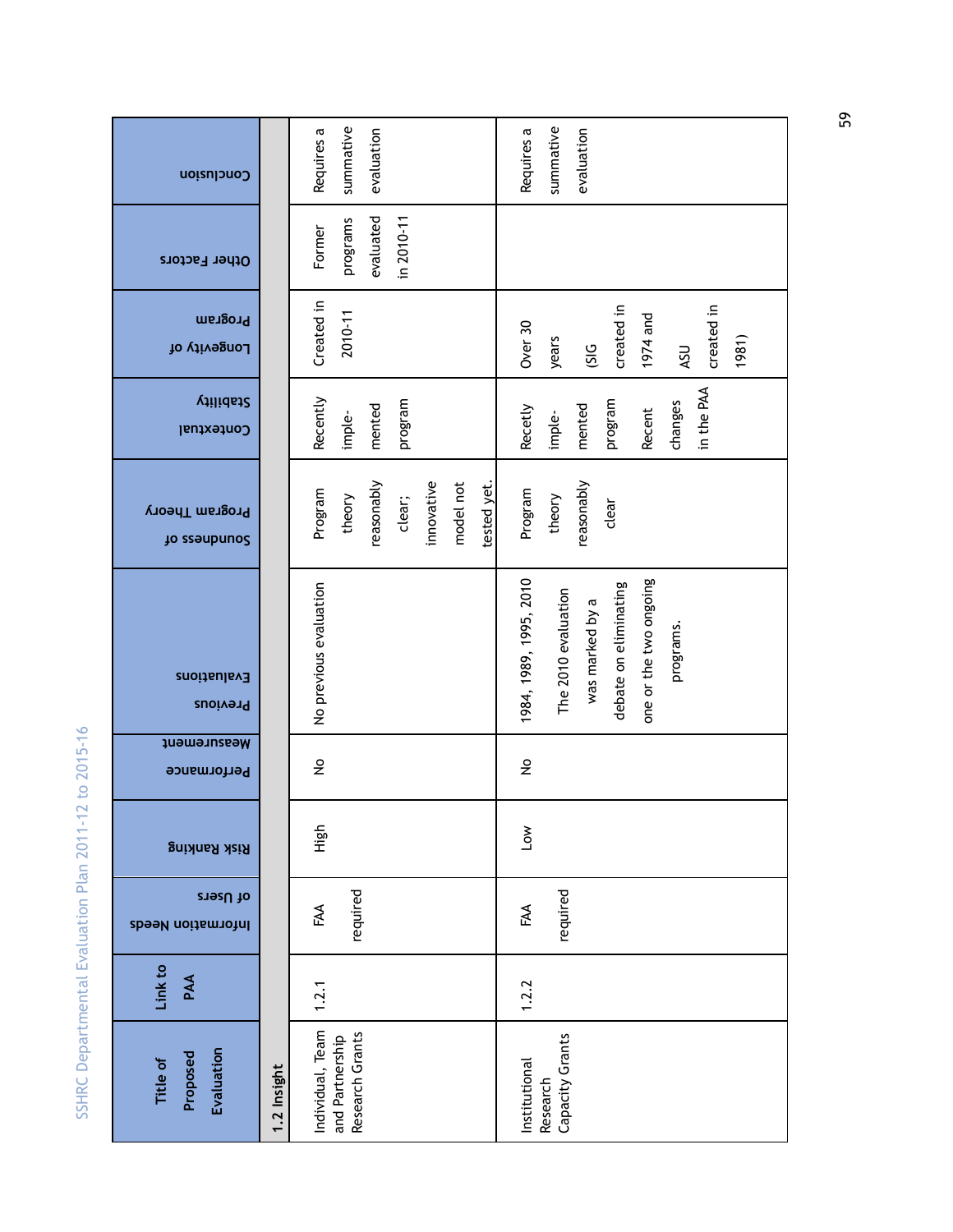| epartmental Evaluation Plan 2011-12 to 2015-16 |  |
|------------------------------------------------|--|
|                                                |  |
|                                                |  |
| JSHRC Depar                                    |  |
|                                                |  |

| Evaluation<br>Proposed<br>Title of | Link to<br>PAA | of Users<br>Information Needs | <b>Risk Ranking</b> | Measurement<br>Performance | <b>Evaluations</b><br>Previous | Program Theory<br>Jo ssaupunos | <b>Vilidai2</b><br>Contextual | Program<br>Longevity of | Other Factors | Conclusion |
|------------------------------------|----------------|-------------------------------|---------------------|----------------------------|--------------------------------|--------------------------------|-------------------------------|-------------------------|---------------|------------|
|                                    |                |                               |                     |                            |                                |                                |                               |                         |               |            |
| .3 Connection                      |                |                               |                     |                            |                                |                                |                               |                         |               |            |
| Individual, Team                   | 1.3.1          | FAA                           | Moderate            | $\stackrel{\mathtt{o}}{z}$ | No previous evaluation         | Program                        | Recently                      | Implanted               |               | Requires a |
| and Partnership<br>Knowledge       |                | required                      |                     |                            |                                | theory                         | imple-                        | in 2011-12              |               | summative  |
| Mobilization                       |                |                               |                     |                            |                                | reasonably                     | mented                        |                         |               | evaluation |
| Grants                             |                |                               |                     |                            |                                | clear;                         | program                       |                         |               | including  |
|                                    |                |                               |                     |                            |                                | innovative                     |                               |                         |               | formative  |
|                                    |                |                               |                     |                            |                                | model not                      |                               |                         |               | assessment |
|                                    |                |                               |                     |                            |                                | tested yet.                    |                               |                         |               |            |
| Activities in                      | 1.3.2          | FAA                           | $\overline{1}$ ow   | $\stackrel{\mathtt{o}}{z}$ | No previous evaluation         | Program                        | Recently                      | Implanted               |               | Requires a |
| Research-based<br>Support of       |                | required                      |                     |                            |                                | theory                         | imple-                        | $in$ 2011-12            |               | summative  |
| Knowledge                          |                |                               |                     |                            |                                | reasonably                     | mented                        |                         |               | evaluation |
| Culture                            |                |                               |                     |                            |                                | clear;                         | program                       |                         |               | including  |
|                                    |                |                               |                     |                            |                                | innovative                     |                               |                         |               | formative  |
|                                    |                |                               |                     |                            |                                | model not                      |                               |                         |               | assessment |
|                                    |                |                               |                     |                            |                                | tested yet.                    |                               |                         |               |            |
| Networks of                        | 1.3.3          | TB Sub                        | <b>No7</b>          | Yes                        | Formative evaluation           | Program                        | Effective                     | Created in              |               | Requires a |
| Centres of                         |                | required                      |                     |                            | in 1993.                       | theory clearly                 | stability                     | 1989                    |               | summative  |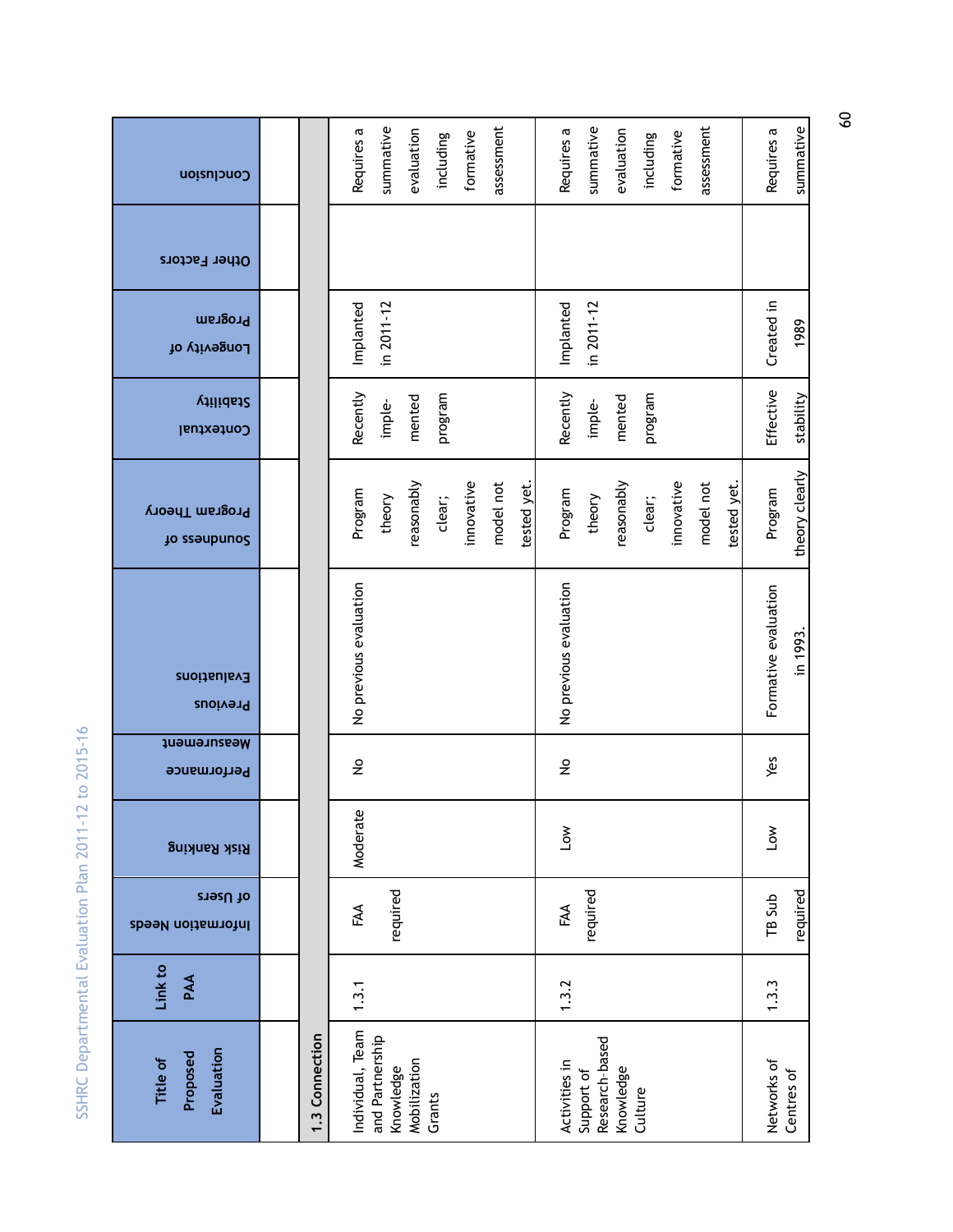| Conclusion                         | evaluation                                                                                                                                                                                             | summative<br>evaluation<br>Requires a                    | summative<br>evaluation<br>Requires a                                                                                                      |
|------------------------------------|--------------------------------------------------------------------------------------------------------------------------------------------------------------------------------------------------------|----------------------------------------------------------|--------------------------------------------------------------------------------------------------------------------------------------------|
| Other Factors                      |                                                                                                                                                                                                        |                                                          |                                                                                                                                            |
| Program<br>Longevity of            |                                                                                                                                                                                                        | Created in<br>2007                                       | Created in<br>2007                                                                                                                         |
| <b>Stability</b><br>Contextual     |                                                                                                                                                                                                        | Relative<br>stability                                    | Relative<br>stability                                                                                                                      |
| Program Theory<br>to esempuno?     | articulated                                                                                                                                                                                            | theory clearly<br>articulated<br>Program                 | theory clearly<br>articulated<br>Program                                                                                                   |
| Evaluations<br>Previous            | highlighted some issues<br>well as to performance<br>design and delivery, as<br>Summative evaluation<br>The 2007 evaluation<br>in 1997, 2002, 2007.<br>related to program<br>measurement<br>direction. | Review of relevance<br>and effectiveness in<br>2010-2011 | Mi-term review in 2009<br>The review noted the<br>achievement of some<br>short-term benefits<br>facilitating factors.<br>and outlined some |
| Measurement<br>Performance         |                                                                                                                                                                                                        | Yes                                                      | Yes                                                                                                                                        |
| <b>Risk Ranking</b>                |                                                                                                                                                                                                        | $\overline{1}$ ow                                        | $\overline{\mathsf{S}}$                                                                                                                    |
| of Users<br>Information Needs      |                                                                                                                                                                                                        | required<br>TB Sub                                       | required<br>TB Sub                                                                                                                         |
| Link to<br>PAA                     |                                                                                                                                                                                                        | 1.3.3                                                    | 1.3.3                                                                                                                                      |
| Evaluation<br>Proposed<br>Title of | (NSERC led)<br>Excellence                                                                                                                                                                              | Business-led<br>(NSERC led)<br><b>NCES</b>               | College and<br>Community<br>Innovation<br>Program                                                                                          |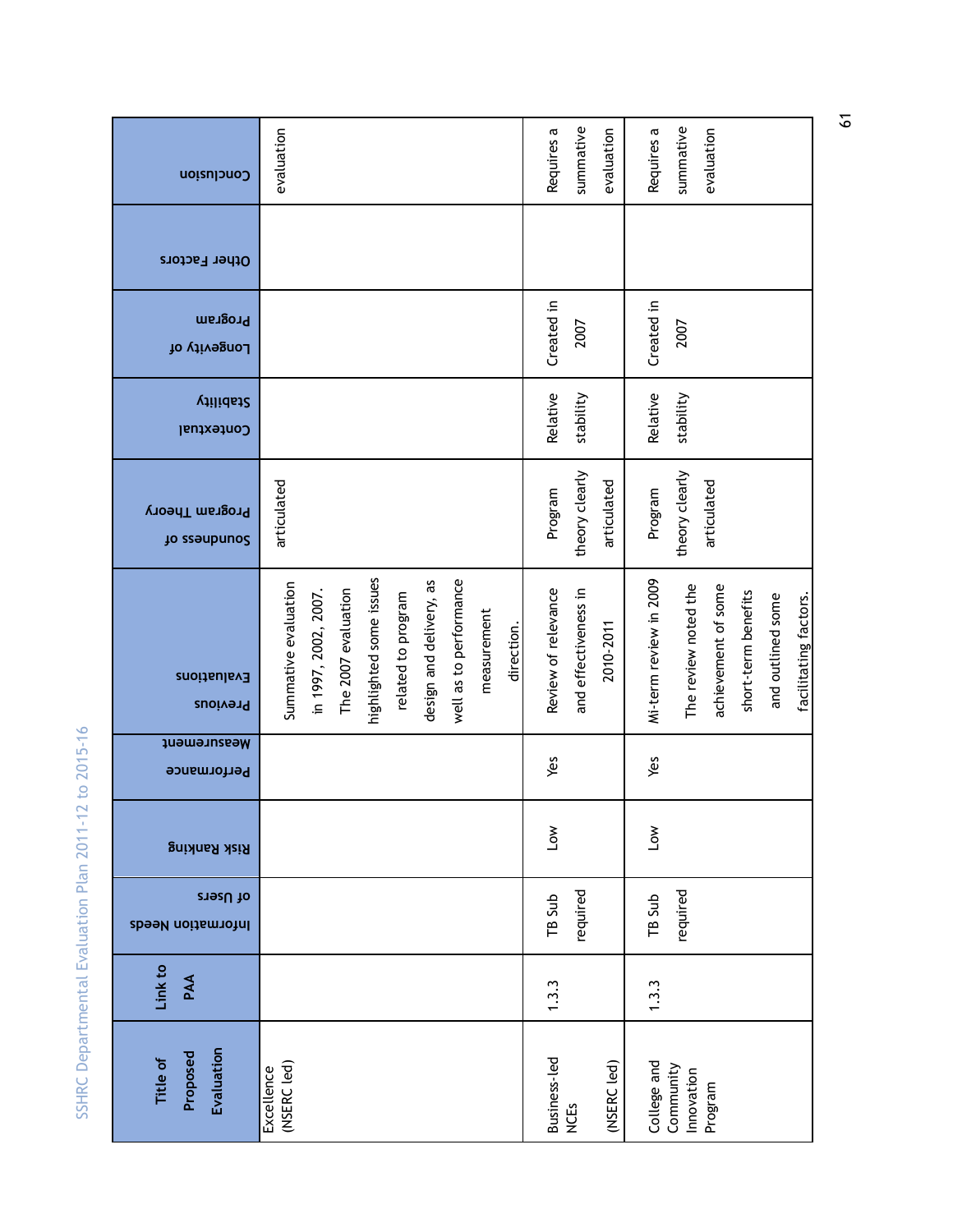| Conclusion                         |                                | evaluation<br>Requires a<br>impact                                                                                                                                                                                                                                                          |
|------------------------------------|--------------------------------|---------------------------------------------------------------------------------------------------------------------------------------------------------------------------------------------------------------------------------------------------------------------------------------------|
| Other Factors                      |                                |                                                                                                                                                                                                                                                                                             |
| Program<br>Longevity of            |                                | Created in<br>2003                                                                                                                                                                                                                                                                          |
| <b>Vilidai2</b><br>Contextual      |                                | Effective<br>stability                                                                                                                                                                                                                                                                      |
| Program Theory<br>Jo ssaupunos     |                                | theory clearly<br>articulated<br>Program                                                                                                                                                                                                                                                    |
|                                    |                                | evaluation in 2009. The<br>confirmed the need for<br>in 2006 and summative<br>Formative evaluation<br>relationship between<br>the funding and the<br>institutions, but did<br>not show significant<br>this funding among<br>outcomes of the<br>2009 evaluation<br>postsecondary<br>program. |
| Evaluations<br>Previous            |                                |                                                                                                                                                                                                                                                                                             |
| Measurement<br>Performance         |                                | Yes                                                                                                                                                                                                                                                                                         |
| <b>Risk Ranking</b>                |                                | Moderate                                                                                                                                                                                                                                                                                    |
| of Users<br>Information Needs      |                                | required<br>FAA                                                                                                                                                                                                                                                                             |
| Link to<br>PAA                     |                                | 2.1                                                                                                                                                                                                                                                                                         |
| Evaluation<br>Proposed<br>Title of | 2.1 Indirect Costs of Research | Indirect Costs<br>Program                                                                                                                                                                                                                                                                   |

FAA = Financial Administration Act<br>TB = Treasury Board FAA = Financial Administration Act TB = Treasury Board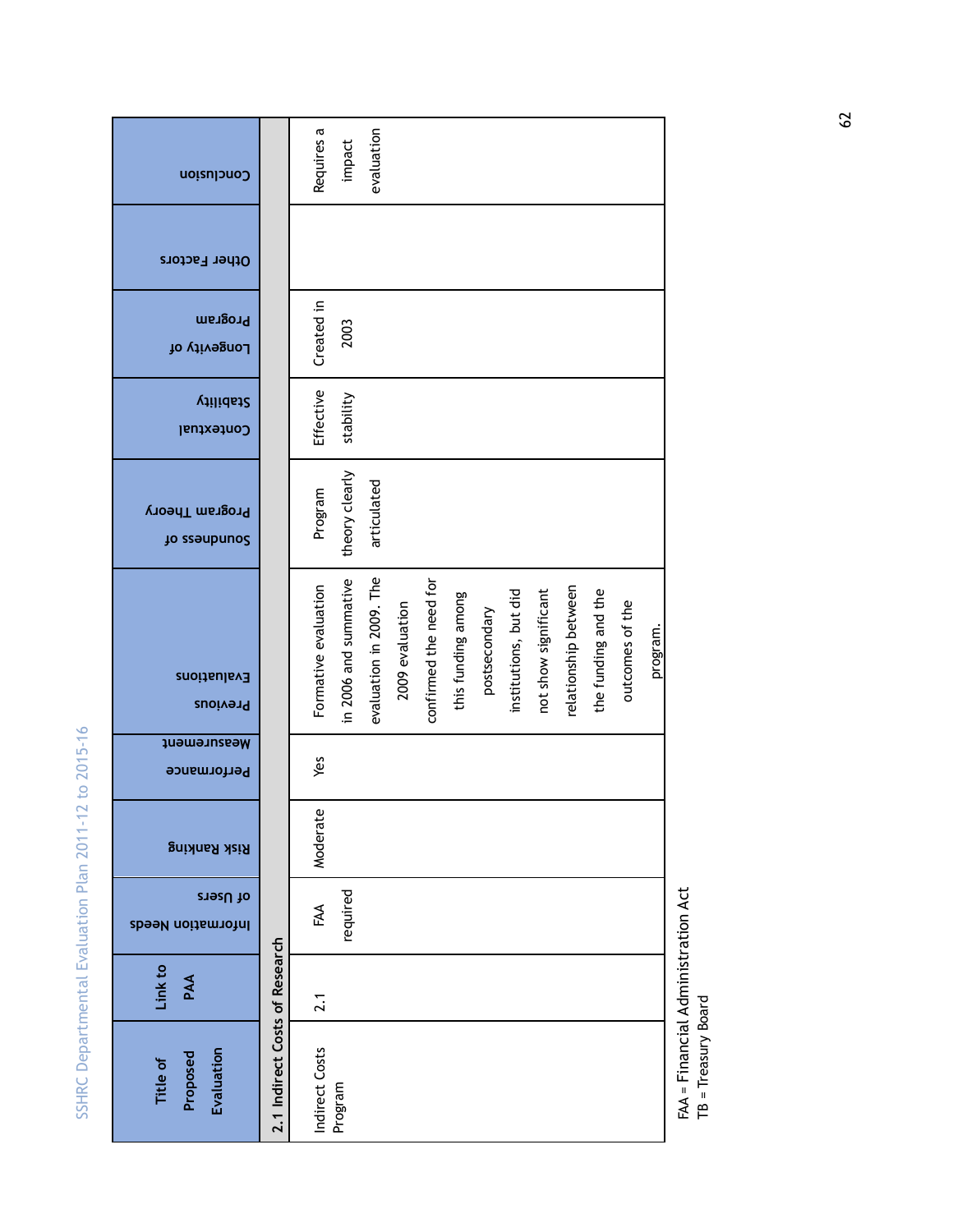# *Appendix F—Strategic Outcomes and Program Activity Architecture in 2011-12*

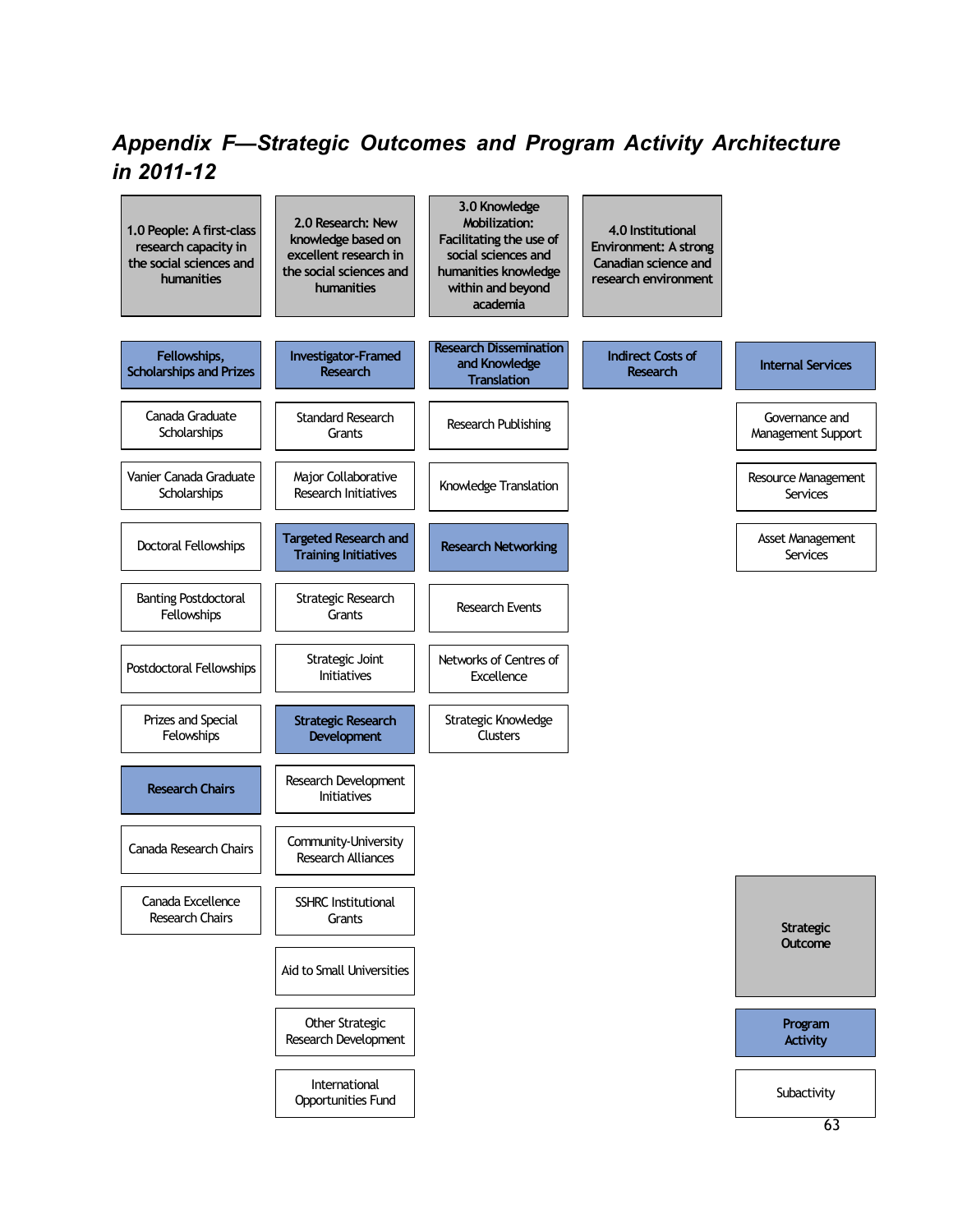# *Appendix G—Strategic Outcomes and Program Activity Architecture in 2012-13*

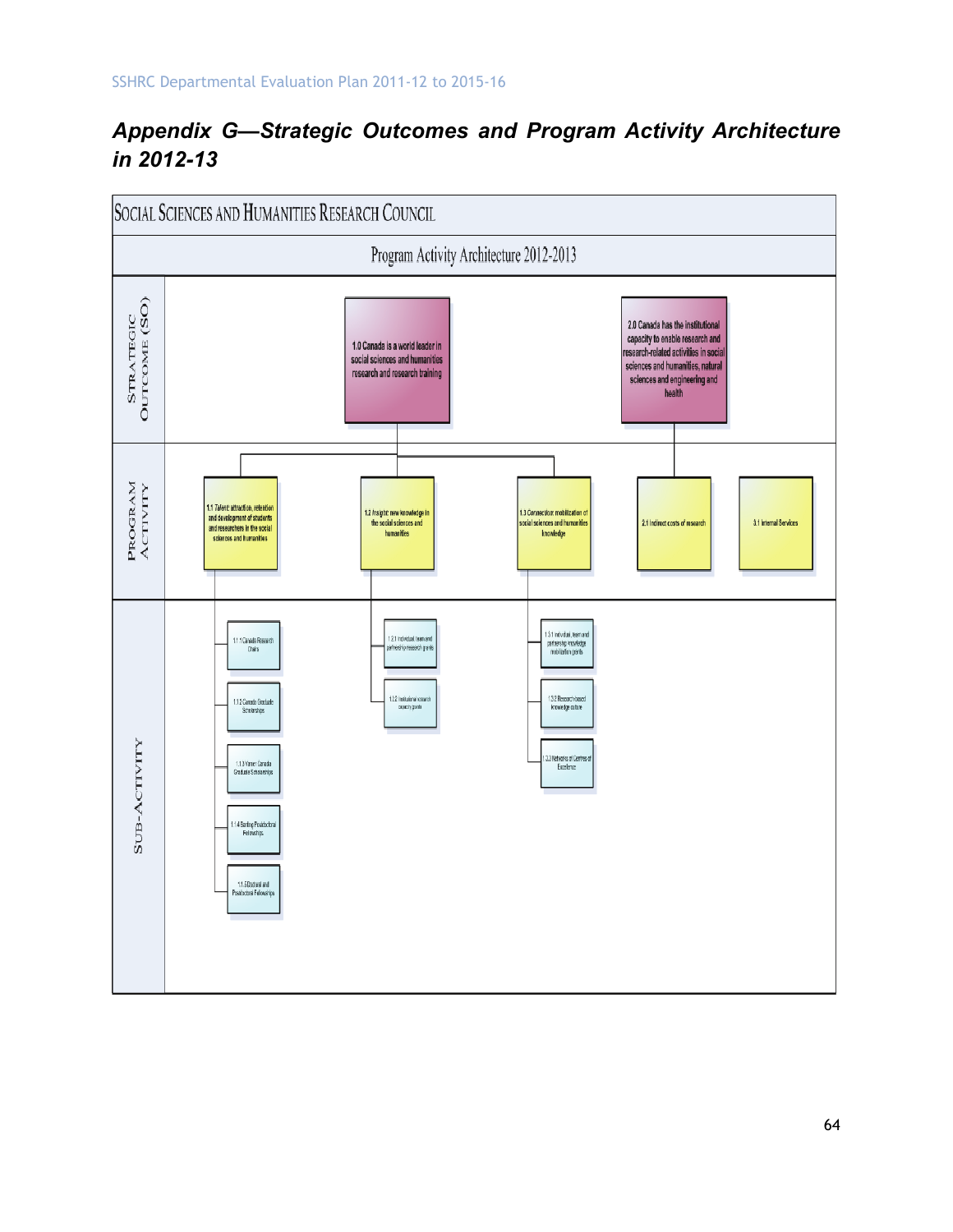### *Appendix H—Terms of Reference for the Departmental Evaluation Committee*

#### **Mandate**

SSHRC's Performance and Evaluation Committee (PEC) ensures the integration of evidence-based decision-making into SSHRC's management structure and practices through guidance and oversight of the organization's performance and evaluation functions.

#### **Roles & Responsibilities**

SSHRC's president is responsible for ensuring an evaluation function that adheres to the 2009 Policy on Evaluation (TBS) and to its supporting directives and standards. He has the authority of guiding and overseeing the organization's evaluation function. He is also the primary client of evaluation products, and retains final approval of evaluation plans, products and subsequent actions. The head of evaluation retains the right to issue products directly to the president.

SSHRC's president is also responsible for ensuring a performance measurement function that supports evidence-based decision-making and ongoing program improvement, as well as the conduct of evaluation studies. As such, the Committee supports the organization's development and implementation of a strong performance measurement function in line with the requirements of the Management, Resources and Results Structure (MRRS) Policy (TBS) and the Policy on Transfer Payments (TBS).

In order to carry out its mandate SSHRC's PEC:

- 1) develops, on the advice of the head of evaluation, a rolling five-year evaluation plan, and recommends approval by the president;
- 2) reviews key elements of performance and evaluation product lifecycles (e.g., DPR, terms of reference for evaluations, etc.) and recommends approval by the president;
- 3) develops and ensures the implementation of SSHRC's overall strategy for measuring performance and impacts;
- 4) reviews management responses to evaluations and related action plans, recommends approval by the president, and ensures follow-up to the action plans;
- 5) reviews the adequacy and neutrality of resources allocated to the evaluation function and recommends to the president an adequate level of resources consistent with the five-year evaluation plan;
- 6) reviews the adequacy of resources allocated to performance measurement activities and recommends to the president an adequate level of resources for these activities; and
- 7) reviews the president's report to Council on SSHRC's performance and evaluation functions.

#### **Membership**

The Committee is composed of the following senior SSHRC executives:

– president or senior level designate (chair);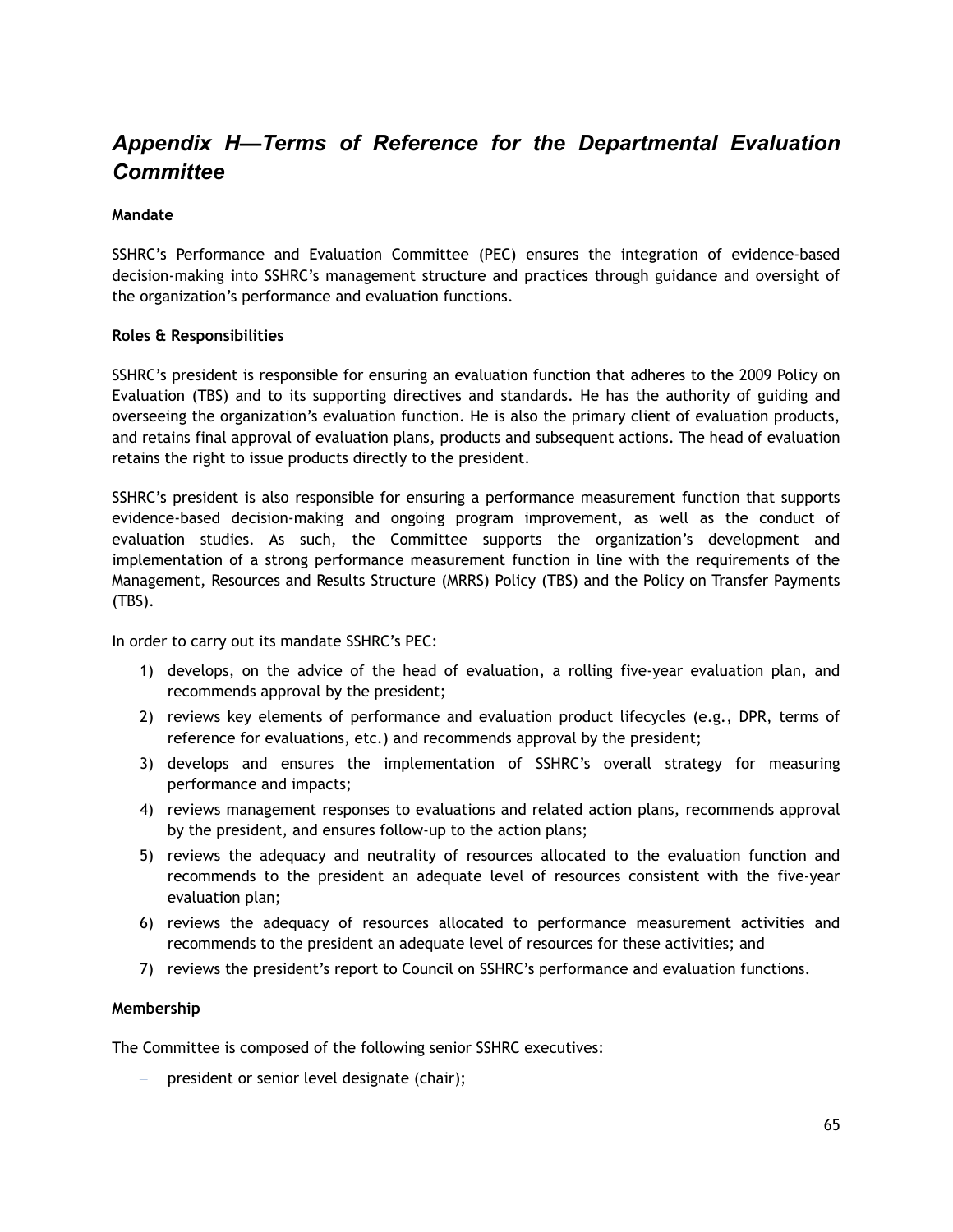- executive vice-president;
- vice-president, Common Administrative Services Directorate;
- vice-president, research capacity; and
- vice-president, research.

The Committee is supported in its role by the head of evaluation (director, Corporate Performance and Evaluation), who in turn is supported by expert advisors and project advisory committees.

SSHRC's director, Policy, Planning and International Affairs will observe PEC meetings to ensure coordination with corporate planning.

The Committee may, from time to time, invite Council members, resource persons or observers to the meetings.

#### **Chair**

The Committee is chaired by the president or senior level designate.

#### **Frequency of meetings**

The Committee will meet on a quarterly basis at minimum, in line with SSHRC's corporate planning and reporting cycle.

#### **Reports to Programs and Quality Committee**

SSHRC's president reports to Programs and Quality Committee in his/her capacity as chair of PEC providing:

- five-year evaluation plans;
- summaries of SSHRC evaluations;
- summaries of SSHRC management responses to evaluation recommendations;
- summaries of special performance studies commissioned by SSHRC; and
- the minutes of PEC's meetings.

#### **Reports to Council**

SSHRC's president reports to Council in his/her capacity as chair of PEC providing:

- an annual report for oversight of SSHRC's performance and evaluation functions; and
- evidence and information that evaluation and performance data are informing management in setting strategic direction, establishing priorities, and considered in the efficient, effective use of resources.

(Mandate endorsed by SSHRC Council – November 2009)